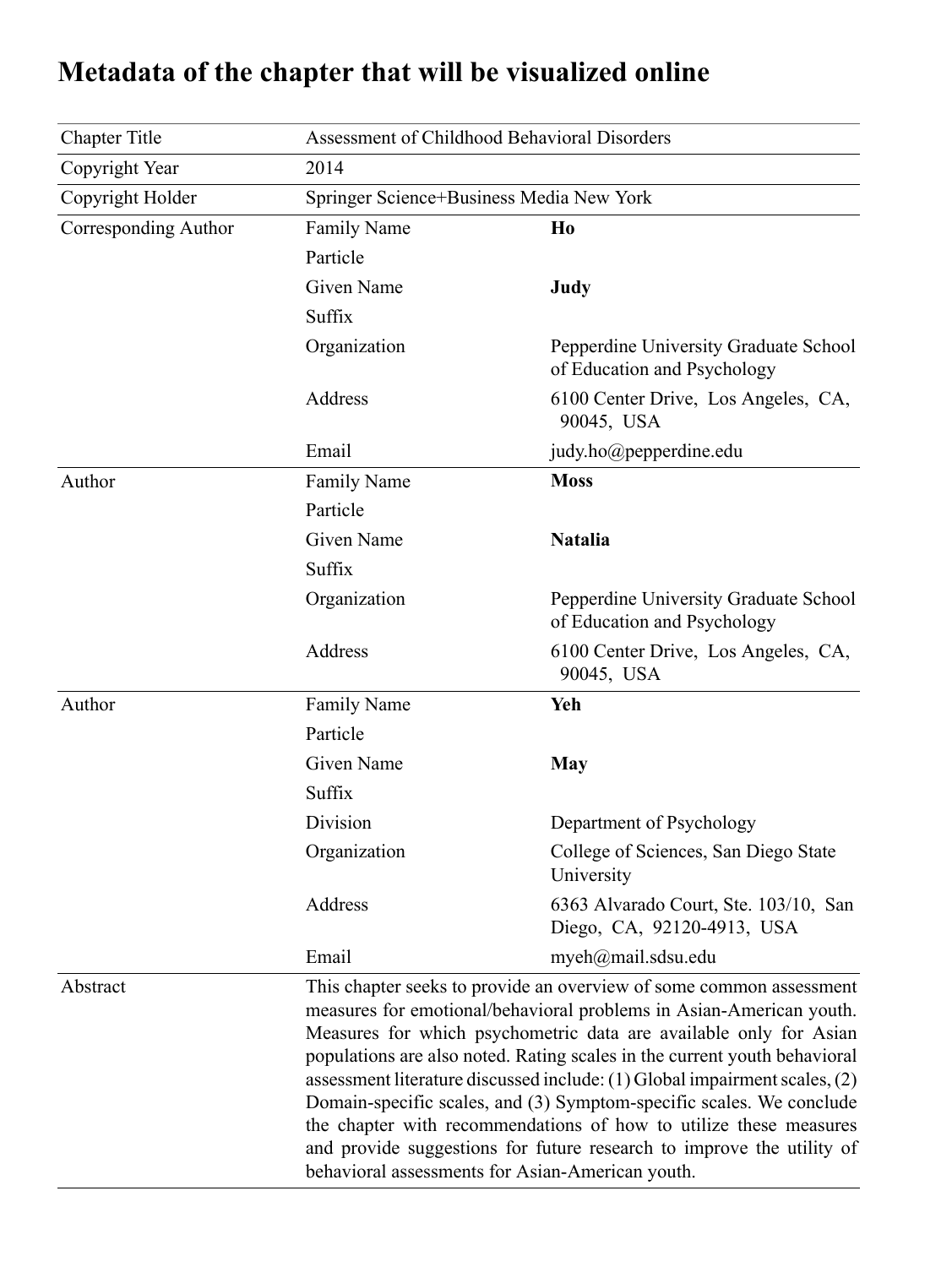## **24 Assessment of Childhood Childhood Property 24 Behavioral Disorders Behavioral Disorders**

3

[AU2] Judy Ho, Natalia Moss, and May Yeh

#### **Introduction** 4

The purpose of this chapter is to provide an overview of some of the common assessment measures for emotional/behavioral problems, and to review whether they have been tested for use with Asian-American youth samples. When psychometric data is lacking for Asian-American groups in the extant literature, we discuss psychometric studies undertaken in Asian countries. Some measures for which psychometric data are available only for Asian populations are also highlighted. Asian-American youths in the USA are quite diverse, consisting of immigrants and first generation individuals who may ascribe more to the values of their country of origin, as well as those youth whose families have been in the USA for several generations and/or those who have adopted a strong affiliation to the mainstream American culture. In comparison, their counterparts who reside in Asian countries may more readily behave in 5 6 7 8 9 10 11 12 13 14 15 16 17 18 19 20 21 22 23 24

Pepperdine University Graduate School of Education and Psychology, 6100 Center Drive, Los Angeles, CA 90045, USA e-mail: [judy.ho@pepperdine.edu](mailto:judy.ho@pepperdine.edu)

M. Yeh, Ph.D.

accordance with the values of the indigenous culture. Although the two populations are quite different, learning about how the instrument operates with samples from Asian countries might represent an important step towards understanding how these assessment tools might work for their Asian-American counterparts, particularly those who report a higher cultural affiliation to their indigenous cultures. In addition, such information may help inform the selection of assessment tools and interpretation of results. Finally, we conclude with recommendations of how to utilize these measures and provide suggestions for future research to improve the utility of behavioral assessments for Asian-American youth. 25 26 27 28 29 30 31 32 33 34 35 36 37 38 39 40

## **Overview of the Organization of Assessments**

41 42

The following sections will be organized by the types of rating scales in the current youth behavioral assessment literature: (1) Global impairment scales, (2) Domain-specific scales, and (3) Symptom-specific scales (Park, Lee, & Schachar, [2011\)](#page-24-0). Global impairment scales enable the rating of a child on a single scale of functioning. Domain-specific impairment scales provide scores for one or several domains of functioning. Finally, symptom-specific impairment scales measure the degree of disability associated with a specific symptom or diagnosis (Park et al., [2011\)](#page-24-0). 43 44 45 46 47 48 49 50 51 52 53 54 55

J. Ho, Ph.D.  $(\boxtimes) \cdot N$ . Moss

Department of Psychology, College of Sciences, San Diego State University, 6363 Alvarado Court, Ste. 103/10, San Diego, CA 92120-4913, USA e-mail: [myeh@mail.sdsu.edu](mailto:myeh@mail.sdsu.edu)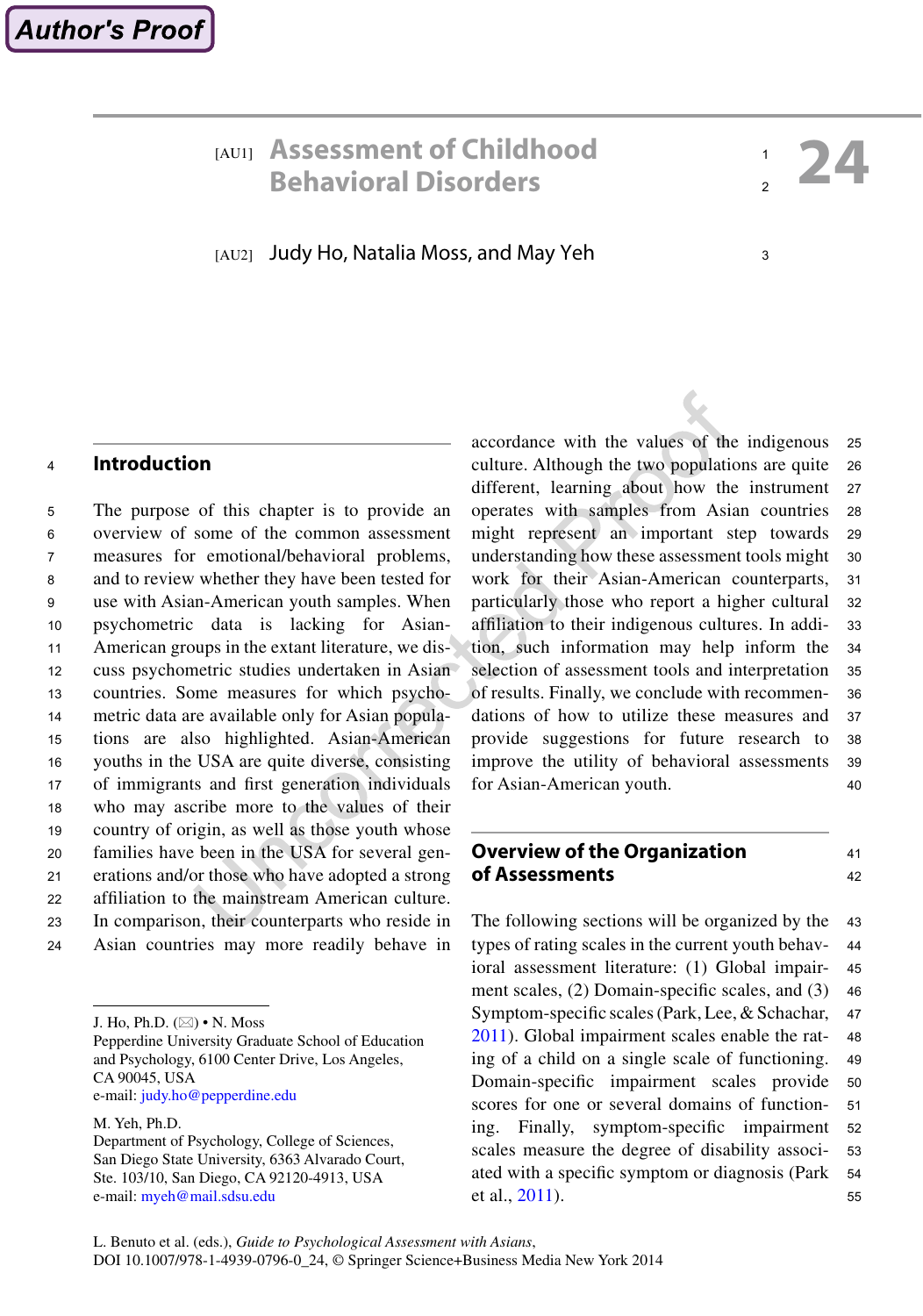#### **Global Impairment Scales** 56

#### **The Children's Global Assessment Scale (CGAS)** 57 58

The Children's Global Assessment Scale (CGAS: Shaffer et al., [1983](#page-24-1)) assesses general functioning in youth aged 1–16 on a scale from 1 to 100, with scores ranging from 1 to 40 (normal), 41–60 (slight disability), 61–80 (moderate disability), and 81–100 (serious disability). Test–retest reliability reliability was assessed by having five distinct raters conduct a new CGAS on the same 19 participants 6 months later. All but one rater was found to be consistent over time  $(ICC=0.87, ...)$ 0.92, 0.93, 0.95, and 0.69; Shaffer et al., [1983](#page-24-1)). In this study a modest correlation was found between CGAS and the Conners' Ten Item Abbreviated Parent Checklist. However, these two instruments are different in that the CGAS is a global measure rated by clinicians while Conners' Checklist is a syndrome-specific measure rated by parents. The authors also investigated the discriminant validity for the CGAS between inpatients and outpatients. The mean CGAS score for outpatients was  $65.4$  (SD=14.8) and for inpatients  $46.0$  (SD=19.0), which was significant at the  $p < 0.001$  level. To date, the CGAS has not been specifically validated with Asian-American populations in the USA, and no psychometric studies have been undertaken in Asian countries. 59 60 61 62 63 64 65 66 67 68 69 70 71 72 73 74 75 76 77 78 79 80 81 82 83 84 85

#### **Child and Adolescent Functional Assessment Scale (CAFAS)** 86 87

The Child and Adolescent Functional Assessment Scale (CAFAS: Hodges, [2000a;](#page-23-0) [2000b\)](#page-23-1) assesses emotional behavioral, and psychological problems in youth. Information is collected during a routine interview and the clinician then selects items that best describe the youth's problematic behaviors, strengths and goals on eight domains: (1) at home, (2) at school, (3) in the community, (4) behavior towards others, (5) moods/emotions, (6) self-harm, (7) substance use, and (8) thinking 88 89 90 91 92 93 94 95 96 97

(which assessing irrationality). A total score and subscale scores are calculated with higher scores indicating greater impairment in functioning. The CAFAS has been used to evaluate Evidence Based Treatments and interventions in the community. Results indicate that the CAFAS is able to discriminate between youth in various levels of treatment (e.g., inpatient vs. outpatient; Hodges & Wong, [1996](#page-23-2)), different living situations (e.g., home, foster care, inpatient; Hodges, Doucette-Gates, & Liao, [1999\)](#page-23-3), and with varying levels of severity and comorbidity of psychological diagnoses (Ezpeleta, Granero, de la Osa, Domenech, & Bonilla, [2006](#page-22-0); Hodges et al., [1999\)](#page-23-3). Previous studies have shown the CAFAS to be sensitive to the degree and rate of change over time. For example, in an investigation conducted at Fort Bragg, a statistically significant reduction in impairment was observed from intake to 6 months and intake to 12 months, with large to moderate effect sizes (Hodges, [1999](#page-23-4); Hodges & Wong, [1996;](#page-23-2) Hodges, Wong, & Latessa, [1998\)](#page-23-5). Additionally, the CAFAS has been shown to be a reliable indicator of youth's psychological functioning in a variety of settings, cultural contexts, and among youth with diverse backgrounds (e.g., in mental health facilities, schools, foster care, youth and adolescent justice system, etc.). The CAFAS has not been specifically validated on Asian-American or Asian populations. 98 99 100 101 102 103 104 105 106 107 108 109 110 111 112 113 114 115 116 117 118 119 120 121 122 123 124 125 126 127

#### **The Child and Adolescent Functioning Impairment Scale (CAFIS)** 128 129

The Child and Adolescent Functioning Impairment Scale (CAFIS) is a symptom-specific rating scale that assesses the most severe level of dysfunction in the youth within the past month and has established preliminary reliability and validity for the diagnosis of youth with ADHD in Korea. It utilizes a Likert Scale (0 indicating no impairment to 4 indicating severe impairment), includes both the CAFIS-parent and CAFISteacher forms, and has been used to measure functional impairment in Korean children and adolescents. The scales were developed in the Korean language, and developed based on the 130 131 132 133 134 135 136 137 138 139 140 141 142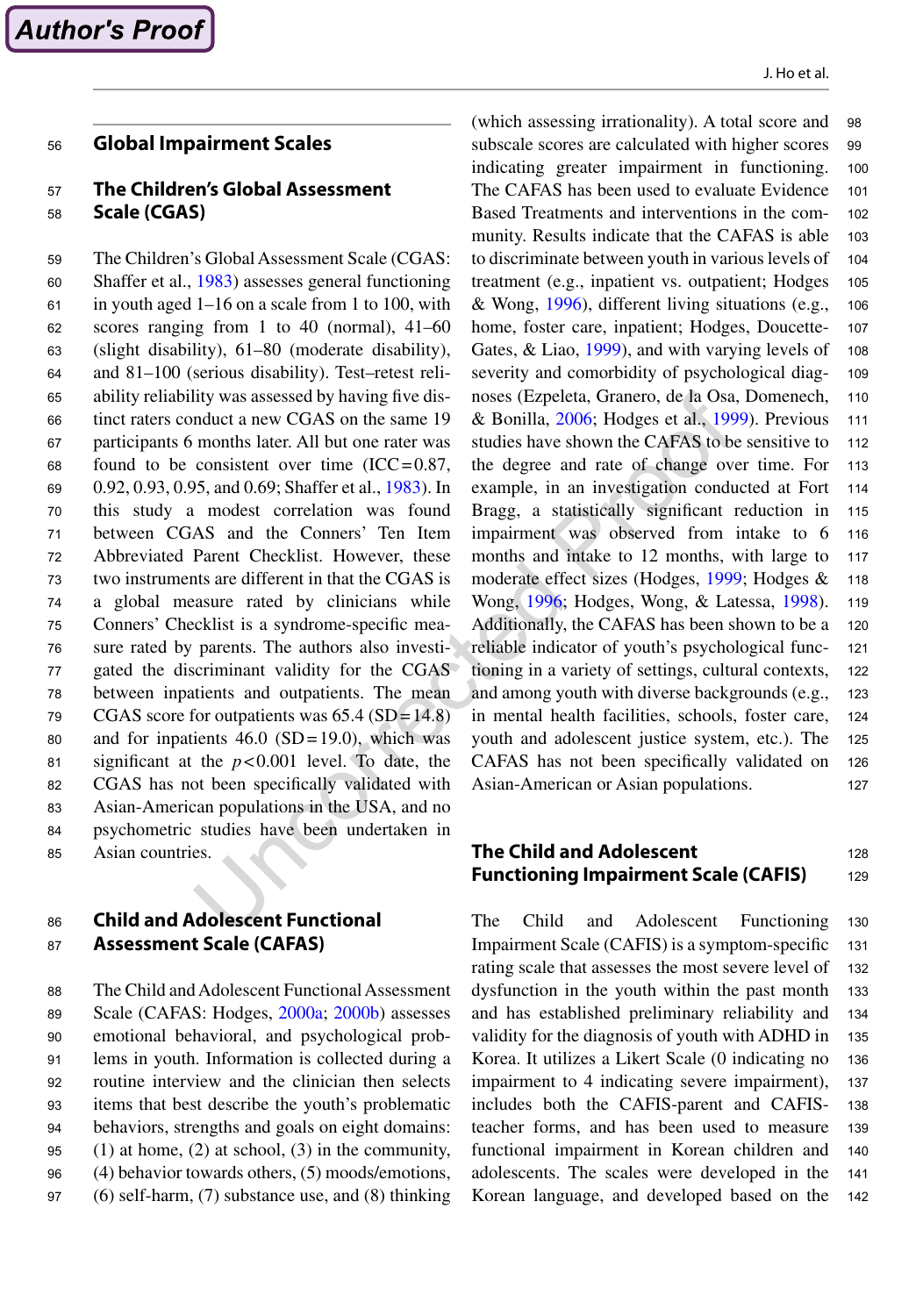collection of items from widely used, validated scales measuring global impairment in youth with the addition of open-ended questions. The CAFIS-parent consists of 14 items and has four factors: (1) family relationship; (2) teacher relationship; (3) peer relationship; and (4) academic achievement. The CAFIS-teacher form consists of ten items and has three factors: (1) peer relationship; (2) teacher relationship; and (3) academic achievement. 143 144 145 146 147 148 149 150 151 152

The CAFIS was examined for its reliability and validity in a sample of 114 youth (72 children diagnosed with ADHD using the DSM-IV criteria, and 42 children who did not meet DSM-IV criteria for ADHD) aged 6–14 years who had visited the department of psychiatry at Soonchunhyang University Bucheon Hospital for the assessment of inattention, hyperactivity, and impulsivity. Factor structures of the CAFISparent and CAFIS-teacher were confirmed in this sample (Variance accounted for in four factors of CAFIS-parent=64  $\%$ ; variance accounted for by three factors of CAFIS-teacher=66  $\%$ ). The internal consistency of both scales was satisfactory, with Cronbach's alpha ranging from 0.71 to 0.90 for the CAFIS-parent and from 0.74 to 0.90 for the CAFIS-teacher. The test–retest reliability coefficients of the CAFIS-parent subscales were between  $r=0.71$  and  $r=0.86$ , and between  $r=0.81$  and  $r=0.89$  for the CAFIS-teacher subscales. Convergent validity was demonstrated by significant correlations between the subscale scores of the CAFIS-parent and the CAFISteacher to the Children's Global Assessment Scale (C-GAS: Shaffer et al., [1983\)](#page-24-1). Discriminant validity was confirmed by analyzing the mean subscale scores of the CAFIS-parent and CAFISteacher forms between the ADHD and non-ADHD youth subsamples. All subscales of the CAFIS-parent and CAFIS-teacher forms of the ADHD group were significantly higher than the control group. Receiver Operating Characteristic (ROC) analyses were calculated to assess the sensitivity and specificity for the CAFIS subscales with clinician diagnosis of ADHD as the gold standard. Results demonstrated that for all subscales on both forms, areas under the curve (AUCs), which is a measure of overall accuracy 153 154 155 156 157 158 159 160 161 162 163 164 165 166 167 168 169 170 171 172 173 174 175 176 177 178 179 180 181 182 183 184 185 186 187 188 189 190

(Sackett, Haynes, Tugwell, & Guyatt, [1985\)](#page-24-2), were significant. The optimal cutoff score of the CAFIS-parent form was a total score of 7 (sensitivity: 0.75, specificity: 0.83), 3 for the family relationship subscale (sensitivity: 0.60; specificity: 0.74), 1 for the teacher relationship subscale (sensitivity: 0.61; specificity: 0.76), 1 for the peer relationship subscale (sensitivity: 0.64; specificity: 0.67), and 3 for the academic achievement subscale (sensitivity: 0.63; specificity: 0.79). In the CAFIS-teacher form, optimal cutoff scores were 6 for total score (sensitivity: 0.68; specificity: 0.69), 1 for the teacher relationship subscale (sensitivity: 0.54; specificity: 0.72), 3 for the peer relationship subscale (sensitivity: 0.63; specificity: 0.67), and 3 for the academic achievement subscale (sensitivity: 0.58; specificity: 0.79; Park et al., [2011\)](#page-24-0). There are several limitations to this measure. The CAFIS is not able to distinguish among psychiatric symptoms other than ADHD symptoms, it has limited generalizability as nationally representative normative data in Korea has not yet been collected and no evidence exists for how this measure might perform for Korean Americans, and the impact of comorbid diagnoses on ratings of youth functional impairment is unknown as it was not directly assessed. 191 192 193 194 195 196 197 198 199 200 201 202 203 204 205 206 207 208 209 210 211 212 213 214 215 216 217

## **Domain-Specific Scales**

## **The Achenbach Scales**

The Achenbach Scales (Achenbach, [1991;](#page-21-0) Achenbach & Rescorla, [2001\)](#page-21-1) are a collection of comparable questionnaires designed for different respondents (parents, teachers, and youth) used to assess child emotional and behavioral problems and competencies. The Child Behavior Checklist for ages 6–18 (CBCL 8/6–18) is a parent-report questionnaire composed of 113 items based on a 3-point Likert scale [0=Not true (as far as you know),  $1 =$ Somewhat or Sometimes True, 2=Very True or Often True]. The Teacher's Report Form for ages 6–18 (TRF) is a teacherreport questionnaire composed of 113 items based on a 3-point Likert scale [0=Not true (as far as you know), 1=Somewhat or Sometimes 220 221 222 223 224 225 226 227 228 229 230 231 232 233 234

218

219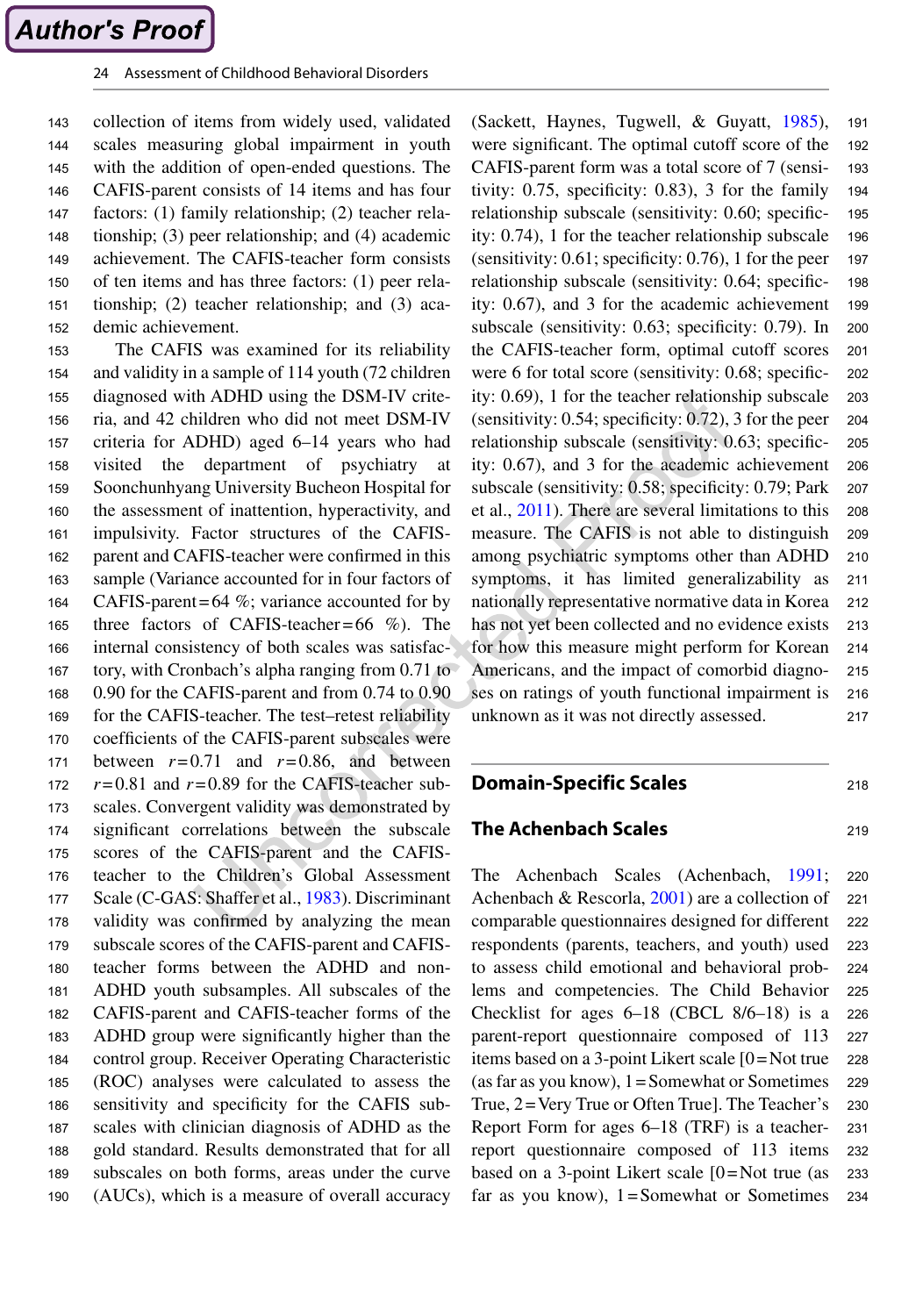Author's Proof

True, 2=Very True or Often True]. The Youth Self-Report (YSR) (Achenbach, [1991;](#page-21-0) Achenbach & Rescorla, [2001\)](#page-21-1) is a reliable and valid self-report measure for ages 11–18 (YSR/11–18) composed of 112-item form based on a 3-point Likert scale [0=Not true, 1=Somewhat or Sometimes True, 2=Very True or Often True]. The CBCL/6–18, TRF, and YSR scales are based on factor analysis of the following Empirically based syndrome scales: Anxious/ Depressed, Withdrawn/Depressed, Somatic Complaints, Social Problems, Thought Problems, Attention Problems, Rule-Breaking Behavior, and Aggressive Behavior. Internalizing problems are measured through the Anxious/Depressed, Withdrawn/Depressed, and Somatic Complaints scales, Externalizing Problems consist of Rule-Breaking Behavior, and Aggressive Behavior scales. Reports are scored using age- and gendernormed national comparisons. The three components of the CBCL measure have well-established reliability (mean *r* test–retest for CBCL and TRF=0.90) and construct validity (Achenbach  $\&$ Rescorla, [2001](#page-21-1)). Normative data was obtained from parents of 1,300 children who were proportionate to the general US population with respect to race and socioeconomic status (Achenbach, [1991](#page-21-0)). CBCL and TRF scales correlate with corresponding Conners' Parent Rating Scale-Revised and Teacher Rating Scale-Revised (Conners, Sitarenios, Parker, & Epstein, [1998](#page-22-1)) ranging from 0.71 to 0.85. In this study of 2,200 participants ranging in age from 3 to 17 years, 84 % were European American, 5 % were African-American, 4 % were Hispanic, and 7 % were designated as Other. Correlations between CBCL scales and the Behavior Assessment System for Children (BASC: Reynolds & Kamphaus, [2004](#page-24-3)) ranged from 0.38 to 0.89. Correlations between BASC and CBCL Internalizing, Externalizing, and Total Problems scales ranged from 0.74 to 0.89. 235 236 237 238 239 240 241 242 243 244 245 246 247 248 249 250 251 252 253 254 255 256 257 258 259 260 261 262 263 264 265 266 267 268 269 270 271 272 273 274 275 276

A confirmatory factor analysis using robust weighted least squares estimation of the CBCL was conducted in a sample of 516 girls adopted from China aged 6–15.7 years (average age=8.2,  $SD = 1.9$ ). Results suggested that the fit of the 8-factor model was good (root-mean-square error 277 278 279 280 281 282

of approximation=0.047). Support was found for the second order factor structure of Internalizing and Externalizing Problems which further provide evidence of the factorial validity of the scores from the CBCL in Chinese girls. Comparisons of average scores for the Internalizing scale, Externalizing scale, and Total Problems scale revealed mostly small differences between the sample of adopted Chinese girls and the normative samples reported by Achenbach and Rescorla ([2001\)](#page-21-1), and the pattern of syndrome correlations and factor loadings was consistent with Achenbach and Rescorla's [\(2001](#page-21-1)) model. Internal reliability for the Chinese sample were lower (ranged from 0.57 to 0.93 on all scales) than those reported by Achenbach and Rescorla  $(2001)$  $(2001)$  (ranged from 0.89 to 0.97 on all scales), with the lowest reliabilities reported on Somatic Complaints (0.57), Thought Problems (0.61), and Rule-Breaking Behavior (0.61). These results suggest that reliability may not be an intrinsic property of the questionnaire but may fluctuate as a function of sample characteristics and testing conditions (Thompson & Vacha-Haase, [2000](#page-25-0)). 283 284 285 286 287 288 289 290 291 292 293 294 295 296 297 298 299 300 301 302 303 304 305 306

Liu, Cheng, and Leung [\(2011](#page-23-6)) examined the cross-cultural factor validity of the CBCL/1.5–5 and C-TRF to a community sample of 876 Mainland Chinese preschoolers (462 males) aged 4–5 years (average age=66.6 months,  $SD=5$ ). Parents and teachers were asked to assess the children with the Chinese language version of the CBCL/1.5–5 and C-TRF which was translated and back-translated, then finalized by a team of expert child psychologists to ensure equivalence of the translation. Confirmatory factor analysis confirmed the seven-syndrome and two-higherorder-broadband-problem factor structure as reported by Achenbach and Rescorla [\(2001](#page-21-1)) with a US sample. The six-syndrome and two-higherorder-broadband-problem factor structure of the C-TRF was also confirmed in this Mainland Chinese sample. These findings support the factorial validity of the parent and teacher report, and suggest that the US-derived taxonomy is appropriate for assessing Chinese preschool children for psychopathology. In the CBCL/1.5–5, significant difference between Chinese and US samples confirm prior findings that Chinese and 307 308 309 310 311 312 313 314 315 316 317 318 319 320 321 322 323 324 325 326 327 328 329 330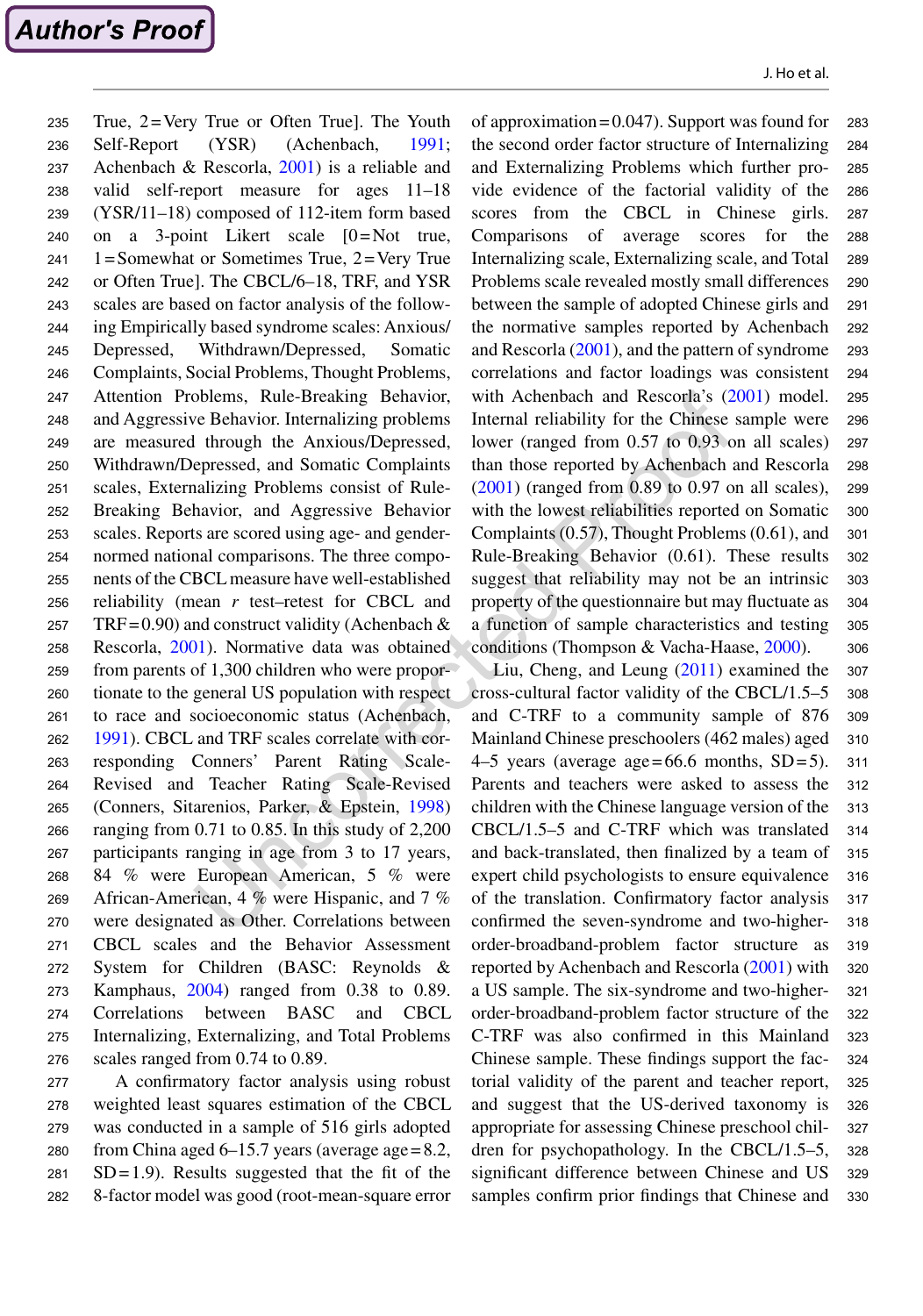Asian youth experiencing more internalizing symptoms and Western children experience more externalizing symptoms (Liu et al., [2001;](#page-24-4) Yang, Soong, Chiang, & Chen, [2000\)](#page-25-1). On the C-TRF, teachers also reported fewer externalizing problems for Chinese preschoolers compared to teacher reports in Western countries, but no significant differences were found for the report of internalizing problems for Chinese preschoolers compared to teacher reports in Western countries. It may be that Chinese teachers are less able to detect covert internalizing problems than parents because of their relatively less frequent interactions with students (Yang et al., [2000\)](#page-25-1). Ratings of Total Problems by either parents or teachers are mostly similar between Chinese and US samples, with boys scoring significantly higher than girls on all externalizing symptom scales across both parent and teacher report. No gender differences were found on the internalizing symptoms on either the parent or teacher report. Finally agreement between parents' and teachers' ratings was relatively low  $(r=0.18)$  compared to the US sample (*r*=0.40). These findings corroborate other studies of standardized assessments of psychopathology in Chinese youth samples which have reported ranges of  $r = 0.07$  to  $r = 0.36$  (Deng, Liu, & Roosa, [2004](#page-22-2); Ho et al., [1996](#page-23-7)). Future research should continue to employ confirmatory factor analyses and reliability analyses with additional samples of Chinese American children to test the generality of present findings. Additionally, a further examination of the factor structure of the CBCL is needed to evaluate how the scores correlate with other measures (e.g., strength-based) in Chinese American youth. 331 332 333 334 335 336 337 338 339 340 341 342 343 344 345 346 347 348 349 350 351 352 353 354 355 356 357 358 359 360 361 362 363 364 365 366

Confirmatory factor analyses were performed on the YSR on a sample of 30,243 youths 11–18 years old from 23 societies to test the generalizability of an 8-syndrome taxonomy model for youth psychopathology (Ivanova et al., [2007\)](#page-23-8). Three societies represented Asian samples: (1) Hong Kong, *N*=1,593 (53 % male), aged 12–18 years (average age=14.7) (Leung et al., [2006\)](#page-23-9); (2) Japan, *N*=2,542 (48 % males), aged 11–15 years (average age 13.1) (Kuramoto et al., [2002\)](#page-23-10); and (3) Korea, *N*=3,211 (39 % males), aged 12–17 years (average age=14.8) (Oh et al., 367 368 369 370 371 372 373 374 375 376 377 [AU3]378

1997). The 8-syndrome taxonomic model met criteria for good fit to the data from each of the 23 societies, which corroborated the findings for the CBCL and TRF as reported by Achenbach and Rescorla [\(2001](#page-21-1)). Specifically, for Hong Kong, the root-mean-square error of approximation (RMSEA) was 0.043, with a comparative fit index (CFI) of=0.845. For Japan, RMSEA=0.037 and CFI=0.856; and for Korea, RMSEA=0.038, CFI=0.863, indicating acceptable to good model fit. 379 380 381 382 383 384 385 386 387 388 389

Another study utilized a sample of 100 adolescents in Southern India who had been exposed to traumatic life events to revise, translate, and explore the construct validity of the Posttraumatic Stress Disorder Scale of the CBCL in Tamil (Russell, Subramanian, & Russell, [2005\)](#page-24-5). Revision of the content of the scale was completed by three psychiatrists and one psychologist who assigned each of the 113 CBCL items to one of the three DSM-IV-TR symptom categories for PTSD, which resulted in 13 final items for the Post-traumatic Stress Disorder Scale. Translation of the CBCL was achieved through independent forward–backward translations by experts who were knowledgeable of both languages in order to ensure semantic convergence of the English and Tamil version of the instrument. Exploratory factor analysis results suggested three underlying factors, and the ROC analysis threshold score of 0.5 was determined to be an effective screening score for individuals who have experienced trauma. 390 391 392 393 394 395 396 397 398 399 400 401 402 403 404 405 406 407 408 409 410 411

A study was designed to provide standardized norms for the Japanese version of Child Behavior Checklist/4–18 (CBCL/4–18) and to examine the scale's reliability and validity (Itani et al., [2001](#page-23-11)) in a sample of 5, 159 parents of children aged 4–15 years. Within the full community-based sample, 432 parents had children who received consultation from or visited medical institutions and consulting agencies, thus approximating a clinical subsample. Based on the standardization process of the original CBCL as reported by Achenbach and Rescorla ([2001\)](#page-21-1), *T*-scores were calculated for eight Syndrome Scales, two broadband scales (Internalizing and Externalizing), and the total score. High internal consistency was 412 413 414 415 416 417 418 419 420 421 422 423 424 425 426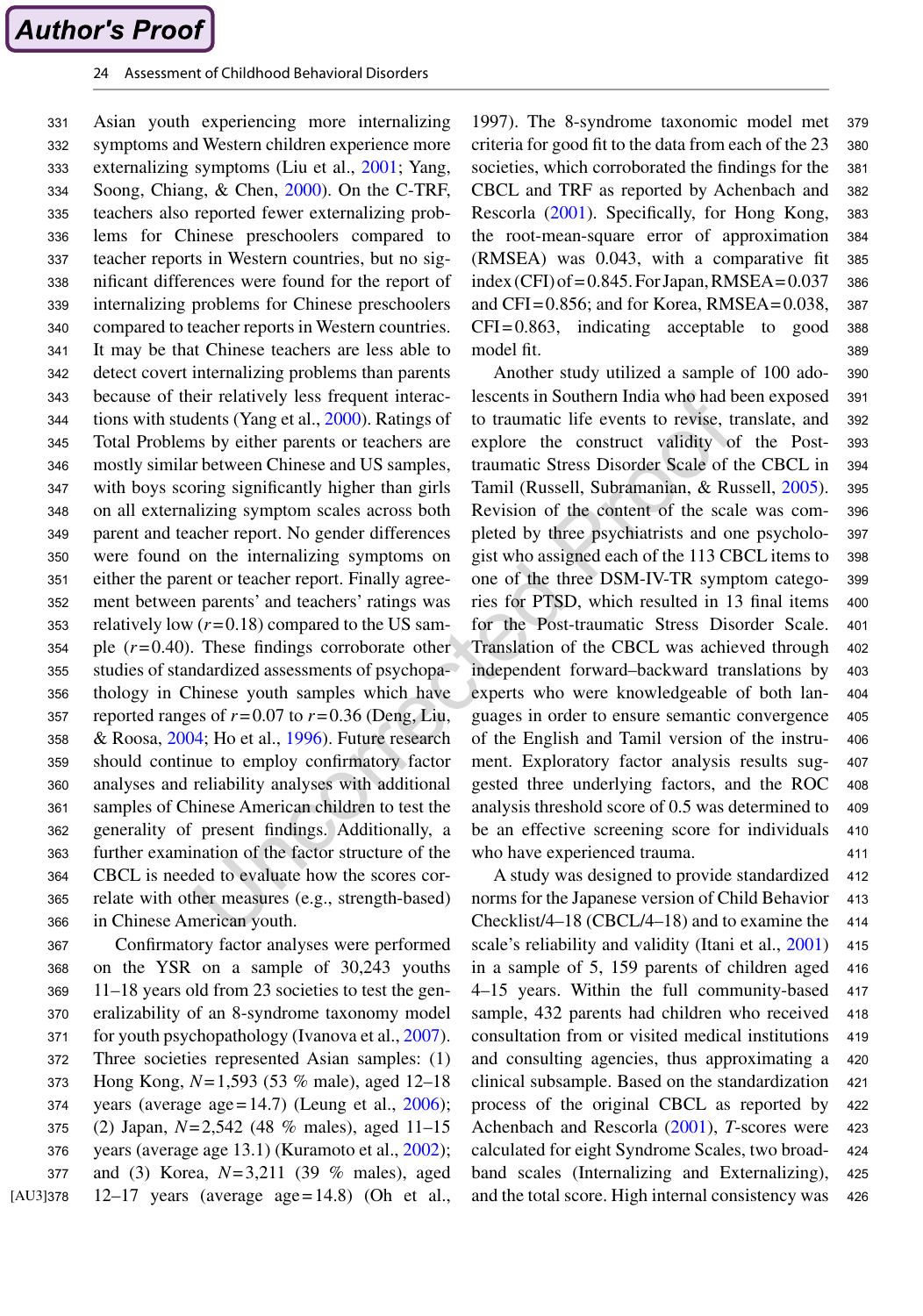confirmed in seven syndrome scales with the exception for Thought Problems which yielded a lower than adequate Cronbach's alpha coefficient (*r*<0.70). Construct validity was confirmed through high correlations with scores on the Rutter's Questionnaires for parents. Cutoff criteria for normal, borderline, and clinical ranges were established (Itani et al., [2001](#page-23-11)). 427 428 429 430 431 432 433 434

A study investigated interrater agreement between Japanese parents and teachers regarding the emotional/behavioral problems of 316 youth (141 males) 6–12 years old (average age=9.4, SD=1.7) in Japan (Satake, Yishida, Yamashita, Kinukawa, & Takagishi, [2003\)](#page-24-6). Comparison of average scores did not yield significant differences from the Japanese published standardization data (Itani et al., [2001](#page-23-11)) on internalizing scale, externalizing scale, and total problems. Parent– teacher agreement was examined through three indices; mean scores, correlations, and *D* scores (generalized distance between item profile). Parent–teacher correlations were in the low to medium range (Pearson's correlation=0.13, *p*<0.05 for internalizing scale; Pearson's correlation=0.30,  $p < 0.001$  for externalizing and total problems scales). Greater parent–teacher agreement occurred on the externalizing scale  $(z=1.87)$ , effect size  $q=0.21$ ,  $p<0.05$ ) and total problems scale ( $z = 1.86$ , effect size  $q = 0.21$ ,  $p < 0.05$ ) for boys than girl with small effect sizes. Results suggest that Japanese parents and teachers assess youth problems differently, namely, with parents indicating more serious problems (significantly higher average scores), similar to findings in Western countries (Touliatos & Lindholm, [1981\)](#page-25-2). This was also observed in Thailand (Weisz et al., [1989](#page-25-3)) and China (Weine, Phillips, & Achenbach, [1995](#page-25-4)) but not in Taiwan (Yang et al., [2000\)](#page-25-1). Results suggest that there may be greater contrasts between home and school settings in developing countries than in developed countries (Weine et al., [1995](#page-25-4)). In a study by Weisz, Weiss, Suwanlert, and Chaiyasit [\(2003](#page-25-5)) findings suggested that certain child psychopathology syndromes may not match up very well when comparing markedly different cultures. For example, comparing syndromes for Thai children with those obtained for US children by Achenbach and Edelbrock [\(1983](#page-21-2)) and Achenbach ([1991\)](#page-21-0), 435 436 437 438 439 440 441 442 443 444 445 446 447 448 449 450 451 452 453 454 455 456 457 458 459 460 461 462 463 464 465 466 467 468 469 470 471 472 473 474 475

they observed mixed findings. Seven of 41 specific narrowband syndrome comparisons (17 %) met Landis and Koch's (1977) thresholds for substantial to almost perfect agreement (i.e., kappas ranging from 0.61 to 1.00), and 23 of the 41 comparisons (56 %) showed only slight to fair agreement, with kappas ranging from 0.00 to 0.40. Similarly, Weisz et al. [\(1988](#page-25-6)) found Thai and American caregivers and teachers made similar judgments about patterns of child behavior, yet they appeared to view the behavior from different perspectives. Thai adults expressed less concern than Americans (e.g., they were much more confident than Americans that problem behavior would improve). In the studies with the Japanese language version of the scale, substantial sample attrition, small sample size, and limited geographical area for participant recruitment preclude generalization of findings to the national population (Satake et al., [2003\)](#page-24-6). Future studies that utilize large sample sizes with participants from various regions in Japan would be helpful. [AU4] 478 476 477 479 480 481 482 483 484 485 486 487 488 489 490 491 492 493 494 495 496 497

A study conducted with a Korean communitybased sample of 46 subjects (33 boys) examined the clinical utility of the CBCL in identifying children with attention-deficit hyperactivity disorder (ADHD) (Kim et al., [2005\)](#page-23-12). Thirty-three subjects were diagnosed as having ADHD utilizing a *T*-score of 60 on the Attention Problems scale of the CBCL, a cutoff which resulted in a reasonable level of sensitivity (0.727) or positive predictive value (0.750) in the diagnosis. This corroborates previous findings that a *T*-score of 60 was associated with the optimal level of diagnostic discrimination in psychiatric samples in Western countries (Biederman et al., [1993;](#page-21-3) Steingard, Biederman, Doyle, & Sprich-Buckmister, [1992](#page-24-7)). Future studies are needed to establish national norms in Korea and to examine the clinical utility of the Achenbach scales with Asian-American groups in the USA. 498 499 500 501 502 503 504 505 506 507 508 509 510 511 512 513 514 515 516

#### **Eyberg Child Behavior Inventory (ECBI)** 517 518

The Eyberg Child Behavior Inventory (ECBI) (Boggs, Eyberg, & Reynolds, [1990](#page-22-3)) is comprised of 36 items designed to measure the parent's 519 520 521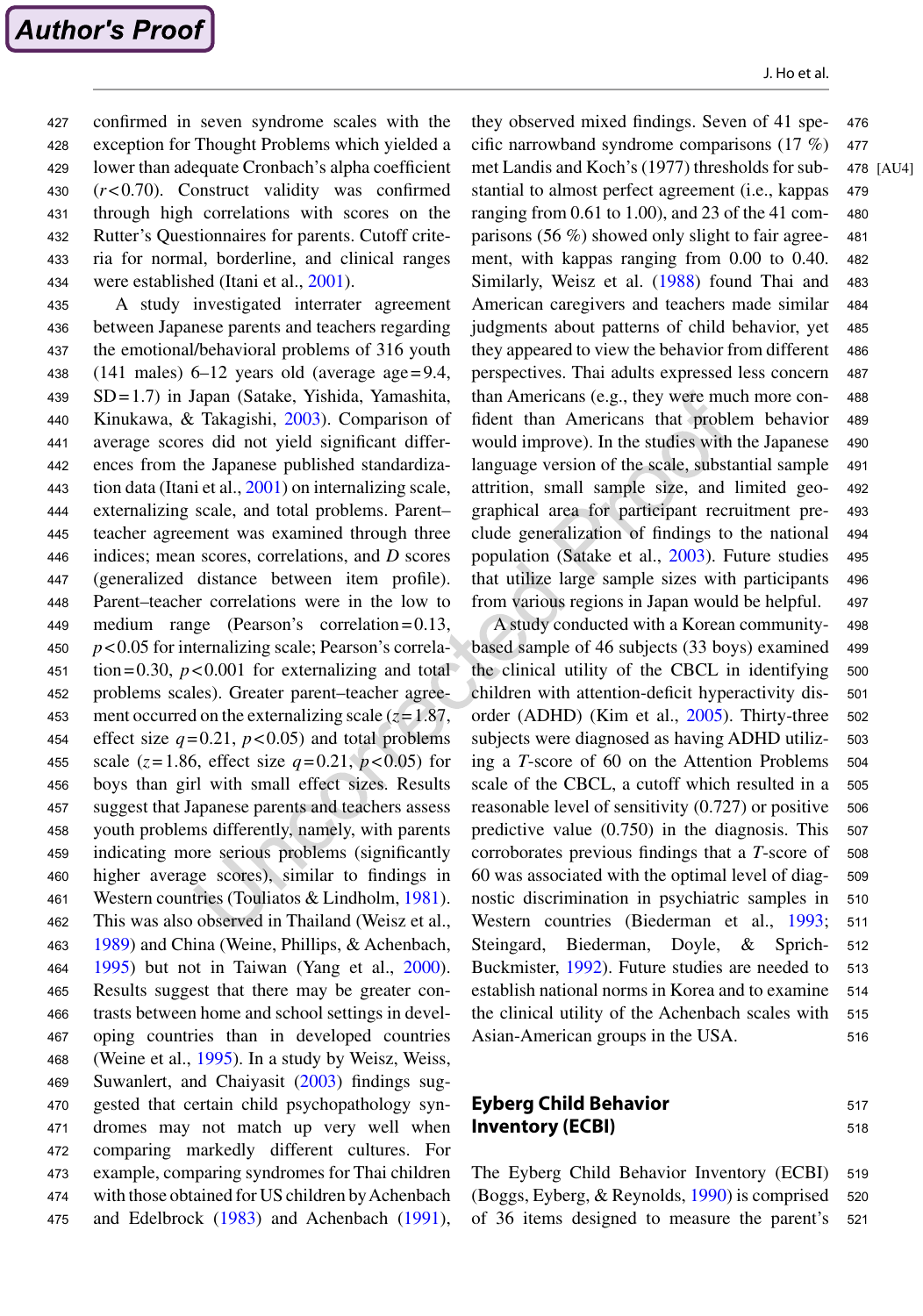perception of their children aged 2–16 years. The measure produces a "problem score" which measures the frequency of disruptive behaviors and an "intensity score" which is the sum of the participants' intensity of behavior ratings on a 7-point scale. More specifically, the measures assess whether the behavior is currently occurring (i.e., yes or no), and severity (i.e., never, seldom, sometimes, often, and always) of disruptive behaviors in home and school settings, using parent and/or teacher report. The assessment was normed on a sample of 159 children (87 % White, 11 % Black, and 2 % Other) mostly from lower to middle class families who were referred for evaluation at a university psychology clinic. Norms for chronically ill children and other special populations were reported. The ECBI Intensity and Problem scales demonstrate high internal consistency, significant test–retest reliability, and significant interrater reliability, as well as convergent, concurrent, and discriminant validity (Boggs et al., [1990](#page-22-3)). The correlation between the ECBI Intensity scale (IS) and Problem scale (PS) for the total sample was 0.74. Concurrent validity was established through significant correlations with both the Internalizing and Externalizing scales of the CBCL (Boggs et al., [1990\)](#page-22-3). Discriminant validity was established by differentiating between the behavior problem treatment groups from the learning disability and no treatment groups, and the learning disability group from the no treatment group (Boggs et al., [1990](#page-22-3)). 522 523 524 525 526 527 528 529 530 531 532 533 534 535 536 537 538 539 540 541 542 543 544 545 546 547 548 549 550 551 552 553 554

Leung, Sanders, Leung, Mak, and Lau ([2003](#page-23-13)) examined test–retest reliability with 91 parents attending Maternal and Child Health Centers (MCHC; *n* = 74) and Child Assessment Centers (CAC;  $n = 17$ ) with children 3–7 years who were referred because of child behavior problems. The youth and caregiver participants had been living in Hong Kong for a minimum of 12 consecutive months. Of the youth participants, there were 25 females and 44 males attending kindergarten or elementary school. Test–retest reliability estimated at pre- and post-intervention were 0.88 and 0.94 (problem), and 0.91 and 0.95 (intensity). The mean pre-intervention scores of the Triple P Positive Parenting 555 556 557 558 559 560 561 562 563 564 565 566 567 568 569

Program intervention group and waitlist groups were in the elevated range on the ECBI (inten $sity > 127$  or problem  $> 11$ ). 570 571 572

#### **Vineland Adaptive Behavior Scales-Survey (VABS-II)** 573 574

The Vineland Adaptive Behavior Scales-Survey (VABS-II) Form (Sparrow, Balla, & Cicchetti, [1984\)](#page-24-8) aids in clarifying diagnosis of intellectual and developmental disabilities of youth through a semi-structured interview with a primary caregiver. The instrument assesses five areas of adaptive behavior including: Communication (receptive, expressive, and written language), Daily Living Skills (self-care, contribution to a household, and community involvement), Socialization (interpersonal relationships, leisure activities, and play activities), Motor Skills (fine and gross motor abilities), and Maladaptive Behavior (an optional scale that assesses problematic behaviors that interfere with functioning). The Composite Scale is made up of the first three scales, and the Total Scale comprises the four required scales. Each item is scored on the basis of whether the behavior never occurs (0 points), occurs sometimes or partially (1 point), or is usually exhibited (2 points; Oakland & Houchins, [1985](#page-24-9)). Additionally it is possible to translate single scale, composite, and total scores into age-equivalent scores. The median split-half reliability coefficients are 0.94 for the composite score and range between 0.83 and 0.90 for the specific domains, demonstrating acceptable internal consistency. The assessment was administered to 484 participants in a 1-month span, demonstrating acceptable test–retest stability through a reliability index of 0.88 for the composite score and reliability indices between 0.81 and 0.86 for the domain scores. Interrater reliability was demonstrated with two distinct interviewers assessing 160 participants within a 2-week interval. The coefficients for the VABS were 0.74 for the composite and ranged 0.62 and 0.78 for the domains. The lower coefficient (0.62) was demonstrated on the Socialization domain. The measure demonstrated construct validity 575 576 577 578 579 580 581 582 583 584 585 586 587 588 589 590 591 592 593 594 595 596 597 598 599 600 601 602 603 604 605 606 607 608 609 610 611 612 613 614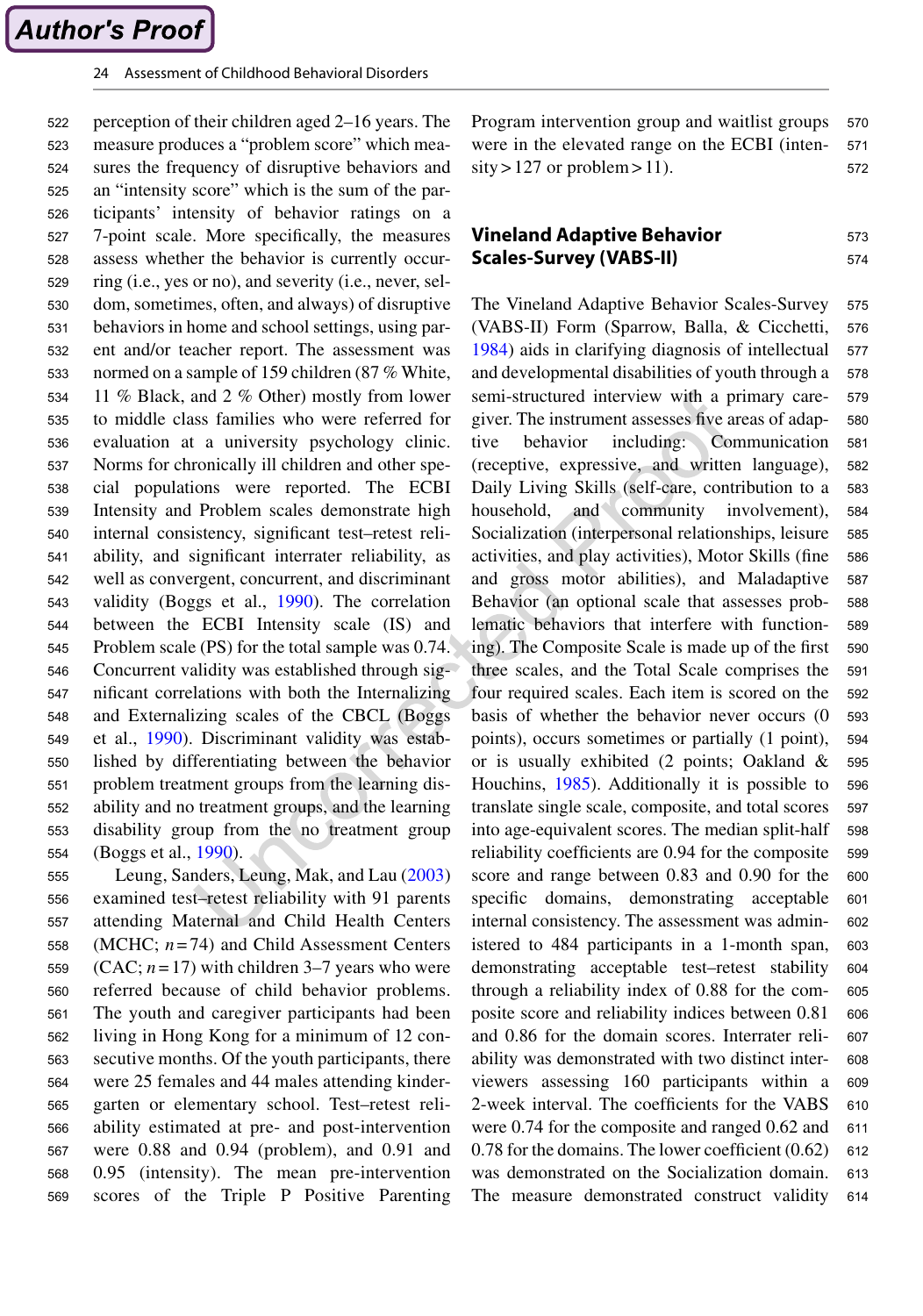through an increase in raw scores at successive age groups while criterion related validity was assessed through correlations between the VABS and the ABIC (0.58), AAMD Adaptive Behavior Scale (0.40–0.70), Kaufman Assessments Battery for Children (K-ABC) Achievement Scale (0.52), K-ABC Mental Processing Composite (0.32), and the Peabody Picture Vocabulary Test-Revised 615 616 617 618 619 620 621 622

(0.28) (Oakland & Houchins, [1985](#page-24-9)). 623

Tombokan-Runtukahu and Nitko [\(1992](#page-25-7)) investigated whether this measure could be successfully adapted to the Indonesian population. The translation phase applied both an ethnographic translation procedure (Brislin, [1983;](#page-22-4) Hulin, Drasgow, & Parsons, [1983\)](#page-23-14) and an empirical tryout. Each of the 252 items of the survey was translated from English to Bahasa Indonesian and back-translated to English. The correlation coefficients between the scores on the English version and the back-translation of each subtest ranged from 0.926 (Maladaptive Behavior) to 0.995 (Daily Living Skills), which were deemed satisfactory. Tittle's [\(1982](#page-25-8)) guidelines were followed to review the translated items for fairness. Twenty-five item translations were judged inadequate by the panel and were rewritten with the help of an Indonesian language teacher. Four items were eliminated because they were inappropriate to the Indonesian context and equivalent cultural behaviors could not be substituted easily, and three items were modified to incorporate Indonesian-equivalent content. The resulting set of 245 items was moved forward to the validation phase. 624 625 626 627 628 629 630 631 632 633 634 635 636 637 638 639 640 641 642 643 644 645 646 647 648

Forty-three children with mental retardation were matched on the basis of age, gender, and SES with 43 children of normal intelligence. Internal consistency was examined by analyzing the parent-based ratings after pooling the two groups of children. The coefficient alphas were 0.98, 0.98, 0.96, and 0.99 for Communication, Daily Living Skills, Socialization, and Composite, respectively, suggesting high internal consistency. Examination of the frequency distributions of the two groups of children showed statistically significant differences in the mean scores of the two groups, with children of normal intelligence scoring higher. These differences were replicated 649 650 651 652 653 654 655 656 657 658 659 660 661 662

with both teachers' and parents' ratings. This finding provides support for the interpretation that IVABS is capable of distinguishing between children with various degrees of development in adaptive behavior and of distinguishing between children with mental retardation and those with normal intelligence in this Indonesian sample. Although the sample at each age level was small, there is a general tendency for the Indonesian data to support the contention that the IVABS appears to follow an incremental development pattern similar to that found with the VABS in the USA. The procedures developed and used in this study also serve as a model to operationalizing the domain of adaptive behavior in new cultural contexts. 663 664 665 666 667 668 669 670 671 672 673 674 675 676 677 678

A study was conducted by Goldberg, Dill, Shin, and Nhan [\(2009](#page-22-5)) to examine the adaptation of the Vineland Adaptive Behavior Scale to the Vietnamese culture (VVABS). The Vineland was translated into Vietnamese and was evaluated for cultural relevance and semantic equivalence by three bilingual Vietnamese clinicians. The participants in the study were 120 Vietnamese mothers of preschool-age children (3–6 years of age) who were enrolled in kindergarten programs in Hue City, Vietnam. The mean age of the children was  $4.9$  (SD = 1.1) with a range of 3–6 years with 75 males and 44 females. The mean age of the mothers was  $33.4$  (SD=5.2) with a range of 23–51 years. Coefficient alpha was used to assess internal consistency for the 11 sub-domains of the VABS. Internal consistency of the VVABS sub-domains were shown to be high with the exception of receptive communication. Construct validity was assessed through a correlation matrix for the 11 sub-domains which were statistically significant (all *p*s<0.001) and ranged from 0.39 to 0.84. The VVABS was found to successfully discriminate between disabled and non-disabled children. In another study that adapted the VABS through empirical testing for the Vietnamese population, the researchers adapted items to fit the cultural context, and made necessary adjustments to test and administration procedures (i.e., deleting items that could not be successfully translated or adapted; Goldberg et al., [2009\)](#page-22-5). However, further exploration of this method of 679 680 681 682 683 684 685 686 687 688 689 690 691 692 693 694 695 696 697 698 699 700 701 702 703 704 705 706 707 708 709 710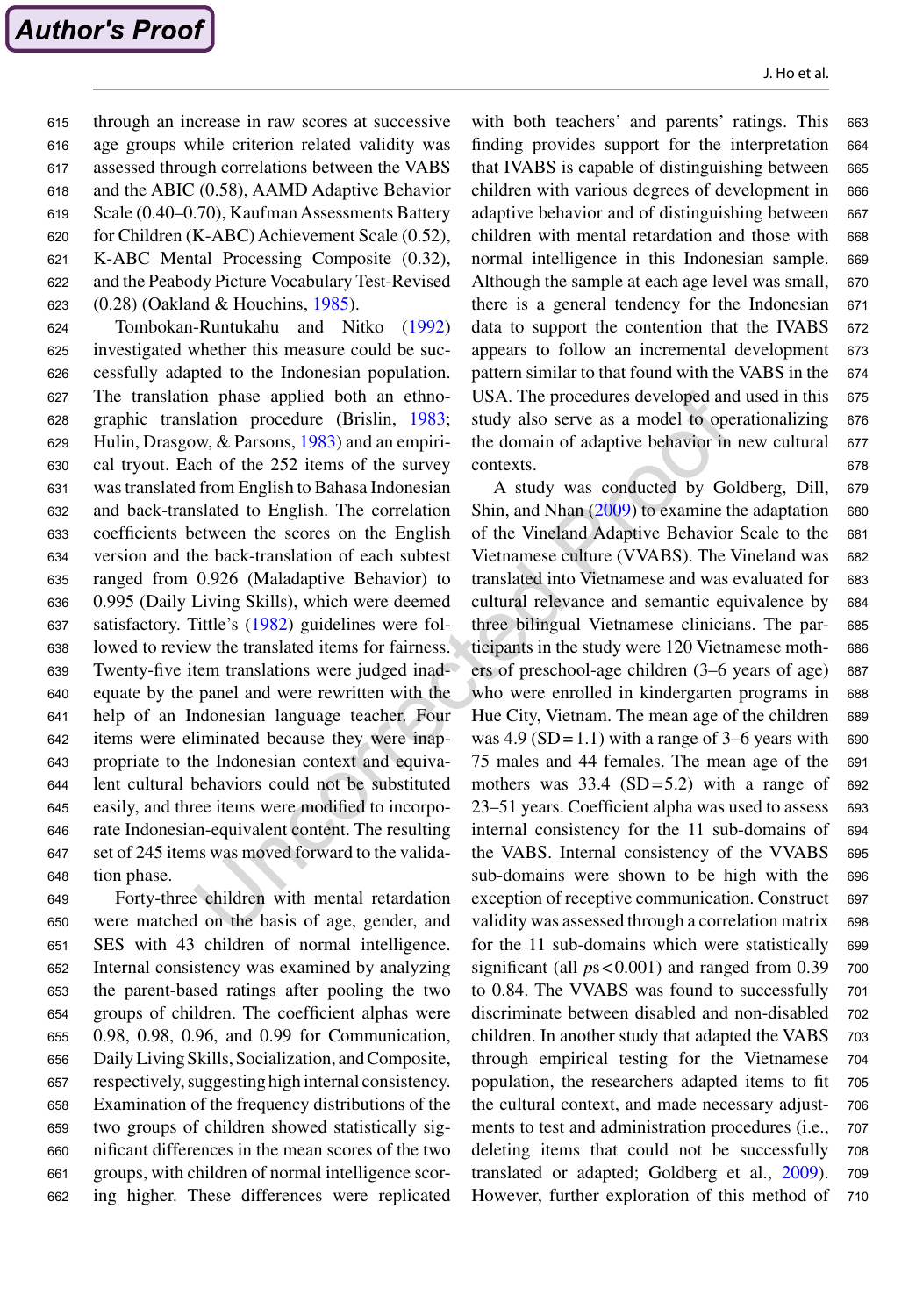- adaptation is needed in order for cross-cultural 711
- adaptation of other psychological constructs to 712
- be empirically tested for reliability and validity. 713

#### **Social Skills Rating System (SSRS)** 714

The Social Skills Rating System (SSRS; Gresham  $&$  Elliott, [1990](#page-22-6)) is a psychometrically sound (Demaray, Ruffalo, Carlson, & Busse, [1995\)](#page-22-7), nationally standardized, norm-referenced, social skills assessment for 3–18-year-old children. Informants rate the frequency of children's prosocial behaviors on a 3-point Likert scale  $(0=$ never, 1 = Sometimes, and 2 = Very Often). Examples of social skills include the display of prosocial behaviors such as sharing, initiating interactions with others, and management of interpersonal conflicts such as controlling one's temper. There are three versions of the SSRS to gather data from different respondents: The SSRS-P (parent), SSRS-T (teacher), and SSRS-S (student). Effect size estimates presented by Renk and Phares ([2004\)](#page-24-10) in their meta-analysis of 74 studies showed an average parent–teacher correlation of 0.38, a mean self–teacher correlation of 0.25, and a mean self–parent correlation of 0.21. The teacher form (SSRS-T) includes three subscales (ten items each): (a) social skills (e.g., invites others to join in activities), which is divided into the subscales, cooperation, assertion, and self-control; (b) problem behaviors (e.g., argues with others), with the subscales of hyperactivity, internalizing, and externalizing; and (c) academic competence (e.g., "In reading, how does this child compare with other students?"). The SSRS-P and SSRS-S includes four subscales (ten items each): cooperation, assertion, empathy, and self-control. Sample items include: (a) e.g., "I make friends easily" (assertion), (b) "I do my homework on time" (cooperation), (c) "I listen to adults when they are talking with me" (empathy), and (d) "I ignore other children when they tease or call me names" (self-control). For each of the forms, cutoff points are provided to assign children's scores for each subscale (as well as their Total Social Skills score) into three categories: below-average (below one standard 715 716 717 718 719 720 721 722 723 724 725 726 727 728 729 730 731 732 733 734 735 736 737 738 739 740 741 742 743 744 745 746 747 748 749 750 751 752 753 754 755

deviation of the mean), average (within one standard deviation of the mean), and above-average (above one standard deviation of the mean). In the national normative sample, the percentage of children in the below-average, average, and above-average categories are 16, 68, and 16 % for both parent and teacher ratings. 756 757 758 759 760 761 762

A study was conducted with 869 girls residing in the USA and adopted from China utilizing the SSRS-P (parent sample=869) and SSRS-T forms (teacher sample=611; Tan & Camras, [2011\)](#page-24-11). Average age of adoption was 15.6 months (SD=13.9) and average current youth age was 6.9 years (SD=2.9). Adoptive mother's average age was  $44.2$  (SD=6.1) years and the adoptive father's average age was  $45.3$  (SD=7.3) years. Internal consistency was good for both the SSRS-P and SSRS-T subscales, ranging from 0.67 (the Responsibility subscale on the SSRS-P) to 0.93 (the scale of Academic Competence on SSRS-T). The adopted Chinese girls in all three age-groups (preschool-age, elementary-age, and secondary age) scored similar to or higher than same-age girls from the US normative sample on both parent and teacher rating. For 10 of the 15 comparisons on parent ratings and 11 of the 14 comparisons on teacher ratings, the adopted Chinese girls outperformed the normative US sample, which may be explained by examining characteristics of Chinese adopted children which includes more favorable prenatal experiences compared to the US sample (Tan, Marfo, & Dedrick, [2010\)](#page-25-9) and possibly easier temperament associated with Chinese youth (Kagan & Fox, [2006\)](#page-23-15). Investigators propose that temperamental qualities may put adopted Chinese children at a relative advantage. For example, Kagan, Kearsley, and Zelazo ([1978\)](#page-23-16) suggest that Chinese children may have easier temperaments than Caucasian children serving as a protective factor. Parent– teacher agreement for youth social behaviors was significant but modest in magnitude, similar to existing literature on parent–teacher agreement on non-adopted children's behaviors (see meta-analysis by Achenbach, McConaughy, & Howell, [1987\)](#page-21-4). This sample was limited to adopted Chinese girls and findings might not reflect Chinese American children as a whole. 763 764 765 766 767 768 769 770 771 772 773 774 775 776 777 778 779 780 781 782 783 784 785 786 787 788 789 790 791 792 793 794 795 796 797 798 799 800 801 802 803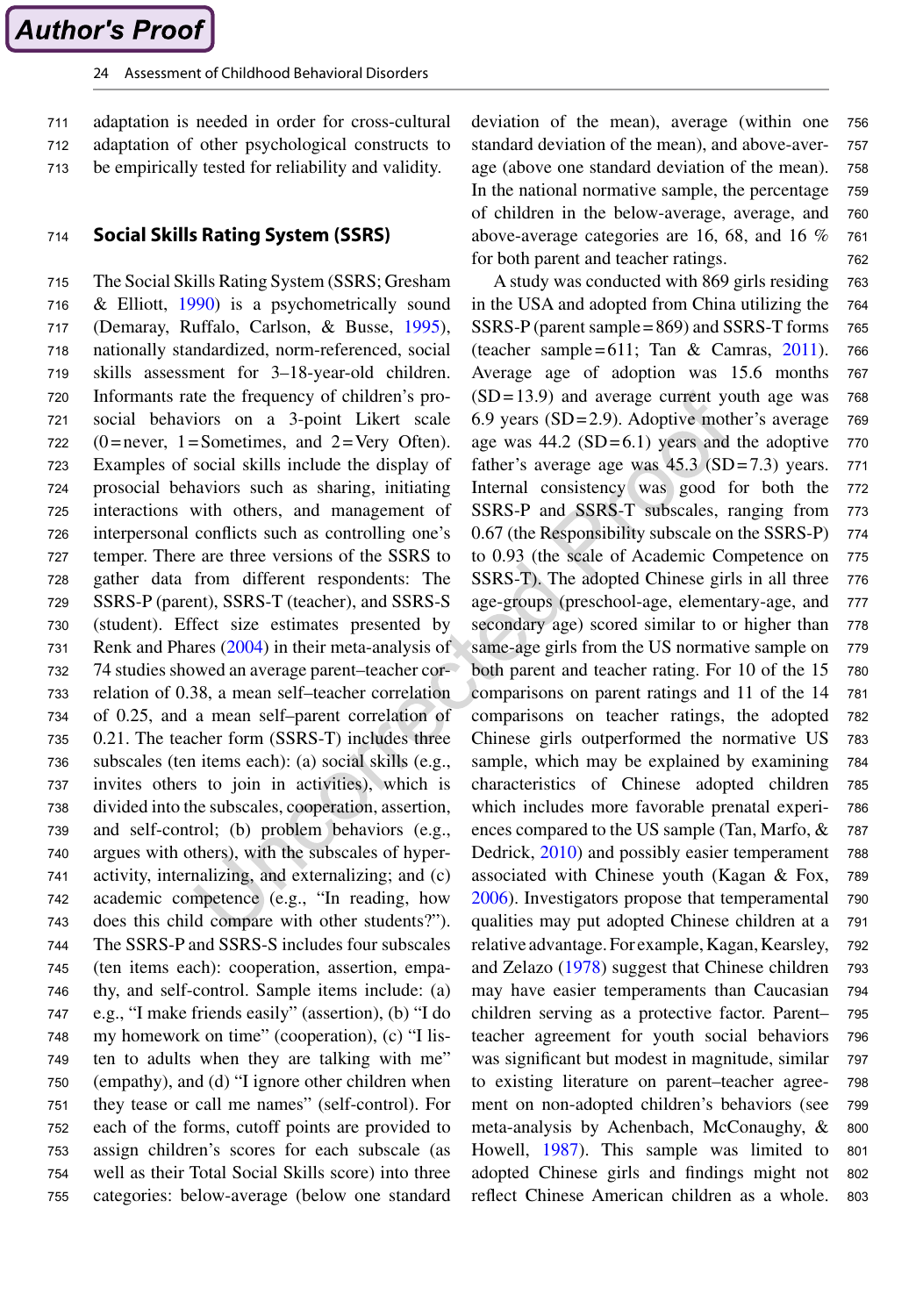Author's Proof

- Further research needs to be conducted to examine 804
- the psychometric properties of this scale in other 805
- Asian-American samples in the USA. 806

#### **The Strengths and Difficulties Questionnaire (SDQ)** 807 808

Strengths and Difficulties Questionnaire (SDQ; Goodman, [1997](#page-22-8)) is a brief behavioral screening questionnaire for 3–16 year old children. The SDQ includes 25 items on psychological attributes: emotional symptoms (five items), conduct problems (five items), hyperactivity/inattention (five items), peer relationship problems (five items), and prosocial behavior (five items), that are administered to parents. All forms rate items on a 3-point scale (not true, somewhat true, and certainly true). In a recent study (Janssens & Deboutte, [2009](#page-23-17)), internal consistency was adequate (0.72 for parent SDQ, and 0.75 for teacher SDQ, 0.62 for youth SDQ), interrater reliability was adequate, and the concurrent validity of the SDQ was established through significant correlations with the Achenbach System of Empirically Based Assessment (ASEBA) scores and with the Child Behavior Checklist (CBCL) scores. 809 810 811 812 813 814 815 816 817 818 819 820 821 822 823 824 825 826 827

The psychometric properties of the SDQ have not been explicitly examined in any Asian-American samples, but there are several studies that have examined translations of the SDQ internationally. Du, Kou, and Coghill [\(2008](#page-22-9)) established normative data and examined the reliability and validity of a Chinese translation of the SDQ (parent, teacher, and youth self-report versions). Parent and teacher data were used for 1,965 subjects and self-report data for 690 subjects from Shanghai. Students ranged in age from 3 to 17 years. In this study, the SDQ was translated into Chinese and back-translated into English by academic staff at the Center for Clinical Trials and Epidemiological Research at the Chinese University of Hong Kong. Principle components analysis indicated a partial agreement with the original five-factored subscale structure. However, this appears to hold more strongly for the Prosocial Behavior, Hyperactivity– Inattention, and Emotional Symptoms subscales 828 829 830 831 832 833 834 835 836 837 838 839 840 841 842 843 844 845 846 847 848

than for Conduct Problems and Peer Problems. Internal reliability for subscales were generally adequate (range 0.30–0.83) with only parent and teacher Hyperactivity–Inattention and teacher Prosocial Behavior subscales having an alpha $< 0.7$ . Mellor, Wong, and Xu  $(2011)$  $(2011)$  $(2011)$  examined 752 school-aged children (320 males) with an average age of 8.7 years  $(SD=1.69)$  in China. Internal reliability coefficients ranged from 0.25 to 0.71, and were lower than what is usually con-sidered to be adequate (0.70; Cicchetti, [1994\)](#page-22-10), particularly for the Conduct and Peer Problem subscales. Similarly, in another study with Chinese preschool children in Hong Kong (Leung et al., [2003\)](#page-23-13) internal consistency coefficients also ranged from 0.41 to 0.77, which are lower than what is usually considered to be adequate. In yet another study with 457 Chinese preschool children in Hong Kong (230 males) aged 4 and 5 years old, Cronbach's alphas for the SDQ subscales were 0.59 (emotional problems), 0.52 (conduct problems), 0.73 (Hyperactivity), 0.46 (peer relationship problems), 0.69 (prosocial behavior), and 0.77 (total problem behavior) (Leung, Lo, & Leung, [2012\)](#page-23-18), again, lower than what is usually considered to be adequate. These findings are also consistent with large studies in Australia (Mellor, [2004\)](#page-24-13), China (Du et al., [2008\)](#page-22-9), and Japan (Matsuishi et al., [2008\)](#page-24-14). Interrater correlations were low to moderate (range 0.23–0.49), and correlations among parents and teachers were found to be higher for the younger children (3–10 years) than for the older children (11–17 years) (Du et al., [2008\)](#page-22-9). In another study, interrater reliability was again in the low to moderate range (range 0.40–0.79). With regard to interrater reliability, interparent agreement is higher for externalizing problems than emotional problems regardless of the gender of the target child. For both boys and girls, mother and father correlations were strongest for total difficulties and the combined Externalizing Problems subscale, whereas the lowest correlations were for emotional symptoms (Mellor et al., [2011\)](#page-24-12). 849 850 851 852 853 854 855 856 857 858 859 860 861 862 863 864 865 866 867 868 869 870 871 872 873 874 875 876 877 878 879 880 881 882 883 884 885 886 887 888 889 890 891 892

Convergent validity was demonstrated by significant correlations between the parentcompleted SDQ and the Parent Symptoms Questionnaire (PSQ). Discriminant validity was 893 894 895 896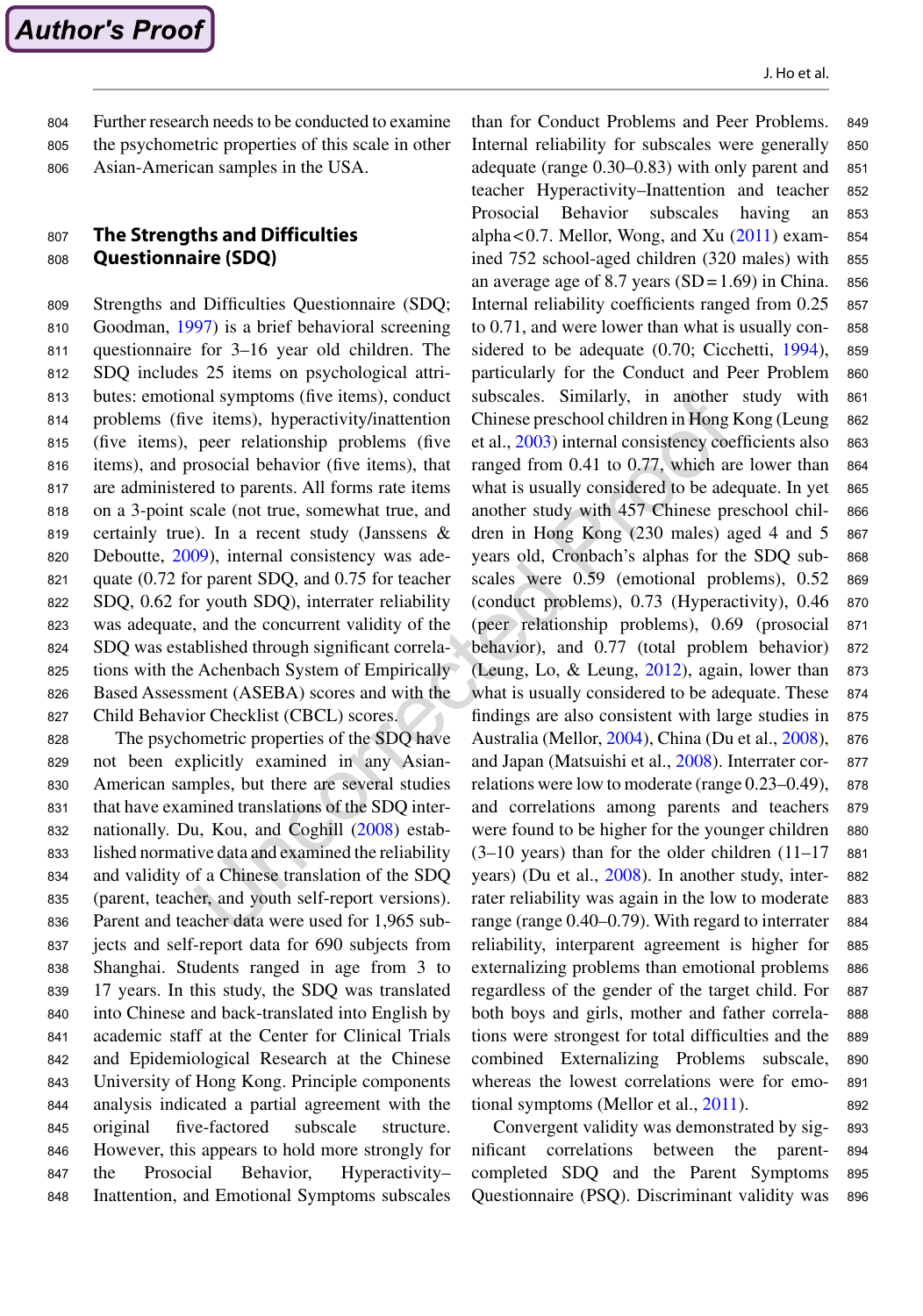established by effectively distinguishing between 47 subjects from the normative sample with 47 age and gender matched ADHD outpatient participants using ROC curves. Total difficulty scores cutoffs were calculated with the intention of placing approximately 10 % of the sample with the most extreme scores as "abnormal," the next 10 % as "borderline" and the remaining 80 % in the "normal." About 85 % of the subjects were placed in the "normal" range and 7.5 % in the "abnormal" and "borderline" ranges. 897 898 899 900 901 902 903 904 905 906 907

Findings regarding the Chinese language version need to be replicated in other Chinese samples, including those from rural rather than urban settings. Du and colleagues [\(2008](#page-22-9)) observed possible differences in the way the Chinese interpret the questions relating to Conduct and Peer Problems. Further investigation should be made to clarify this issue and assess whether particular items should be altered or removed from the Chinese version. 908 909 910 911 912 913 914 915 916 917

Matsuishi and colleagues ([2008\)](#page-24-14) attempted to establish community-based normative data for the Japanese language version of the SDQ (Goodman, [1997](#page-22-8)). Because translated versions can yield different results, Matsuishi et al. [\(2008](#page-24-14)) established national norms rather than applying the recommended score bandings and cutoffs established for the English version SDQ. The impact of age and gender on the SDQ parent form was assessed in addition to evaluating the structure, and homogeneity of the Japanese scales. Following these steps, culturally informed score bandings were proposed for normal, borderline, and clinical ranges, and were defined for the total score as well as for each of the five subscales of the SDQ. In this study, investigators assessed 2,899 Japanese children (1,463 males) aged 4–12 years. Parents were asked to complete the extended version of the SDQ (Goodman, [1999](#page-22-11)) which supplements the 25 core items with an overall rating of whether their child has emotional or behavioral problems. The proposed factor structure of the 25 SDQ items was verified through an exploratory factor analysis with varimax rotation. The results illustrated that the pattern of main loadings replicated the original SDQ subscales. Cronbach's alpha of the total 918 919 920 921 922 923 924 925 926 927 928 929 930 931 932 933 934 935 936 937 938 939 940 941 942 943 944

difficulties score (comprising of 20 items) was 0.77, which suggests adequate internal consistency. For the total difficulties score, the clinical range (defining approximately 10 % of community cases with the highest scores) for the Japanese sample included total difficulties ratings of 16 or more points, whereas the British normative data suggested a slightly higher cutoff requiring a total score of at least 17. Overall, the obtained findings were consistent with previous work investigating the psychometric properties of the SDQ in other countries including Sweden (Smedje, Broman, Hetta, & von Knorring, [1999\)](#page-24-15), Germany (Klasen et al., [2000](#page-23-19)), the Netherlands (Van Widenfelt, Goedhart, Treffers, & Goodman, [2003\)](#page-25-10), and Australia (Hawes, Hawes, & Dadds, [2004\)](#page-22-12). The investigators noted concerns with comparing results across international studies because they use different study methods, children of different ages, and were performed in different eras. Further investigation is needed to establish national norms and to assess whether these results may be generalized for use as part of clinical screening programs, in pediatric neurology clinics, and in child psychiatric research settings for Japanese youth (Matsuishi et al., [2008](#page-24-14)). 945 946 947 948 949 950 951 952 953 954 955 956 957 958 959 960 961 962 963 964 965 966 967 968 969 970

#### **Clinical Interview Schedule-Revised (CIS)** 971 972

The Clinical Interview Schedule-Revised (CIS-R) (Lewis, Pelosi, Araya, & Dunn, [1992](#page-23-20)) is a structured diagnostic instrument designed for use by a variety of trained interviewers in assessing minor psychiatric needs in the community, general hospital, occupational and primary care research in a standardized way. The CIS-R was developed from the Clinical Interview Schedule (CIS), which was designed specifically for use by clinically experienced interviewers (i.e., psychiatrists). In Britain, the CIS-R instrument was validated in a community setting by comparing it with the Schedule for Clinical Assessment in Neuropsychiatry (SCAN), a semi-structured instrument. The participants this study ranged in age from 16 to 64 years. Results evidenced overall specificity of the CIS-R instrument to be good, 973 974 975 976 977 978 979 980 981 982 983 984 985 986 987 988 989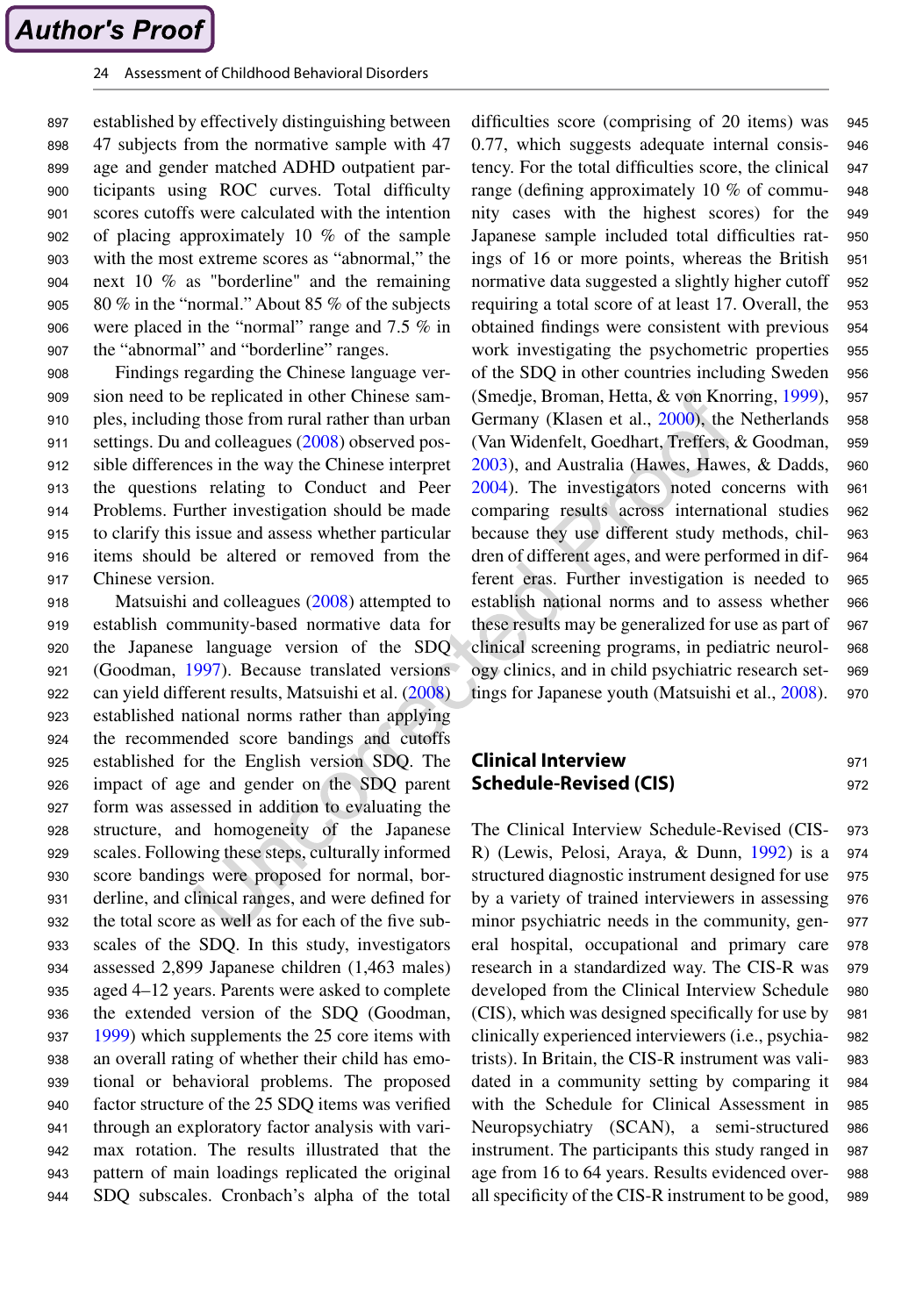but sensitivity was shown to be poor (Lewis et al., [1992](#page-23-20)). Interrater agreement ranged from 0.7 to 0.9. Concordance of diagnoses by the two instruments was in the poor to very poor range demonstrated by low kappas. 990 991 992 993 994

**Author's Proof** 

In a study by Subramaniam, Krishnaswamy, Jemain, Hamid, and Patel ([2006\)](#page-24-16), the investigators describe the psychometrics of the Malay version of the CIS-R. The CIS-R questionnaire was translated into Malay and back translated into English. Next, the original questionnaire and the back-translated questionnaire were compared for meanings and necessary corrections were made to the Malay version with the help of a language teacher. Interrater reliability was established for raters who were medical student in this study. Participants included 59 psychiatric inpatients, outpatients, relatives and other visitors who were there at the National University of Malaysia Hospital (33 clinical cases and 26 control cases). The sample included 51 % Malays, 29 % Chinese and 20 % Indians. The overall sensitivity, specificity, positive predictive value, and negative predictive value for the instrument were calculated. The Malay version of CIS-R showed 100 % sensitivity and 96.15 % specificity at a cutoff score of 9. 995 996 997 998 999 1000 1001 1002 1003 1004 1005 1006 1007 1008 1009 1010 1011 1012 1013 1014 1015

#### **National Institute of Mental Health Diagnostic Interview Schedule for Children (NIMH DISC-IV)** 1016 1017 1018

The Diagnostic Interview Schedule for Children (DISC) is a structured diagnostic instrument designed for use by non-clinicians. Several versions have been produced with the most recent being the National Institute of Mental Health Diagnostic Interview Schedule for Children (NIMH DISC-IV). The NIMH DISC-IV is equipped to assess over 30 mental health disorders in children and adolescents. There are parent and youth versions of this instrument. The parent form is for caregivers of youth ranging in age from 6 to 17 years while the youth form is for children and adolescents aged 9 to 17 years. Preliminary reliability and acceptability results of the NlMH DISC-IV in a clinical sample of 84 parents and 82 children (aged 4–17 years) drawn 1019 1020 1021 1022 1023 1024 1025 1026 1027 1028 1029 1030 1031 1032 1033 1034

from outpatient child and adolescent psychiatric clinics at three sites. Sixty percent of this sample was African-American and/or Hispanic. Despite its greater length and complexity, the NlMH DISC-IV was shown to compare favorably with earlier versions. 1035 1036 1037 1038 1039 1040

Doi, Roberts, Takeuchi, and Suzuki [\(2001](#page-22-13)) published a multiethnic comparison of adolescent major depression in a school-based study in the USA and Japan. Subjects were participants in the Teen Life Changes Survey conducted in 1994 where questionnaires were collected from 5,496 students in grades 6–8 in a Houston, TX school district, and 504 students in grades 7–9 in a public junior high school in Maebashi, Japan. Surveys were administered in English only in the US sample and in Japanese only in the Japanese sample. The Japanese version of the NIMH DISC-IV was developed through the process of various translation stages including translating the original version from English into Japanese, then the translated Japanese version was backtranslated, and finally, both versions were examined by different bilinguals. The preliminary Japanese version was pretested for word meanings, and content on each item among Japanese junior high school students who were not involved in the study. The authors then reviewed the results and the final Japanese version for use in this study was created. Prevalence rates in this study were highest for Mexican-American students followed by African-American students, then Anglo-American students, and the lowest rate of major depressions was found in the Japanese student population. After sociodemographic adjustments were made, ethnicity was not found to be significantly associated with adolescent major depression, although father's level of education and family financial status were statistically significant. 1041  $1042$ 1043 1044 1045 1046 1047 1048 1049 1050 1051 1052 1053 1054 1055 1056 1057 1058 1059 1060 1061 1062 1063 1064 1065 1066 1067 1068 1069 1070 1071 1072 1073 1074

In Ho et al. [\(2005](#page-23-21)), authors report on the development of the Chinese version of DISC-IV and examine its test–retest reliability. Participants included 78 Chinese parents and 79 youths (mean age=13) attending child psychiatric clinics. Participants were interviewed at two time points about 22 days apart using the Chinese DISC-IV. All participants were Cantonese speaking. 1075 1076 1077 1078 1079 1080 1081 1082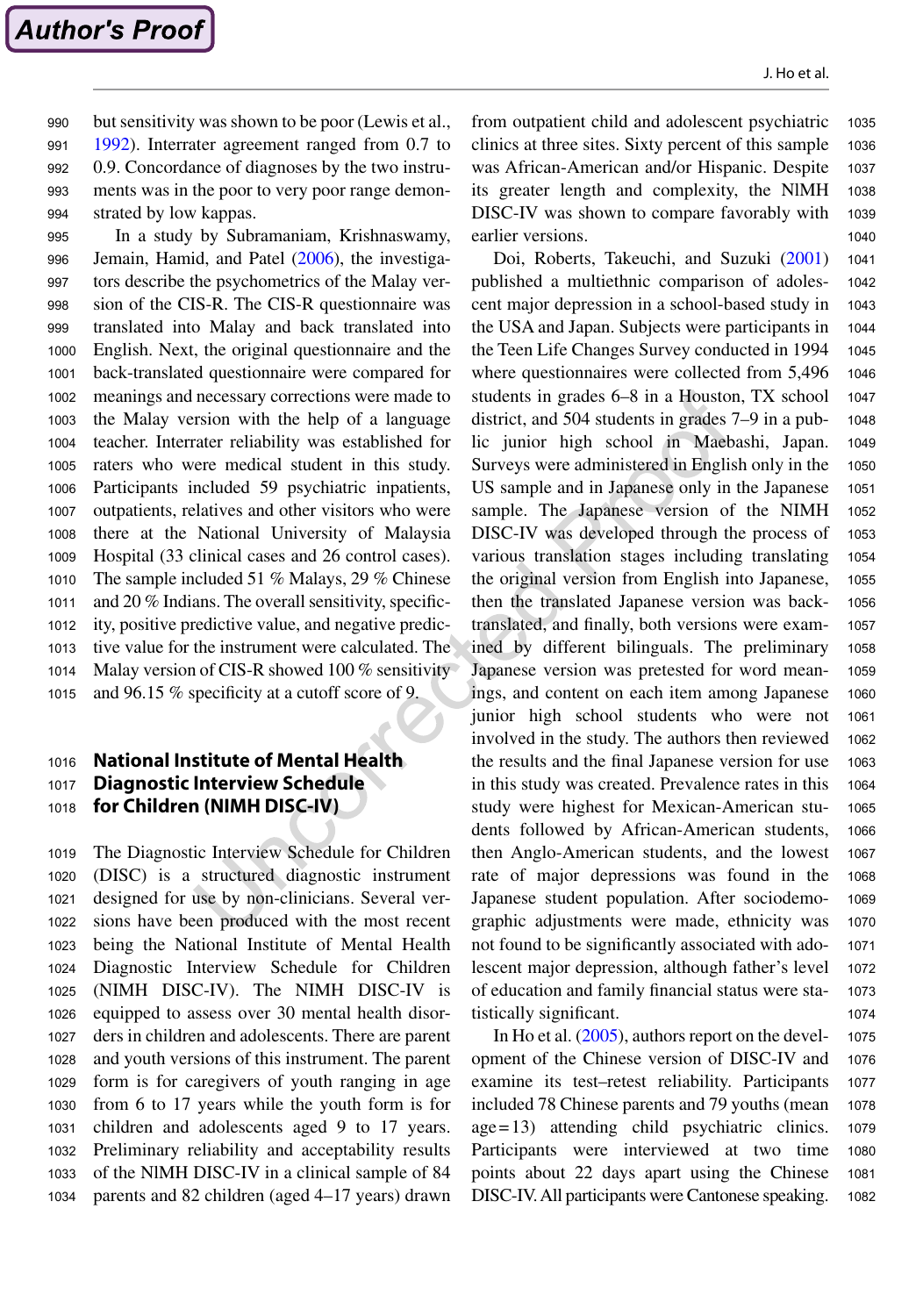The initial translation from English to Chinese was completed by a bilingual-speaking Chinese teacher. The authors reviewed this version and made semantic adjustments to better fit psychiatric content. The modified version was then tested in the clinics. Following this phase, revisions were made to improve semantic equivalence once again. Finally, an independent translator (blind to the first translation process) back-translated the revised version into English. The kappa coefficients in this study were good to excellent for obsessive compulsive disorder (OCD) for both youth and parent participants, major depressive disorder (MDD) for parent participants, and attention deficit hyperactivity disorder (ADHD) for parent participants. Kappa coefficients were fair for anxiety disorder (i.e., generalized anxiety disorder, separation anxiety disorder, panic disorder, agoraphobia, social phobia, and specific phobia) for parent participants, fair for oppositional defiant disorder (ODD) in both youth and parent participants, and fair MDD for youth participants. Kappa coefficients were found to be poor for anxiety disorder and poor for ADHD in the youth participants. Overall, parent informants had better test–retest reliability than youth informants, and the Chinese DISC-IV had comparable test–retest reliability with the original English version. 1083 1084 1085 1086 1087 1088 1089 1090 1091 1092 1093 1094 1095 1096 1097 1098 1099 1100 1101 1102 1103 1104 1105 1106 1107 1108 1109 1110

In a study evaluating the reliability and validity of the Korean version of the DISC-IV, Cho et al. ([2007\)](#page-22-14) interviewed 91 children and adolescents in an outpatient clinic at the Seoul National University, and the community. Of these participants, 44 were selected for an evaluation of test– retest reliability. Results indicated kappa values ranging from 0.25 to 0.40 in the clinical sample and 0.65–1.00 in the community sample showing good reliability and validity for the DISC-IV in the Korean youth. 1111 1112 1113 1114 1115 1116 1117 1118 1119 1120 1121

#### **Symptom-Specific Scales** 1122

#### **Conners' 3rd Edition (Conners 3)** 1123

The Conners' 3rd Edition (Conners 3) (Conners, [2008](#page-22-15)) is a measure designed for assessing attention deficit hyperactivity disorder (ADHD) and 1124 1125 1126

common comorbid problems/disorders (e.g., oppositional defiant disorder, and conduct disorder) in children and adolescents. The measure has three forms: parent and teacher forms for children and adolescents 6–18 years old and selfreport measure for youth aged 8–18 years. For each version (parent, teacher, and self-report), full-length and short versions are available. The Conners 3 contains multiple scales including, content scales (Inattention, Hyperactivity/ Impulsivity, Learning Problems/Executive Functioning, Aggression, Peer Relations, and Family Relations), DSM-IV-TR Symptom Scales (ADHD Inattentive, ADHD Hyperactive-Impulsive, ADHD Combined, Conduct Disorder, and Oppositional Defiant Disorder), and validity scales (Positive Impression, Negative Impression, and an Inconsistency Index). All test items are scored on a 4-point Likert-type scale (0=not at all,  $1 =$  just a little true,  $2 =$  pretty much true, and 3=very much true) with higher scores indicating a greater number and/or frequency of concerns. 1127 1128 1129 1130 1131 1132 1133 1134 1135 1136 1137 1138 1139 1140 1141 1142 1143 1144 1145 1146 1147 1148

Normative data on the Conners 3 includes 1,200 parents, 1,200 teachers, and 1,000 selfreport raters who were matched on the 2000 US Census information on ethnicity/race, gender, and parent education level (Conners, [2008](#page-22-15)). The Conners 3 reliability was assessed by Gallant [\(2007](#page-22-16), [2008\)](#page-22-17) where internal consistency was measured using Cronbach's alpha. Mean alphas for the Content scales were parent=0.91, teacher=0.94, and self-report=0.88, respectively. Mean reliability coefficients for the DSM-IV-TR Symptom scales were parent=0.90, teacher=0.90, and self-report=0.85. For the validity scales, Cronbach's alphas were par $ent=0.90$ , teacher=0.72, and self-report=0.56. For test–retest reliability, two separate administrations of the test were given between 2- and 4-week intervals. Mean correlation coefficients for Content scales were parent=0.85, teacher=0.94, and self-report=0.88, and for the DSM-IV-TR Symptom scales, the correlation scores were parent=0.89, teacher=0.90, and self-report=0.85. Interrater reliability was assessed using correlation scores, and moderate to strong levels of rater agreement were found across all scales, indicating high levels of 1149 1150 1151 1152 1153 1154 1155 1156 1157 1158 1159 1160 1161 1162 1163 1164 1165 1166 1167 1168 1169 1170 1171 1172 1173 1174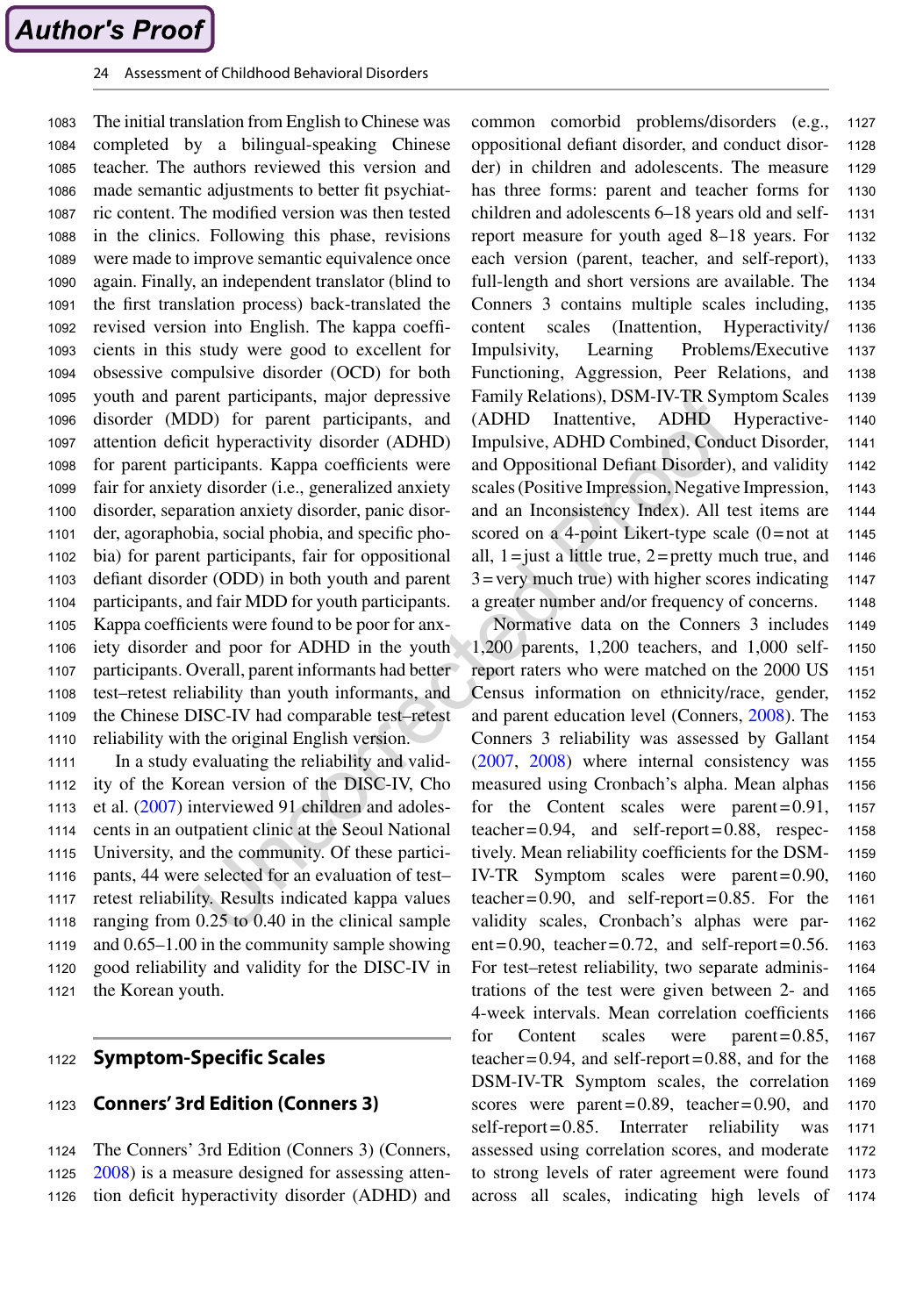consistency between parent–parent and/or teacher–teacher ratings of youth participants. Mean Content scale correlations were parent=0.81, and teacher=0.73; and DSM-IV-TR Symptom scale scores were parent=0.84 and teacher=0.70. An exploratory factor analysis utilizing both the general and clinical samples indicated that the general factor structure of the three forms remained consistent across demographic groups (Kao & Thomas, [2010\)](#page-23-22). A confirmatory factor analyses indicated the teacher model was slightly lower than the parent models but both were adequately fit. Informant correlations were significant showing high consistency between various raters of the same youth. The mean parent-to-teacher rating was  $0.60$  (range= $0.52-$ 0.67), the mean parent-to-youth correlation was  $0.56$  (range= $0.49-0.62$ ), and the mean teacherto-youth correlation was 0.48 (range=0.43–0.56) (Conners, [2008\)](#page-22-15). Convergent and divergent validity was determined by comparing Conners 3 scores with scores from the Behavior Assessment System for Children, Second Edition, the Conners' Rating Scales-Revised, the Achenbach System of Empirically Based Assessment, and the Behavior Rating Inventory of Executive Functioning (Kao & Thomas, [2010\)](#page-23-22). Overall, correlations indicated the constructs converged and diverged in the expected directions (Kao & Thomas, [2010](#page-23-22)). To date, the Conners 3 has not been specifically validated in Asian-American populations in the USA, and no psychometric studies have been undertaken in Asian countries. 1175 1176 1177 1178 1179 1180 1181 1182 1183 1184 1185 1186 1187 1188 1189 1190 1191 1192 1193 1194 1195 1196 1197 1198 1199 1200 1201 1202 1203 1204 1205 1206 1207

#### **Depression Self-Rating Scale for Children (DSRSC)** 1208 1209

The Depression Self-Rating Scale for Children (DSRSC) is an 18-item self-report measure for children and adolescents (Birleson, [1981](#page-21-5)) that has been used in a range of cross-cultural contexts. Items are presented as statements, e.g., "I sleep very well" and measure symptoms over the past week. Responses are a  $0 = \text{mostly}, 1 = \text{some}$ times, 2=never, with higher scores indicating more severe depression (maximum score=36 points). Cronbach's alpha with a sample of 1210 1211 1212 1213 1214 1215 1216 1217 1218 1219

psychiatric inpatients was 0.90, and the split-half correlation was 0.85, suggesting high internal reliability. Eighty-one of the psychiatric inpatients also rated their symptoms using the Beck depression inventory (BDI), and the scores were highly correlated suggesting convergent validity (*r*=0.79, *p*<0.01; Birleson, [1981\)](#page-21-5). 1220 1221 1222 1223 1224 1225 1226

A study was conducted to establish standardized norms of the DSRSC in Chinese urban youth and to examine the scale's reliability and validity (Su, Wang, Zhu, Luo, & Yang, [2003](#page-24-17)) in a sample of 1,943 subjects (968 males) from 14 cities of China with an average age of 11 years  $(SD=2)$ . Test–retest reliability coefficients, split-half reliability coefficients, and Cronbach alpha coefficients ranged from 0.53 to 0.73, indicating acceptable reliability. Significant correlations were found between DSRSC total score, the depressive symptoms subscale of the CBCL, and the Piers-Harris Children's Self-concept Scale, suggesting good convergent validity. The scores of children with the depressive disorders as determined by the DSRSC were significantly higher than that of nondepressed children, suggesting discriminant validity. Results demonstrate that the Chinese language version of the DSRSC is may be utilized to assess depressive symptoms in Chinese urban children. [AU5] 1230 1227 1228 1229 1231 1232 1233 1234 1235 1236 1237 1238 1239 1240 1241 1242 1243 1244 1245 1246 1247

The 18-item version of the DSRSC was utilized to assess depressive symptoms over the past week on a 3-point scale in a school-based crosssectional survey of junior high schools in Bengby city of Anhui Province in China (Cao et al., [2011\)](#page-22-18). The sample consisted of 5,003 adolescents (2,606 males) aged 11–16 years (average  $age=13.2 \text{ years}, SD=1$ ). Test–retest reliability, split-half, and Cronbach's alphas in this sample ranged from 0.53 to 0.73. The clinically significant cutoff utilized in this sample was a score of 15 (with possible scores ranging from 0 to 36). 1248 1249 1250 1251 1252 1253 1254 1255 1256 1257 1258 1259

A Japanese language version of the DSRSC was prepared by Murata, Shimizu, Mori, and Oshima ([1996\)](#page-24-18) utilizing the translation/backtranslation technique. The internal consistency of the Japanese language DSRSC was examined by administering the measure to 456 students ranging from elementary school second-graders to students in the second year of middle school. 1260 1261 1262 1263 1264 1265 1266 1267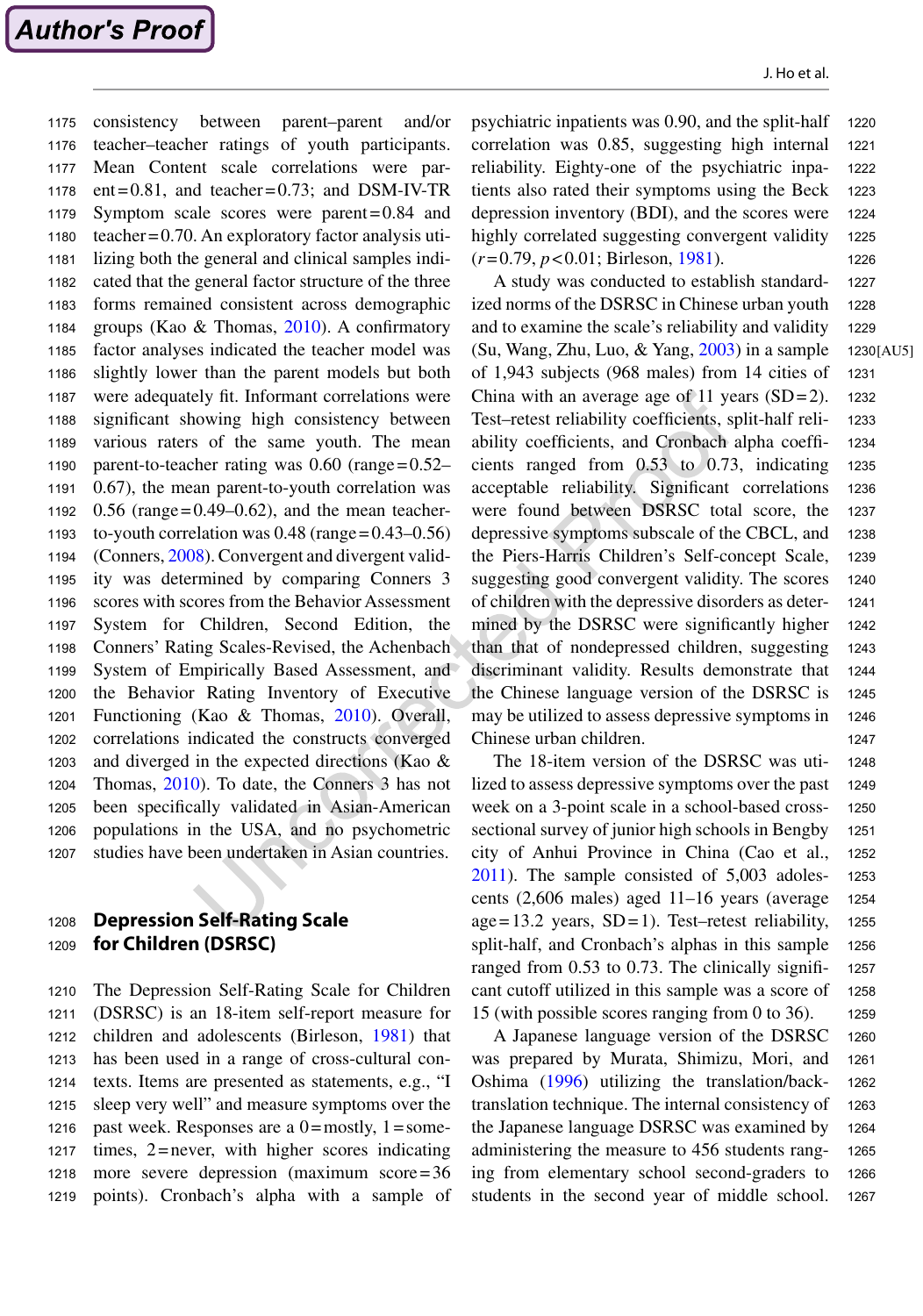Cronbach's alpha was 0.77, suggesting adequate internal consistency (Murata et al., [1996](#page-24-18)). The test–retest reliability of the Japanese language version of the DSRC was tested on 65 elementary school students (35 third-graders and 30 fourthgraders) twice at an interval of 2 weeks. The correlation coefficients for the administrations were 0.55 for the third-graders and 0.79 for the fourthgraders (*p*<0.001) (Murata et al., [1996\)](#page-24-18). Convergent validity was established between the Japanese language DSRSC and the Japanese language version of the Child Depression Inventory (CDI) to 62 third-graders and fourth-graders (*r*=0.71). The Japanese language DSRSC has also demonstrated utility for distinguishing between depressed and nondepressed youth in 99 patients (aged 7–14 years) as diagnosed by an outpatient psychiatrist, suggesting discriminant validity. The mean score was 19.3 for the group with depression (*n*−36) and 10.7 for the group without depression  $(n=63)$   $(t=7.49, p<0.001)$ . The cutoff score determined from the ROC curve was 16 points (sensitivity 75 %, specificity 88.9 %) (Murata et al., [1996](#page-24-18)). 1268 1269 1270 1271 1272 1273 1274 1275 1276 1277 1278 1279 1280 1281 1282 1283 1284 1285 1286 1287 1288 1289 1290 1291

The Japanese language DSRSC was utilized in a sample of 2, 453 elementary and middle school children (1,114 males) ranging from 6 to 15 years old (average age =  $8.76$  years,  $SD = 5.68$ ) in two medium-sized cities in Japan to assess the prevalence of depressive symptoms in youth in the general community population (Denda, Kako, Kitagawa, & Koyama, [2006\)](#page-22-19). Cronbach's alpha in this sample was 0.84, suggesting good internal consistency. Subjects with DSRSC scores above the 15 point cutoff as utilized by Birleson, Hudson, Buchanan, and Wolff [\(1987](#page-21-6)) constituted the depressed group (14.9 % of the sample). Average DSRSC score was 8.15 in the total sample  $(SD=5.14)$ , 8.47  $(SD=5.22)$  for boys and 8.98 (SD=5.99) for girls, but this gender score difference was nonsignificant. The average score in the total sample was similar to the average score obtained by Murata et al. ([1996\)](#page-24-18) (average score=9.08,  $SD=4.87$ ) in a sample of 395 subjects ranging from second to sixth grade (ages 7–12). DSRSC score increased significantly with each year of age (average score for elementary school students=7.97, SD=5.02; average score 1292 1293 1294 1295 1296 1297 1298 1299 1300 1301 1302 1303 1304 1305 1306 1307 1308 1309 1310 1311 1312 1313 1314 1315

for middle school students= $11.10$ , SD= $6.73$ ). Further studies including the screening and psychiatric evaluation of nonclinical populations using the DSRSC are needed to generalize the use of this measure for other populations including Japanese Americans in the USA. 1316 1317 1318 1319 1320 1321

#### **Beck Depression Inventory (BDI-II)** 1322

The Beck Depression Inventory-II (BDI-II) consists of 21 items assessing various emotional, neurovegetative, cognitive, and somatic symptoms of depression experienced over the previous 2 weeks rated on a four-point scale (BDI; Beck, Steer, & Garbin, [1988\)](#page-21-7). The BDI-II was developed to measure depression in adolescents and adults from 13 to 80 years. The summation of all items yields a total score with specific ranges indicating levels of severity (0–9 indicates no depression, 10–16 indicates mild depression, 17–29 indicates moderate depression, and 30–63 indicates severe depression). The alpha coefficient of the BDI-II was 0.92 indicating high internal consistency (Beck, Stanley, & Zebb, [1996](#page-21-8)) with a replication study corroborating these findings (Steer & Clark, [1997](#page-24-19)). The correlation between the BDI-II and the BAI was 0.56  $(p<0.001)$  for 160 outpatients, comparable to the correlation of 0.60 reported by Beck et al. [\(1996](#page-21-8)) for 297 of their outpatients (Steer & Clark, [1997\)](#page-24-19). 1323 1324 1325 1326 1327 1328 1329 1330 1331 1332 1333 1334 1335 1336 1337 1338 1339 1340 1341 1342 1343

The Chinese version of the BDI-II (BDI-II-C) was translated by the Chinese Behavioral Science Corporation in the year 2000 and has been used to diagnose the severity of depression as indicated through self-report of nonclinical populations in Taiwan. Wu and Chang [\(2008](#page-25-11)) explored the BDI-II-C with a focus on dimensionality, appropriateness of item difficulty, and category functioning for nonclinical adolescents. Participants were 2,095 (925 males) 10th to 12th grade senior high school students in Taiwan ranging from 14 to 18 years old with an average age of 16.75 years old  $(SD=1.7)$ . The average BDI-II-C total score was  $12.90$  (SD=8.64). All 21 items produced mean square statistics within an acceptable range (0.60–1.40) except for Item 10 (crying) and Item 21 (interest in sex), which may 1344 1345 1346 1347 1348 1349 1350 1351 1352 1353 1354 1355 1356 1357 1358 1359 1360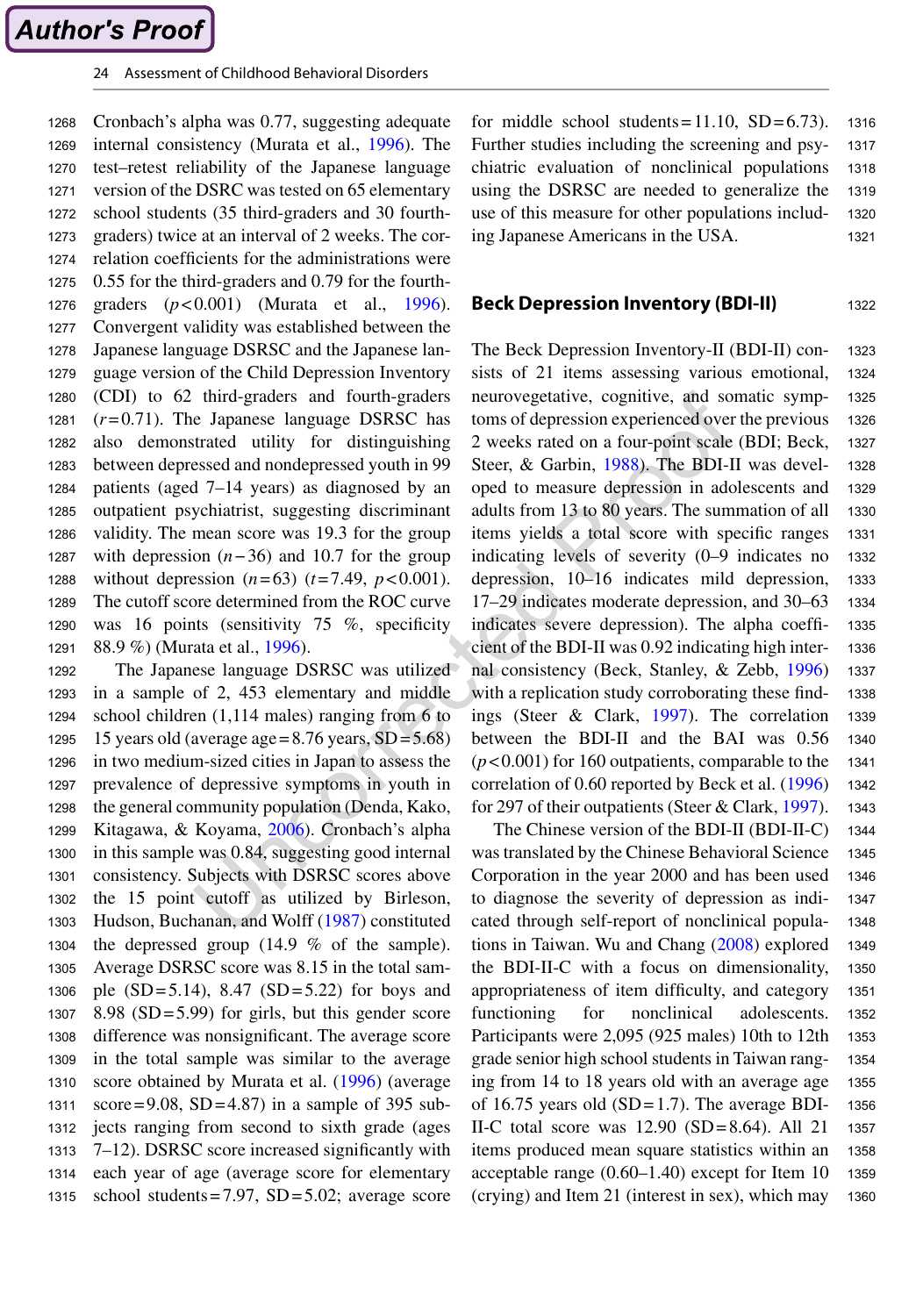be explained by cultural variations in the expression of depressive symptoms. Findings also suggest that item difficulty overall is inappropriate for differentiating differences in depressive symptoms for nonclinical community samples because items do not target individuals with low levels of depression. Further, people who endorse cognitive-affective symptoms are more apt to appear more depressed with respect to their BDI-II score than those with somatic symptoms as reported on the BDI-II, which may warrant further study concerning the construct validity of the BDI-II in Chinese and other international samples. Yeung et al. [\(2002](#page-25-12)) noted limitations that may be useful considerations in assessing Asian-Americans in future studies. The researchers found an overall reluctance of participants to self-report their symptoms, which makes for difficulty in assessing the psychometric properties of the BDI-II in screening for depression among Asian-Americans in primary care. For future depression screening among Asian-Americans in primary care, it may be necessary to develop a briefer screening scale to improve participation rate. It was also noted that often times Asian-Americans tend to avoid mental health services because of their fear and rejection of mental health disorders. Future efforts should focus on providing easier access to mental health services for Asian-Americans in an effort to decrease cultural barriers to the treatment of depressive symptoms. 1361 1362 1363 1364 1365 1366 1367 1368 1369 1370 1371 1372 1373 1374 1375 1376 1377 1378 1379 1380 1381 1382 1383 1384 1385 1386 1387 1388 1389 1390 1391 1392

#### **Children's Depression Rating Scale-Revised (CDRS-R)** 1393 1394

The Children's Depression Rating Scale-Revised (CDRS-R) aids in diagnosing and monitoring depression in youth aged 6–12 years (Mayes, Bernstein, Haley, Kennard, & Emslie, [2010](#page-24-20)). It is administered as a 15–20 min semi-structured interview. The interviewer rates, on a 7-point scale, 17 symptom areas including: impaired school-work, difficulty having fun, social withdrawal, appetite disturbance, sleep disturbance, excessive fatigue, physical complaints, irritability, excessive guilt, low self-esteem, depressed 1395 1396 1397 1398 1399 1400 1401 1402 1403 1404 1405

feelings, suicidal ideation, excessive weeping, depressed facial affect, listless speech, and hypoactivity. A recent study (Mayes et al., [2010](#page-24-20)) sought to evaluate the reliability and validity of the CDRS-R in adolescents aged 7–18 years. Adolescent participants were seen at three visits (screening, baseline, and exit). Internal consistency for the CDRS-R was good at all three visits, and total score was highly correlated with global severity (*r*=0.87, 0.80, and 0.93; *p*<0.01). Only the exit CDRS-R score was significantly correlated with global functioning (Children's Global Assessment Scale; *r*=−0.77; *p*<0.01) suggesting some convergent validity. Reductions on the CDRS-R total score were highly correlated with improvement scores at exit (Clinical Global Impressions–Improvement; *r*=−0.83; *p*<0.01). The results of this study demonstrate good reliability and validity of the CDRS for use with adolescents with depression (Mayes et al., [2010\)](#page-24-20). 1406 1407 1408 1409 1410 1411 1412 1413 1414 1415 1416 1417 1418 1419 1420 1421 1422 1423 1424 1425

The reliability and the validity of the CDRS-R was examined with 181 adolescents (106 males) ranging from 14 to 17 years old (average  $age=15.3$ ,  $SD=0.4$ ) from three schools in Southern India. The six factor structure explained 60.6 % of the variance. Cronbach's alpha for the scale was 0.76 suggesting adequate internal consistency. The interrater reliability between pediatrician and clinical psychologist respondents was found to be good (ICC =  $0.73$ ) and test–retest reliability was found to be high  $(ICC=0.98)$ . Convergent validity between the total CDRS-R score and total Beck's Depression Inventory (BDI) score was high (*r*=0.71, *p*<0.001). Divergent validity was examined by correlating total CDRS-R score with total Impact of Events scale (IES) score which measures posttraumatic stress  $(r=0.28, p>0.05)$ . There was moderate concordance with the reference standard of ICD-10 diagnosis (45.5 %) in identifying depression with this scale. The average CDRS score was 27.5 (SD=8.3) in this sample with a range of 17–54. A cutoff score of 30 (sensitivity = 83 %, specificity=84 %; Area Under Curve (AUC) in  $ROC=87$  %) in CDRS-R is suggested for diagnosing depression. 1426 1427 1428 1429 1430 1431 1432 1433 1434 1435 1436 1437 1438 1439 1440 1441 1442 1443 1444 1445 1446 1447 1448 1449 1450 1451

These results suggest that the CDRS-R demonstrates good reliability and validity for use 1452 1453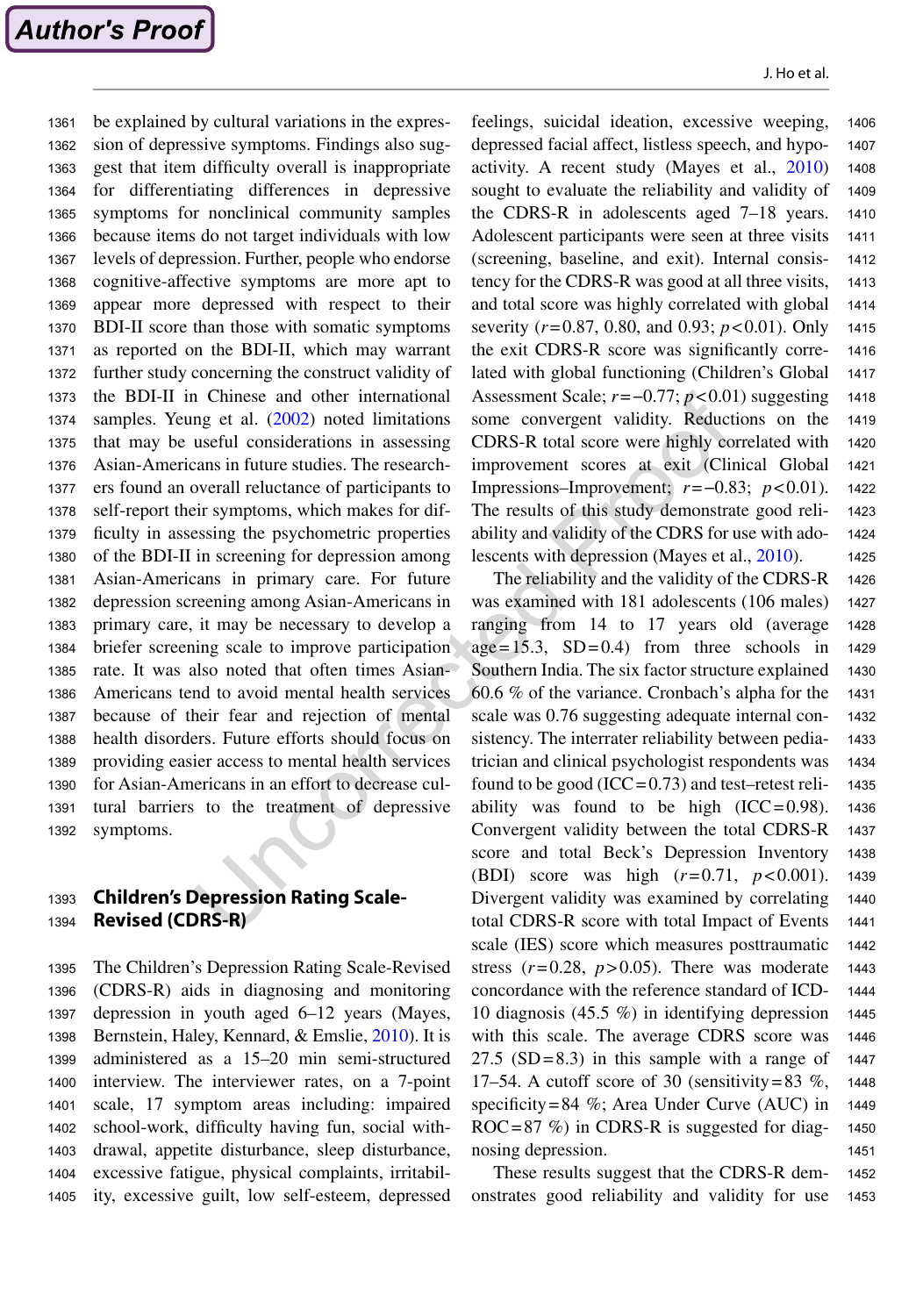with adolescents in India, but several limitations are noted. First, the researchers are unable to assert whether or not their results can be generalized to the general Indian pediatric population as the study was based in a school population. Second, the researchers found a low prevalence of depression which may have limited the power and stability of the sensitivity analyses. Third, this study utilized convenience sampling to improve participation, resulting in an overrepresentation of male participants. Finally, additional studies are needed to produce national norms of this instrument in India and to test its utility with Indian Americans in the USA. 1454 1455 1456 1457 1458 1459 1460 1461 1462 1463 1464 1465 1466 1467

#### **Screen for Child Anxiety Related Emotional Disorders (SCARED)** 1468 1469

The Screen for Child Anxiety Related Emotional Disorders (SCARED) was developed by Birmaher et al. ([1997\)](#page-22-20) for the screening of DSM-IV childhood anxiety disorders. It is a 41-item self-report measure designed to screen for DSM-IV anxiety disorders. The SCARED includes five scales: somatic/panic (13 items), generalized anxiety (9 items), separation anxiety (8 items), social phobia (7 items), and school phobia (4 items). The participants rate the items of each factor on a 3-point scale (0=not true or hardly ever true,  $1 =$ sometimes true, and  $2 =$ true or often true). The SCARED total score is derived by adding the responses, with scores ranging from 0 to 82. Exploratory factor analysis of the SCARED revealed five factors that parallel the DSM-IV classification of anxiety disorders: panic/somatic, generalized anxiety, separation anxiety, social phobia, and school phobia. Birmaher et al. ([1999\)](#page-22-21) added three items reflecting social phobia to the original version in a replication study, resulting in a 41-item self-report questionnaire. The psychometric properties of this screening instrument have been examined in clinical, community, and primary care settings in primarily Caucasian samples in Western countries, and was found to be reliable in regard to internal consistency, test–retest reliability (Birmaher et al., [1997,](#page-22-20) [1999](#page-22-21); Boyd, Ginsburg, Lambert, Cooley, & Campbell, [2003;](#page-22-22) Essau, Muris, & Ederer, [2002;](#page-22-23) Hale, Raaijmakers, 1470 1471 1472 1473 1474 1475 1476 1477 1478 1479 1480 1481 1482 1483 1484 1485 1486 1487 1488 1489 1490 1491 1492 1493 1494 1495 1496 1497 1498 1499 1500

Muris, & Meeus, [2005](#page-22-24); Muris, Merckelbach, Schmidt, & Mayer, [1999\)](#page-24-21), and parent–child agreement (Birmaher et al., [1997;](#page-22-20) Muris et al., [1999;](#page-24-21) Wren, Bridge, & Birmaher, [2004](#page-25-13)). The convergent validity of the SCARED was supported because of its significant correlations with other measures for childhood anxiety disorders including the Revised Children's Manifest Anxiety Scale (Boyd et al., [2003;](#page-22-22) Muris et al., [1998\)](#page-24-22) and the Spence Children's Anxiety Scale (Essau et al., [2002\)](#page-22-23). Evidence has also accumulated for the good discriminant validity of the SCARED both between anxiety and other clinical disorders, and among different anxiety disorders (Birmaher et al., [1997](#page-22-20), [1999](#page-22-21)). 1501 1502 1503 1504 1505 1506 1507 1508 1509 1510 1511 1512 1513 1514 1515

The reliability and the validity of the 41-item SCARED was examined in a large community sample of school children in China which consisted of 1,559 youth (49.6 % males) aged 8–16 years (average age=11.8, SD=2.1) (Su, Wang, Fan, Su, & Gao, [2008\)](#page-24-23). The Chinese language version was created utilizing the translation/back-translation method. Females had significantly higher anxiety scores on the total anxiety, separation anxiety, and social phobia scales which corroborate previous studies (Hale et al., [2005](#page-22-24)). Consistent with existing literature, children had higher scores on separation anxiety than adolescents (Birmaher et al., [1997](#page-22-20)). This study also supported previous findings of SCARED's high internal consistency especially for total score (0.89; subscale alpha ranges 0.43– 0.77) and moderate test–retest reliability (2-week and 12-week Pearson correlations 0.61 and 0.57 for total score; Intraclass correlation coefficients  $(ICCs) = 0.57$  and 0.50 for total score). The SCARED total score was significantly correlated with the internalizing factor of the child behavior checklist (0.41), suggesting convergent validity. Further, the SCARED total score was also found to correlate significantly better with the internalizing than with the externalizing scale on the CBCL, demonstrating evidence for good divergent validity (Su et al., [2008](#page-24-23)). Discriminant validity was supported as the SCARED total score and the five subscale scores significantly differentiated youth with anxiety disorders from youth with ADHD. It also significantly discriminated 1516 1517 1518 1519 1520 1521 1522 1523 1524 1525 1526 1527 1528 1529 1530 1531 1532 1533 1534 1535 1536 1537 1538 1539 1540 1541 1542 1543 1544 1545 1546 1547 1548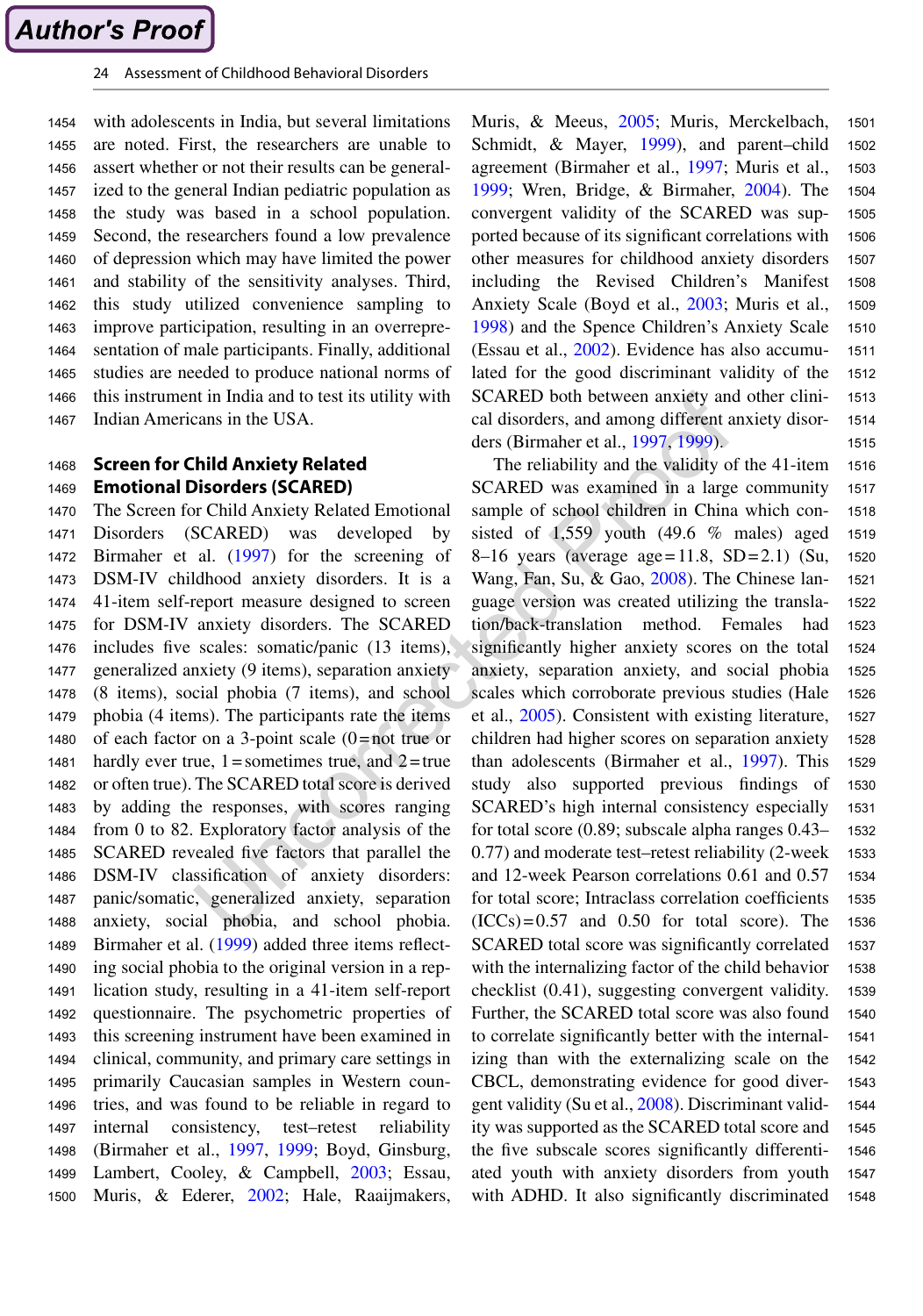between anxious and depressed children on the total score and panic, somatic, separation anxiety, and social phobia subscales. Consistent with Birmaher and colleagues [\(1999](#page-22-21)) a cutoff point of 25 on the Chinese language version of the SCARED yielded optimal sensitivity (79 %) and specificity (82 %). Results suggested that the Chinese language version of the SCARED has appropriate psychometric properties and is a clinically useful instrument to screen for DSM-IV anxiety disorders in Chinese youth. 1549 1550 1551 1552 1553 1554 1555 1556 1557 1558 1559

The 41-item SCARED(Birmaher et al., [1999](#page-22-21)) was utilized to assess anxiety symptoms over the past week on a 3-point scale in a school-based cross-sectional survey of junior high schools in Bengby city of Anhui Province in China (Cao et al., [2011](#page-22-18)). The sample consisted of 5,003 adolescents (2,606 males) aged 11–16 years (average age=13.2 years,  $SD=1$ ). The clinically significant cutoff utilized in this sample was a score of 23. 1560 1561 1562 1563 1564 1565 1566 1567 1568 1569

Su and colleagues ([2008](#page-24-23)) found some areas that should be considered when adapting this instrument for Chinese youth. For example, Item 9 (people tell me I look nervous) did not load on any of the factors, which may be explained by the indirectness of Chinese culture. In Chinese culture, people tend to rely on indirect, more complex methods of communication like indefinite comments while Westerners tend to adopt direct and simple methods. Additionally, the study had a relatively small sample of children and findings need to be replicated in larger and more representative samples in order to establish national norms. Future studies also need to include larger samples of children with various anxiety disorders and other psychopathologies to further evaluate the usefulness of the SCARED in clinical populations. Finally, the utility of this instrument as well as the original English instrument should be examined in Asian-American samples in the USA. 1570 1571 1572 1573 1574 1575 1576 1577 1578 1579 1580 1581 1582 1583 1584 1585 1586 1587 1588 1589 1590

#### **The Penn State Worry Questionnaire for Children (PSWQ-C)** 1591 1592

The Penn State Worry Questionnaire for Children (PSWQ-C) was developed by Chorpita and colleagues (Chorpita, Tracey, Brown, Collica, & 1593 1594 1595

Barlow, [1997](#page-22-25)). It consists of 14 items with a 4-point scale:  $0 = not$  at all,  $1 =$ sometimes,  $2 =$ frequently,  $3 =$ always, with a range of  $0 - 42$  points (higher score indicates higher worry tendencies). The instrument showed good concurrent and discriminative validities, internal consistency, and test–retest reliability for children and youth aged 6–18 years (Chorpita et al., [1997](#page-22-25)). In another validation study (Muris, Meesters, & Gobel, [2001\)](#page-24-24), the authors recommended discarding the three reverse-scored questions and utilizing an 11-item questionnaire due to problems with factor loadings of these items. 1596 1597 1598 1599 1600 1601 1602 1603 1604 1605 1606 1607 1608

The reliability and validity of a Korean language version of the PSWQ-C (PSWQ-CK) was investigated in a study with 973 elementary school children (aged 8–12 years, average  $age = 10.6$ ,  $SD = 1.1$ ). The PSWQ-CK is a 14-item questionnaire with a 4-point scale: 0=not at all,  $1 =$ sometimes,  $2 =$ frequently,  $3 =$ always, with a range of 0–42 points (higher score indicates higher worry tendencies). The authors utilized the translation guidelines recommended by Guilleman, Bombardier, and Beaton (1993) and Beaton, Bombardier, Guillemin, and Ferraz [\(2000](#page-21-9)). The average PSWQ-CK score for all participants was  $14.49$  (SD=8.06). There was no significant difference in terms of gender, and sixth graders scored significantly higher than fourth or fifth graders  $(p<0.05)$ . Internal consistency was high (Cronbach's alpha=0.90), and when the three reverse items were removed, Cronbach's alpha improved to 0.91. Test–retest reliability (three weeks apart) was high (*r*=0.83, *p*<0.001), suggesting test stability. Convergent validity was established by comparing the results of the PSWQ-CK (both the 14-item version and the 11-item version with the three reverse-scored items removed) to the RCMAS. *Z*-test for the comparison of dependent correlations revealed that the 14-item PSWQ-CK had excellent correlation in the worry/oversensitivity subscales of RCMAS  $(p<0.01)$ , while the 11-item version of the PSWQ-CK demonstrated lower but significant correlation with the RCMAS subscales. The factor load and item-total correlations of the three revised-scored items was greater than that found in either the Chorpita et al. [\(1997](#page-22-25)) or Muris et al. [AU6] 1619 1609 1610 1611 1612 1613 1614 1615 1616 1617 1618 1620 1621 1622 1623 1624 1625 1626 1627 1628 1629 1630 1631 1632 1633 1634 1635 1636 1637 1638 1639 1640 1641 1642 1643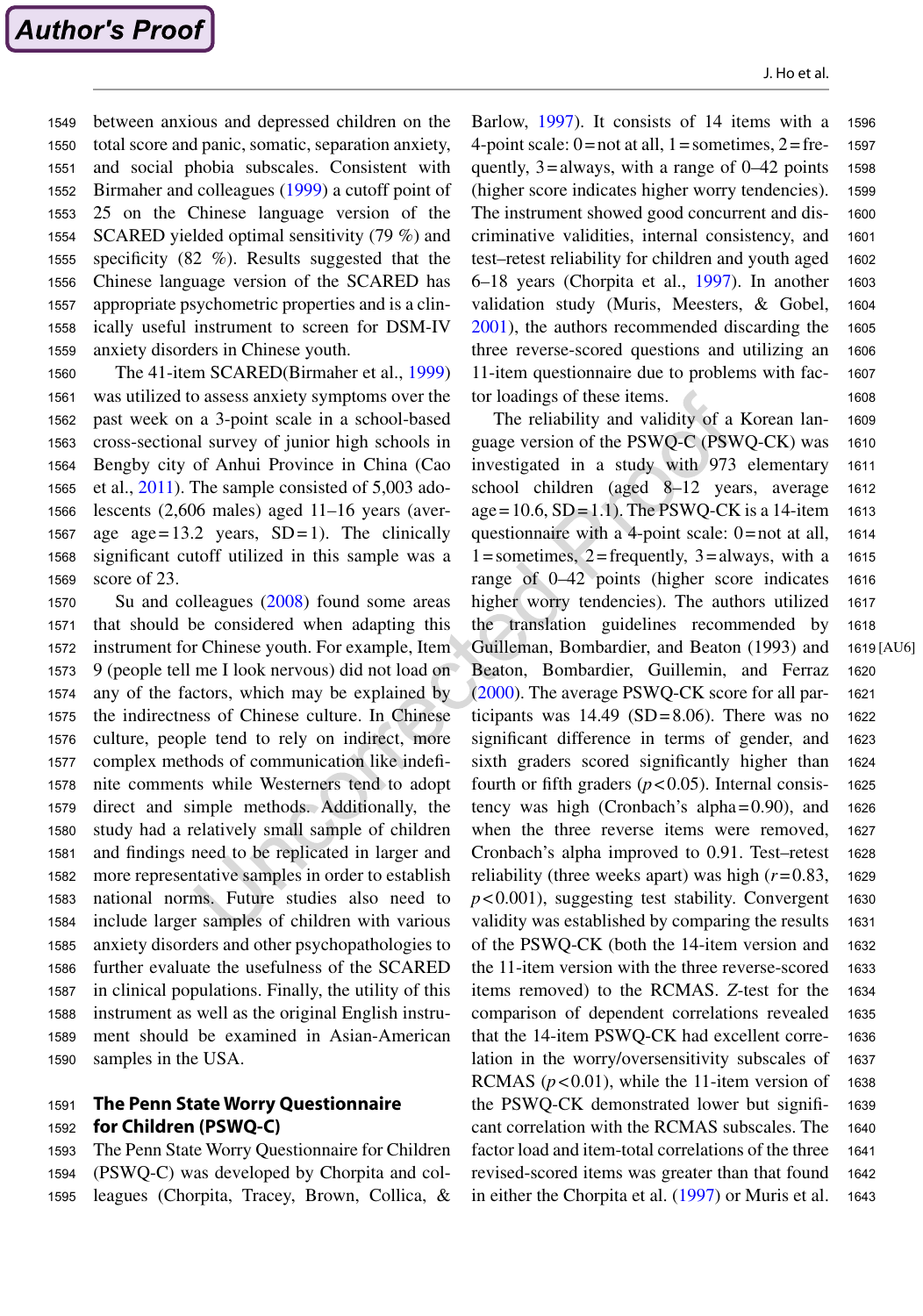[\(2001](#page-24-24)) validation studies. In this study, the three reverse-scored items demonstrated an influence on the instrument's validity and were recommended by the researchers to be included in the survey. The researchers propose a linguistic structure difference between English and Korean to be accountable for the discrepancy. Unlike in English, the verb comes at the end of the sentence in Korean. Therefore, the positive or negative word also comes at the end with the result that students may be giving more attention to the last part of the sentence. In addition, more studies are needed to examine the reliability and validity of PSWQ-CK for youths and to assess the contents of children's worry in Korea. The PSWQ-CK necessitates further validation in Korean in order to establish national norms and to replicate factor structure findings of this study. Further, both the original PSWQ-C (in English) and the PSWQ-CK needs to be investigated for its utility with Korean Americans in the USA. 1644 1645 1646 1647 1648 1649 1650 1651 1652 1653 1654 1655 1656 1657 1658 1659 1660 1661 1662 1663 1664

#### **Childhood Autism Rating Scale (CARS)** 1665 1666

The Childhood Autism Rating Scale (CARS) is a behavioral rating scale developed as an aid in diagnosing and describing the severity of autism in children aged two years and above. The CARS contains 15 items addressing the following areas of functioning: Relating to People; Imitation; Emotional Response; Body Use; Object Use; Adaptation to Change; Visual Response; Taste, Smell, and Touch Response and Use; Fear or Nervousness; Verbal Communication; Nonverbal Communication; Activity Level; Level of Consistency of Intellectual Responses; and General Impressions. The Childhood Autism Rating Scale (CARS; Schopler, Van Bourgondien, Wellman, & Love, [2010\)](#page-24-25) is one of the most widely used instruments to evaluate the degree of autism in developmentally disabled children through clinical observation by a trained rater. The CARS consists of 15 items involving definitions of autism by Rutter and by Ritvo and Freeman. Each item is rated on a 4-point scale and the total CARS score ranges from 15 to 60. [AU7] 1680 1667 1668 1669 1670 1671 1672 1673 1674 1675 1676 1677 1678 1679 1681 1682 1683 1684 1685 1686 1687 1688

The CARS has demonstrated good internal consistency, interrater reliability, and validity. The overall interrater reliability estimate for the CARS was 0.84. Mesibov et al. recommended that cutoffs of CARS for diagnosing autism be 30 in children and 27 in adolescents. The overall interrater reliability estimate for the CARS was 0.84. In using this cutoff value 87 % of individuals were correctly identified in the sample as autistic or not autistic. Using the total raw score alone, identification of those with or without an autism diagnosis resulted in a sensitivity value of 0.88 and a specificity value of 0.86 (Schopler et al., [2010](#page-24-25)). [AU8] 1701 1689 1690 1691 1692 1693 1694 1695 1696 1697 1698 1699 1700 1702

Kurita, Miyake, and Katsuno [\(1989\)](#page-23-23) developed a Japanese language version of the CARS (CARS-TV) and demonstrated its reliability and validity with 167 developmentally disabled Japanese children under 16 years of age. Cronbach's alpha was 0.87 suggesting good internal reliability of the scale. The interrater reliability for each of the 15 subscales based on a subsample of 128 children was moderate and ranged from 0.43 to 0.77 with an average of 0.62. In the full sample  $(N=167)$ , the total CARS-TV score demonstrated a good level of taxonomic validity on DSM-III diagnostic groups. Further, total CARS-TV score discriminated infantile autism and other pervasive developmental disorders from mental retardation without an additional diagnosis of pervasive developmental disorder. 1703 1704 1705 1706 1707 1708 1709 1710 1711 1712 1713 1714 1715 1716 1717 1718 1719 1720

Another study was conducted to evaluate the cutoffs and sensitivity/specificity of the Childhood Autism Rating Scale—Tokyo Version (CARS-TV) with 430 children (357 males) with Pervasive Developmental Disorders (PDD) ranging from 25 to 294 months old (average  $age = 80.8$  months,  $SD = 46.4$ ) and 75 children (26 males) ranging from 37 to 352 months old with mental retardation without a history of PDD (average  $age=80.5$  months,  $SD=50.1$ ) living in Tokyo (Tachimori, Osada, & Kurita, [2003](#page-24-26)). The CARS-TV total score was compared among these children who were classified into four DSM-IV diagnostic groups: (1) 212 (180 males) with autistic disorder, (2) 31 (24 male) with Asperger's Disorder, (3) 6 (5 males) with 1721 1722 1723 1724 1725 1726 1727 1728 1729 1730 1731 1732 1733 1734 1735 1736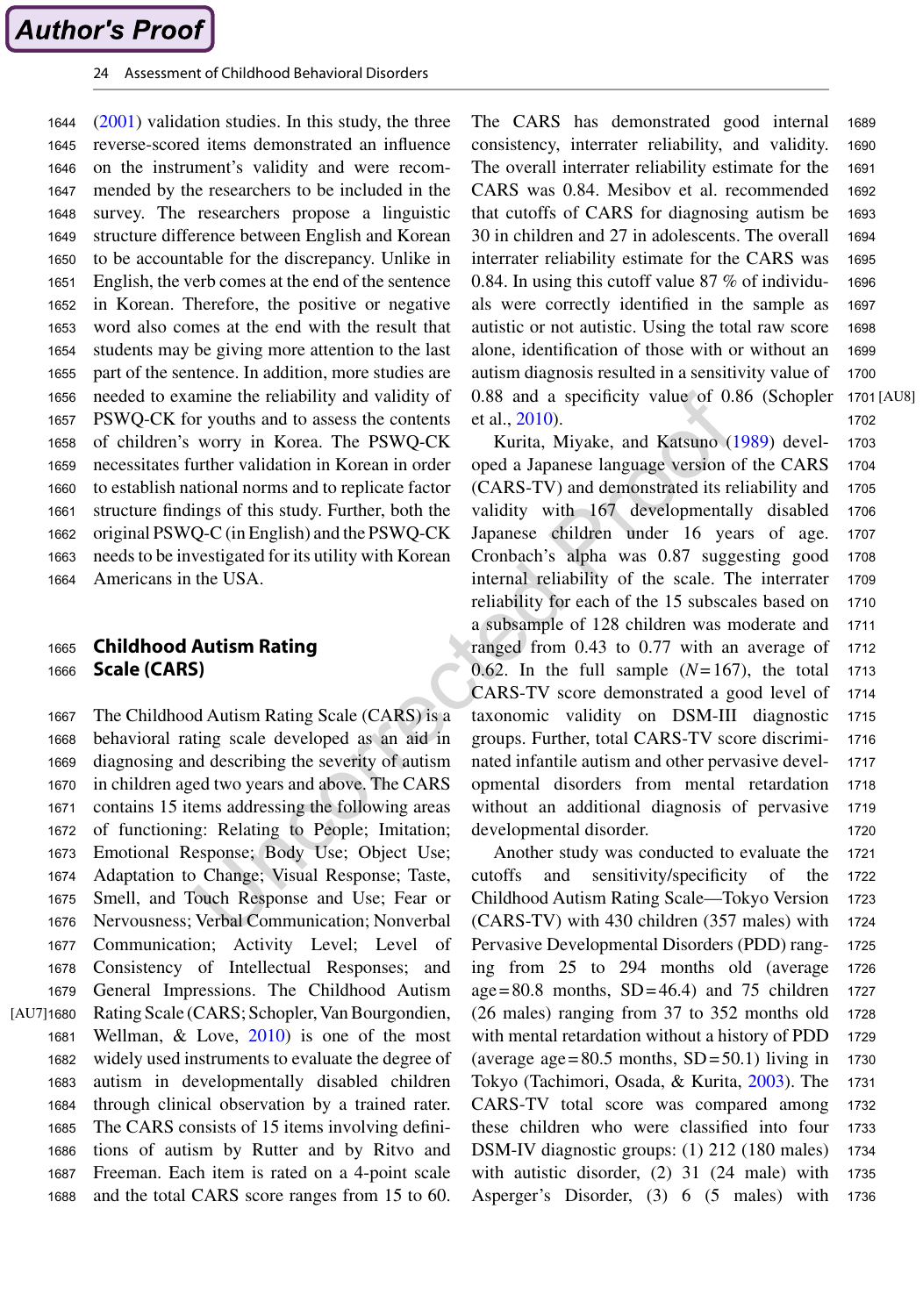Childhood Disintegrative Disorder (CDD), and (4) 181 (149 male) with PDD not otherwise specified (PDDNOS). Values of Cronbach's alpha were 0.91 for the PDD group and 0.89 for the non-PDD mental retardation (MR) group, and 0.93 for both groups combined, suggesting good internal consistency for both subsamples. The CARS-TV total score was significantly higher in PDD (mean=30.1, SD=4.5) than in non-PDD MR (mean=22.9, SD=3.3), *t*(503)=13.7, *p*<0.0001. The cutoff to distinguish PDD from non-PDD MR was 25.5/26, with sensitivity, specificity, positive predictive value and negative predictive value of 0.86, 0.83, 0.97, and 0.50, respectively. In addition, the CARS-TV total score differed significantly among the four DSM-IV subgroups, with CDD and AD subgroups being significantly higher than both PDDNOS and Asperger's disorder, and with the PDDNOS subgroup CARS total score being significantly higher than Asperger's disorder. No significant difference was found between CDD and AD. The cutoff to distinguish AD from PDDNOS was 30/30.5, with sensitivity, specificity, positive predictive value and negative predictive value of 0.71, 0.75, 0.77, and 0.69, respectively. Results suggest that the CARS-TV may have clinical utility for differentiating between PDD and non-PDD MR and between AD and PDDNOS. 1737 1738 1739 1740 1741 1742 1743 1744 1745 1746 1747 1748 1749 1750 1751 1752 1753 1754 1755 1756 1757 1758 1759 1760 1761 1762 1763 1764 1765 1766

To assess whether the CARS-TV can differentiate between high-functioning atypical autism (HAA) with  $IQ \ge 70$  and childhood autism (HCA), 74 children and young adults (63 males) aged 2–23 years (average age  $6.6$ ,  $SD=0.5$  years) with either a classification HAA (53 children, 45 males, average age=6 years,  $SD=0.5$  years, range 2–23 years) or HCA (21 children, 18 males, average  $age=8.2$  years,  $SD=1.1$  years, range 3–18 years) were examined. On the CARS-TV with IQ and total CARS-TV score controlled for, the HAA children were significantly less abnormal than the HCA children on two items of the CARS-TV, specifically, relationship with people and general impressions. In addition, affect reports tended to be significantly milder in HAA than HCA, and anxiety reaction was significantly more abnormal in HAA than 1767 1768 1769 1770 1771 1772 1773 1774 1775 1776 1777 1778 1779 1780 1781 1782 1783 1784

HCA. These findings suggest that the CARS-TV may be useful to clinically distinguish between HAA and HCA youth. 1785 1786 1787

In looking at several studies which assess the use of the CARS-TV with Japanese children some limitations need to be addressed in future research. First, findings need to be verified by longitudinal studies as autistic symptoms change over time (Kanai et al., [2004](#page-23-24); Tachimori et al., [2003\)](#page-24-26). Findings also need verification with a clear criterion for high-functioning autism in larger sample sizes. Finally, cutoff scores for pervasive developmental disorders need replication in varied populations within Japan (Kanai et al., [2004;](#page-23-24) Tachimori et al., [2003\)](#page-24-26) as well as with Japanese Americans in the USA. 1788 1789 1790 1791 1792 1793 1794 1795 1796 1797 1798 1799 1800

## **Recommendations**

Many of the assessments discussed in this chapter are still in early stages of test validation, and most of the surveys have been validated with international samples with Asian youth but not yet explicitly examined for their psychometric properties with different Asian-American youth residing in the USA. Thus, caution is needed when utilizing and interpreting the results of these surveys for Asian-American youth. One issue that is important to consider is whether it would be more appropriate to utilize the norms of the general US population which often does not contain Asian-American groups (or at least not a substantial proportion of Asian-Americans) in the validation sample, or if it would be more appropriate to utilize the norms for the specific cultural group established in another country. Another consideration is whether or not it is appropriate to apply Asian-American norms established in the USA to a specific cultural group (e.g., Chinese Americans, Vietnamese Americans, East Indian Americans), and many validation studies do not include the collection of factors such as immigrant status, years in the USA, primary language, and acculturation status that may help aid the clinician or researcher in determination which norms to uti-1802 1803 1804 1805 1806 1807 1808 1809 1810 1811 1812 1813 1814 1815 1816 1817 1818 1819 1820 1821 1822 1823 1824 1825 1826 1827

lize as a comparison. To assist in the decision making process, it may be helpful to supplement 1801

1828 1829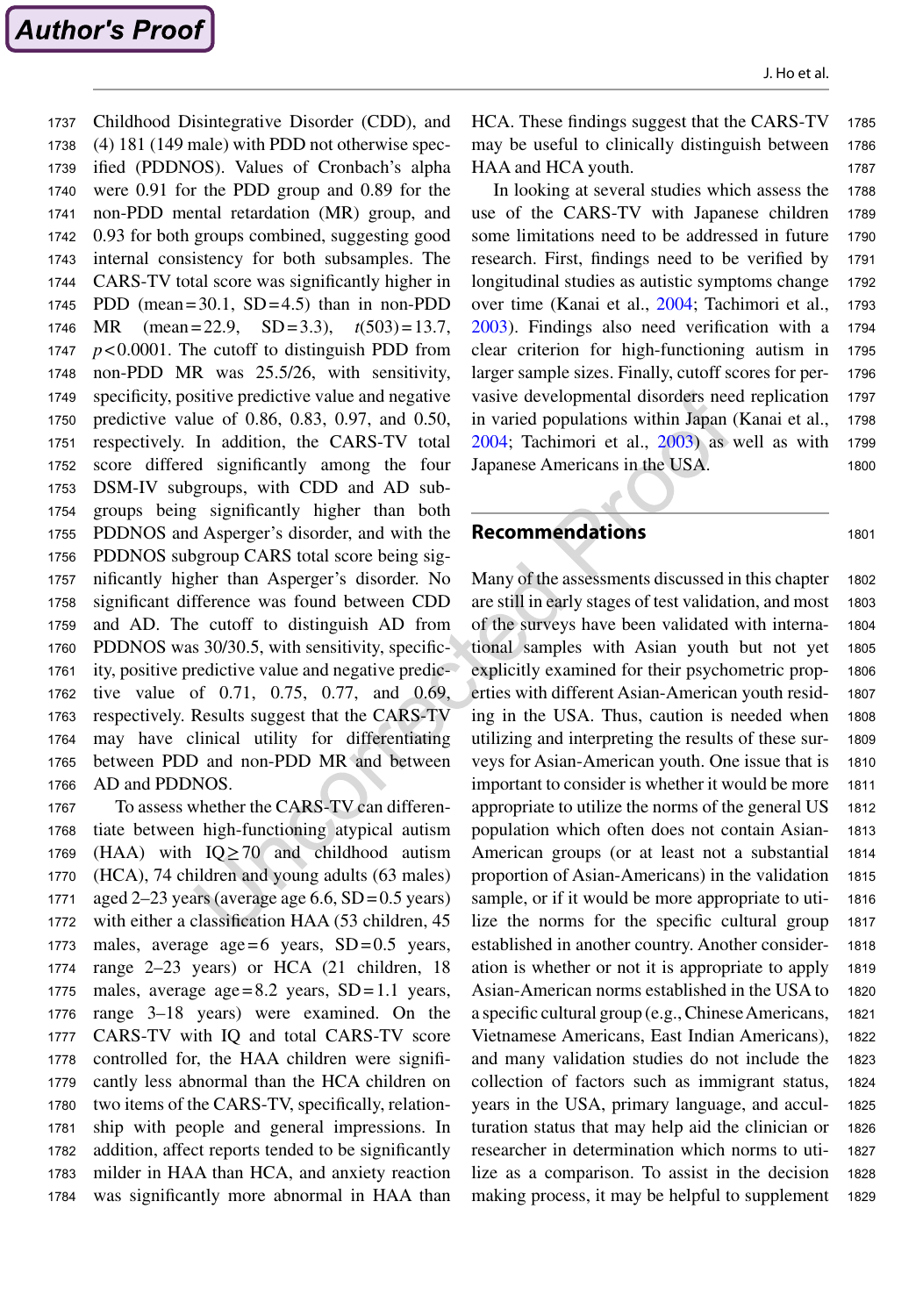the implementation of the survey instrument with data from structured and semi-structured interviews and surveys that measure acculturation or ethnic identity. These methods of evaluation allow the clinician to ask the youth and his or her parent questions about the youth's participation and affiliation with the mainstream American culture and the ethnic culture of origin. Armed with this information, the clinician may be able to make a more informed decision regarding which normative sample would be most relevant for the interpretation of the youth's survey results. 1830 1831 1832 1833 1834 1835 1836 1837 1838 1839 1840 1841

In addition, it may be helpful to address in a follow-up interview with the youth certain responses on the survey instrument when there is a question of whether or not there is equivalence across cultures on specific items. This is particularly important when there are known or suspected differences in symptom expression on specific domains of functioning or culture-bound syndromes that approximate certain diagnostic categories for a specific cultural group. For example, there may be differences in how traits like extraversion and agreeableness are viewed in different Asian cultures. Some Asian cultural groups may value agreeableness more highly than some Americans, as agreeableness may reflect collectivistic ideals. Extraversion may or may not be desired as a personal quality if some Asian groups interpret it as synonymous with being boisterous or as a quality that goes against values of humility and stoicism which are prevalent in several Asian cultures. These differences, if they exist, may be more salient for Asian-Americans who are recent immigrants versus those who are second or third generation residents in the USA. 1842 1843 1844 1845 1846 1847 1848 1849 1850 1851 1852 1853 1854 1855 1856 1857 1858 1859 1860 1861 1862 1863 1864 1865 1866

Finally, more research on the psychometric properties for existing behavioral assessments needs to be undertaken to establish norms, cutoffs, and reliability and validity in specific Asian-American populations in the USA. Most of the assessments in this chapter have validated the original versions of the surveys or the translated versions of the surveys in other countries, but no data to date has been produced for their ethnic counterparts in the USA. This research should be undertaken with specific Asian-American 1867 1868 1869 1870 1871 1872 1873 1874 1875 1876 1877

samples instead of grouping these heterogeneous youth into one overall sample in validation studies whenever possible to ensure applicability. In addition, within these specific ethnic samples, other factors that will likely play a significant role in the youths' interpretation of and responses to the survey items such as acculturation level, generational status, and ethnic identity should also be examined via cohort or block designs. 1878 1879 1880 1881 1882 1883 1884 1885 1886

## **References**

<span id="page-21-0"></span>Achenbach, T. M. (1991). *Manual for the child behavior checklist/4-18 and 1991 profile*. Burlington, VT: Department of Psychiatry, University of Vermont. 1888 1889 1890

1887

1925

- <span id="page-21-2"></span>Achenbach, T. M., & Edelbrock, C. S. (1983). *Manual for the child behavior checklist and revised child behavior profile*. Burlington, VT: University of Vermont. 1891 1892 1893 1894
- <span id="page-21-4"></span>Achenbach, T. M., McConaughy, S. H., & Howell, C. T. (1987). Child/adolescent behavioral and emotional problems: Implications of cross-informant correlations for situational specificity. *Psychological Bulletin, 101*, 213–232. 1895 1896 1897 1898 1899
- <span id="page-21-1"></span>Achenbach, T. M., & Rescorla, L. (2001). *Manual for the ASEBA school-age forms & profiles: An integrated system of multi-informant assessment*. Burlington, VT: University of Vermont. [AU9] 1900 1901 1902 1903
- <span id="page-21-9"></span>Beaton, D. E., Bombardier, C., Guillemin, F., & Ferraz, M. B. (2000). Guidelines for the process of crosscultural adaptation of self-report measures. *Spine, 25*(24), 3186–3191. 1904 1905 1906 1907
- <span id="page-21-8"></span>Beck, J. G., Stanley, M. A., & Zebb, B. J. (1996). Characteristics of generalized anxiety disorder in older adults: A descriptive study. *Behaviour Research and Therapy, 34*(3), 225–234. 1908 1909 1910 1911
- <span id="page-21-7"></span>Beck, A. T., Steer, R. A., & Garbin, M. G. (1988). Psychometric properties of the Beck Depression Inventory: Twenty-five years of evaluation. *Clinical Psychology Review, 8*, 77–100. 1912 1913 1914 1915
- <span id="page-21-3"></span>Biederman, J., Faraone, S. V., Doyle, A., Lehman, B. K., Kraus, I., Perrin, J., et al. (1993). Convergence of the child behavior checklist with structured interviewbased psychiatric diagnoses of ADHD children with and without comorbidity. *Journal of Child Psychology and Psychiatry, 34*(7), 1241–1251. 1916 1917 1918 1919 1920 1921
- <span id="page-21-5"></span>Birleson, P. (1981). The validity of depressive disorder in childhood and the development of a self-rating scale: A research report. *Journal of Child Psychology and Psychiatry, 22*, 73–88. 1922 1923 1924
- <span id="page-21-6"></span>Birleson, P., Hudson, I., Buchanan, D. G., & Wolff, S. (1987). Clinical evaluation of a self-rating scale for depressive disorder in childhood (Depression Self-Rating Scale). *Journal of Child Psychology and Psychiatry, 28*(1), 43–60. 1926 1927 1928 1929 1930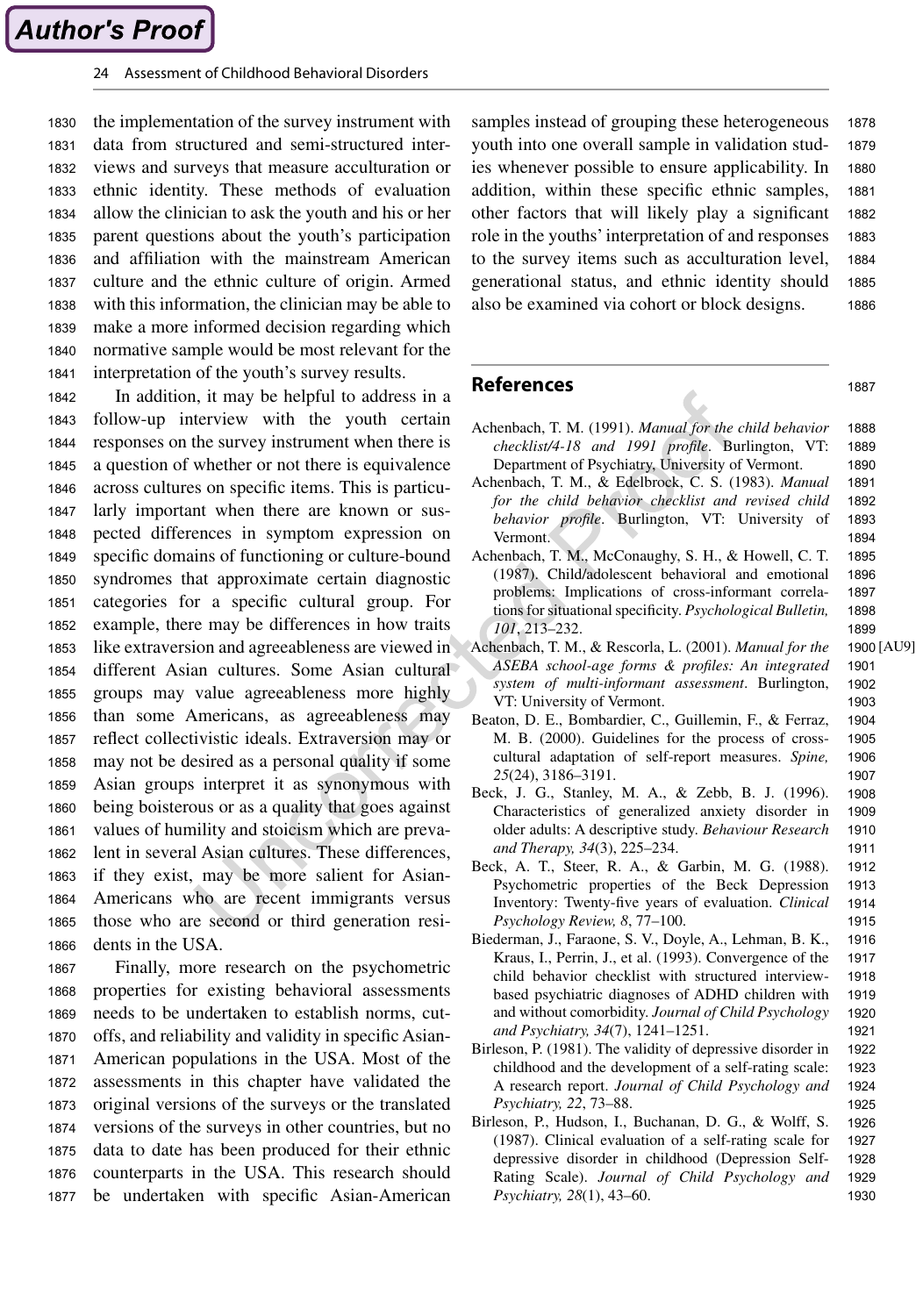**Author's Proof** 

2030 2031 2032

- <span id="page-22-21"></span>Birmaher, B., Brent, D. A., Chiappetta, L., Bridge, J., 1931
- Monga, S., & Baugher, M. (1999). Psychometric properties of the screen for child anxiety related emotional 1932 1933
- disorders (SCARED): A replication study. *Journal of*  1934
- *the American Academy of Child and Adolescent*  1935

*Psychiatry, 38*, 1230–1236. 1936

- <span id="page-22-20"></span>Birmaher, B., Khetarpal, S., Brent, D., Cully, M., Balach, L., Kaufman, J., et al. (1997). The screen for child anxiety related emotional disorders (SCARED): Scale construction and psychometric characteristics. *Journal of the American Academy of Child and Adolescent Psychiatry, 36*(4), 545–553. 1937 1938 1939 1940 1941 1942
- <span id="page-22-3"></span>Boggs, S. R., Eyberg, S., & Reynolds, L. A. (1990). Concurrent validity of the Eyberg child behavior inventory. *Journal of Clinical Child Psychology, 19*(1), 75–78. 1943 1944 1945 1946
- <span id="page-22-22"></span>Boyd, R. C., Ginsburg, G. S., Lambert, S. F., Cooley, M. R., & Campbell, K. D. M. (2003). Screen for child anxiety related emotional disorders (SCARED): Psychometric properties in an African American parochial high school sample. *Journal of the American Academy of Child and Adolescent Psychiatry, 42*, 1188–1196. 1947 1948 1949 1950 1951 1952 1953
- <span id="page-22-4"></span>Brislin, R. W. (1983). Cross-cultural research in psychology. *Annual Review in Psychology, 34*, 363–400. 1954 1955
- <span id="page-22-18"></span>Cao, H., Qian, Q., Weng, T., Yuan, C., Sun, Y., Wang, H., et al. (2011). Screen time, physical activity and mental health among urban adolescents in China. *Preventive Medicine, 53*, 316–320. 1956 1957 1958 1959
- <span id="page-22-14"></span>Cho, S. C., Kim, B. N., Kim, J. W., Kim, H. W., Choi, H. J., Jung, S. W., … Han, S. H. (2007). The reliability and validity of diagnostic interview schedule for children version IV-Korean version (DISC-IV). *Journal of the Korean Academy of Child and Adolescent Psychiatry, 18*(2), 138–144. 1960 1961 1962 1963 1964 1965
- <span id="page-22-25"></span>Chorpita, B. F., Tracey, S. A., Brown, T. A., Collica, T. J., & Barlow, D. H. (1997). Assessment of worry in children and adolescents: An Adaptation of the Penn State Worry Questionnaire. *Behaviour Research and Therapy, 35*(6), 569–581. 1966 1967 1968 1969 1970
- <span id="page-22-10"></span>Cicchetti, D. V. (1994). Guidelines, criteria, and rules of thumb for evaluating normed and standardized assessment instruments in psychology. *Psychological Assessment, 6*, 284–290. doi:[10.1037/](http://dx.doi.org/10.1037/1040-3590.6.4.284)  [1040-3590.6.4.284](http://dx.doi.org/10.1037/1040-3590.6.4.284). 1971 1972 1973 1974 1975
- <span id="page-22-15"></span>Conners, C. (2008). *Conners 3rd edition: Manual*. North Tonawanda, NY: Multi-Health Systems. 1976 1977
- <span id="page-22-1"></span>Conners, C., Sitarenios, G., Parker, J. A., & Epstein, J. N. (1998). The revised Conners' Parent Rating Scale (CPRS-R): Factor structure, reliability, and criterion validity. *Journal of Abnormal Child Psychology, 26*, 257–268. 1978 1979 1980 1981 1982
- <span id="page-22-7"></span>Demaray, M. K., Ruffalo, S. L., Carlson, J., & Busse, R. T. (1995). Social skills assessment: A comparative evaluation of six published rating scales. *School Psychology Review, 24*, 649–671. 1983 1984 1985 1986
- <span id="page-22-19"></span>Denda, K., Kako, Y., Kitagawa, N., & Koyama, T. (2006). Assessment of depressive symptoms in Japanese school children and adolescents using the Birleson 1987 1988 1989

Depression Self-Rating Scale. *International Journal of Psychiatry in Medicine, 36*, 231–241. 1990 1991

- <span id="page-22-2"></span>Deng, S., Liu, X., & Roosa, M. (2004). Agreement between parent and teacher reports on behavioral problems among Chinese children. *Journal of Developmental and Behavioral Pediatrics, 25*(6), 407–414. 1992 1993 1994 1995 1996
- <span id="page-22-13"></span>Doi, Y., Roberts, R. E., Takeuchi, K., & Suzuki, S. (2001). Multiethnic comparison of adolescent major depression based on the DSM—IV criteria in a U.S.–Japan study. *Journal of the American Academy of Child and Adolescent Psychiatry, 40*(11), 1308–1315. doi[:10.1097/00004583-200111000-00011](http://dx.doi.org/10.1097/00004583-200111000-00011). 1997 1998 1999 2000 2001 2002
- <span id="page-22-9"></span>Du, Y., Kou, J., & Coghill, D. (2008). The validity, reliability, and normative scores of the parent, teacher, and self report versions of the Strengths and Difficulties Questionnaire in China. *Child and Adolescent Psychiatry and Mental Health, 2*, 1–15.
- <span id="page-22-23"></span>Essau, C. A., Muris, P., & Ederer, E. M. (2002). Reliability and validity of the Spence children's anxiety scale and the screen for child anxiety related emotional disorders in German children. *Journal of Behavior Therapy and Experimental Psychiatry, 33*, 1–18. 2008 2009 2010 2011 2012
- <span id="page-22-0"></span>Ezpeleta, L., Granero, R., de la Osa, N., Domenech, J. M., & Bonilla, A. B. (2006). Assessment of functional impairment in Spanish children. *Applied Psychology: An International Review, 55*(1), 130–143. 2013 2014 2015 2016
- <span id="page-22-16"></span>Gallant, S. (2007, August). *Psychometric properties of the Conners 3*. Poster presented at the annual meeting of the American Psychological Association, Los Angeles, CA. 2017 2018 2019 2020
- <span id="page-22-17"></span>Gallant, S. (2008, February). *Conners 3: Psychometric properties and practical applications*. Annual meeting of the National Association of School Psychologists, New Orleans, LA 2021 2022 2023 2024
- <span id="page-22-5"></span>Goldberg, M. R., Dill, C. A., Shin, J. Y., & Nhan, N. V. (2009). Reliability and validity of the Vietnamese Vineland Adaptive Behavior Scales with preschoolage children. *Research in Developmental Disabilities, 30*(3), 592–602. 2025 2026 2027 2028 2029
- <span id="page-22-8"></span>Goodman, R. (1997). The Strengths and Difficulties Questionnaire: A research note. *Journal of Child Psychology and Psychiatry, 38*, 581–586.
- <span id="page-22-11"></span>Goodman, R. (1999). The extended version of the Strength and Difficulties Questionnaire as a guide to child psychiatric caseness and consequent burden. *Journal of Child Psychology and Psychiatry, 40*, 791–799. 2033 2034 2035 2036
- <span id="page-22-6"></span>Gresham, F. M., & Elliott, S. N. (1990). *Social skills rating system: Preschool, elementary level*. Circle Pines, MN: American Guidance Service. 2037 2038 2039
- <span id="page-22-24"></span>Hale, W. W., Raaijmakers, Q., Muris, P., & Meeus, W. (2005). Psychometric properties of the screen for child anxiety related emotional disorders (SCARED) in the generalized adolescent population. *Journal of the American Academy of Child and Adolescent Psychiatry, 44*, 283–290. 2040 2041 2042 2043 2044 2045
- <span id="page-22-12"></span>Hawes, D., Hawes, D. J., & Dadds, M. R. (2004). Australian data and psychometric properties of the Strengths and Difficulties Questionnaire. *Australian*  2046 2047 2048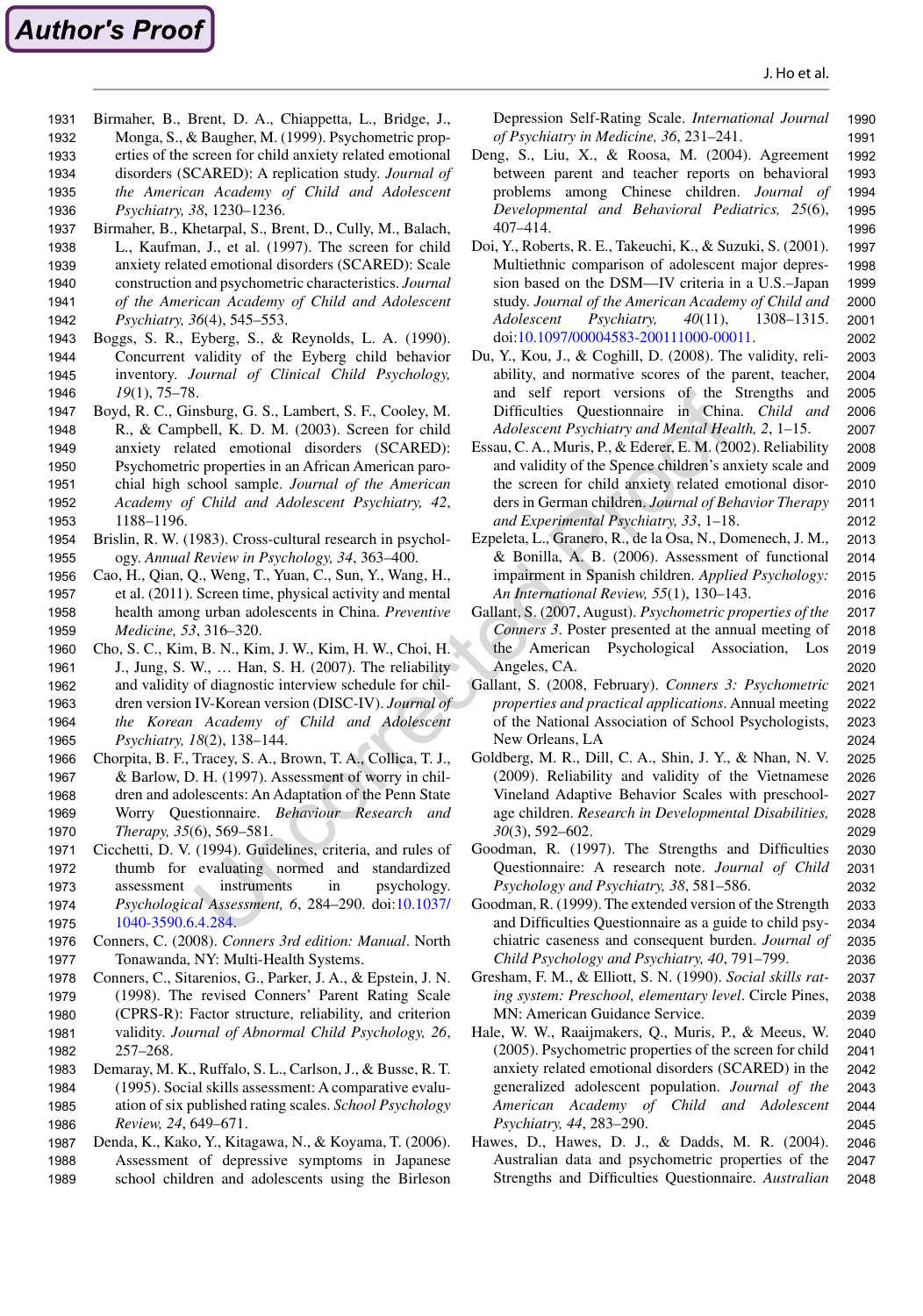## **Author's Proof**

24 Assessment of Childhood Behavioral Disorders

*and New Zealand Journal of Psychiatry, 38*, 644–651. 2049 2050

- <span id="page-23-21"></span>Ho, T., Leung, P., Lee, C., Tang, C., Hung, S., Kwong, S., … Shaffer, D. (2005). Test-retest reliability of the Chinese version of the Diagnostic Interview Schedule for Children-Version 4 (DISC-IV). *Journal of Child Psychology and Psychiatry, 46*(10), 1135–1138. 2051 2052 2053 2054 2055
- <span id="page-23-7"></span>Ho, T., Leung, P., Luk, E., Taylor, E., Bacon-Shone, J., & Mak, F. (1996). Establishing the constructs of childhood behavioral disturbances in a Chinese population: A questionnaire study. *Journal of Abnormal Child Psychology, 24*(4), 417–431. 2056 2057 2058 2059 2060
- <span id="page-23-4"></span>Hodges, K. (1999). Child and adolescent functional assessment scale (CAFAS). In M. E. Maruish (Ed.), *The use of psychological testing for treatment planning and outcome assessment* (pp. 631–664). Mahwah, NJ: Lawrence Erlbaum Associates. 2061 2062 2063 2064 2065
- <span id="page-23-0"></span>Hodges, K. (2000a). *Child and adolescent functional assessment scale*. Ypsilanti, MI: Eastern Michigan University. 2066 2067 2068
- <span id="page-23-1"></span>Hodges, K. (2000b). *Child and adolescent functional assessment scale self-training manual*. Ypsilanti, MI: Eastern Michigan University. 2069 2070 2071
- <span id="page-23-3"></span>Hodges, K., Doucette-Gates, A., & Liao, Q. (1999). The relationship between the Child and Adolescent Functional Assessment Scale (CAFAS) and indicators of functioning. *Journal of Child and Family Studies, 8*(1), 109–122. 2072 2073 2074 2075 2076
- <span id="page-23-2"></span>Hodges, K., & Wong, M. M. (1996). Psychometric characteristics of a multidimensional measure to assess impairment: The child and adolescent functional assessment scale. *Journal of Child and Family Studies, 5*(4), 445–467. 2077 2078 2079 2080 2081
- <span id="page-23-5"></span>Hodges, K., Wong, M. M., & Latessa, M. (1998). Use of the Child and Adolescent Functional Assessment Scale (CAFAS) as an outcome measure in clinical settings. *The Journal of Behavioral Health Services & Research, 25*(3), 325–336. 2082 2083 2084 2085 2086
- <span id="page-23-14"></span>Hulin, C. L., Drasgow, F., & Parsons, C. K. (1983). *Item response theory: Application to psychological measurement*. Homewood, IL: Dow Jones-Irwin. 2087 2088 2089
- <span id="page-23-11"></span>Itani, T., Kanbayashi, Y., Nakata, Y., Kita, M., Fujii, H., Kuramoto, H., et al. (2001). Standardization of the Japanese version of the Child Behavior Checklist/4–18. *Journal of Child Psychiatry Neurology (Japanese), 41*, 243–252. 2090 2091 2092 2093 2094
- <span id="page-23-8"></span>Ivanova, M. Y., Achenbach, T. M., Rescorla, L. A., Dumenci, L., Almqvist, F., Bilenberg, N., … Verhulst, F. C. (2007). The generalizability of the youth self-report syndrome structure in 23 societies. *Journal of Consulting and Clinical Psychology, 75*(5), 729 2095 2096 2097 2098 2099
- <span id="page-23-17"></span>Janssens, A., & Deboutte, D. (2009). Screening for psychopathology in child welfare: The Strengths and Difficulties Questionnaire (SDQ) compared with the Achenbach System of Empirically Based Assessment (ASEBA). *European Child & Adolescent Psychiatry, 18*(11), 691–700. doi:[10.1007/s00787-009-0030-y](http://dx.doi.org/10.1007/s00787-009-0030-y). 2100 2101 2102 2103 2104 2105
- <span id="page-23-15"></span>Kagan, J., & Fox, N. A. (2006). Biology, culture, and tem-2106
- peramental biases. In N. Eisenberg, W. Damon, & R. 2107

M. Lerner (Eds.), *Handbook of child psychology: Vol. 3, Social, emotional, and personality development* (6th ed., pp. 167–225). Hoboken, NJ: John Wiley & Sons. 2108 2109 2110

- <span id="page-23-16"></span>Kagan, J., Kearsley, R. B., & Zelazo, P. R. (1978). *Infancy: Its place in human development*. Cambridge, MA: Harvard University Press. 2111 2112 2113
- <span id="page-23-24"></span>Kanai, C., Koyama, T., Kato, S., Miyamoto, Y., Osada, H., & Kurita, H. (2004). Comparison of high-functioning atypical autism and childhood autism by Childhood Autism Rating Scale—Tokyo Version. *Psychiatry and Clinical Neurosciences, 58*, 217–221. 2114 2115 2116 2117 2118
- <span id="page-23-22"></span>Kao, G. S., & Thomas, H. M. (2010). Test review: C. Keith Conners Conners 3rd Edition Toronto, Ontario, Canada—Multi-Health Systems, 2008. *Journal of Psychoeducational Assessment, 28*(6), 598–602. 2119 2120 2121 2122
- <span id="page-23-12"></span>Kim, J. W., Park, K. H., Cheon, K. A., Kim, B. N., Cho, S. C., & Hong, K. (2005). The child behavior checklist together with the ADHD rating scale can diagnose ADHD in Korean community-based samples. *Canadian Journal of Psychiatry, 50*(12), 802. 2123 2124 2125 2126 2127
- <span id="page-23-19"></span>Klasen, H., Woerner, W., Wolke, D., Meyer, R., Overmeyer, S., Kaschnitz, W., … Goodman, R. (2000). Comparing the German versions of the strengths and difficulties questionnaire (SDQ-Deu) and the child behavior checklist. *European Child & Adolescent Psychiatry, 9*(4), 271–276. 2128 2129 2130 2131 2132 2133
- <span id="page-23-10"></span>Kuramoto, H., Kanbayashi, Y., Nakata, Y., Fukui, T., Mukai, T., & Negishi, Y. (2002). Standardization of the Japanese version of the Youth Self-Report (YSR). *Japanese Journal of Child and Adolescent Psychiatry, 43*, 17–32. 2134 2135 2136 2137 2138
- <span id="page-23-23"></span>Kurita, H., Miyake, Y., & Katsuno, J. (1989). Reliability and validity of the Childhood Autism Rating Scale— Tokyo Version (CARS-TV). *Journal of Autism and Developmental Disorders, 19*, 389–396. 2139 2140 2141 2142
- <span id="page-23-9"></span>Leung, P. W., Kwong, S. L., Tang, C. P., Ho, T. P., Hung, S. F., Lee, C. C., … Liu, W. S. (2006). Test–retest reliability and criterion validity of the Chinese version of CBCL, TRF, and YSR. *Journal of Child Psychology and Psychiatry, 47*(9), 970–973. 2143 2144 2145 2146 2147
- <span id="page-23-18"></span>Leung, C., Lo, S. K., & Leung, S. S. L. (2012). Validation of a questionnaire on behavior academic competence among Chinese preschool children. *Research in Developmental Disabilities, 33*, 1581–1593. 2148 2149 2150 2151
- <span id="page-23-13"></span>Leung, C., Sanders, M. R., Leung, S., Mak, R., & Lau, J. (2003). An outcome evaluation of the implementation of the triple p-positive parenting program in Hong Kong. *Family Process, 42*, 531–544. 2152 2153 2154 2155
- <span id="page-23-20"></span>Lewis, G., Pelosi, A. J., Araya, R., & Dunn, G. (1992). Measuring psychiatric disorder in the community: A standardized assessment for use by lay interviewers. *Psychological Medicine, 22*(2), 465–486. 2156 2157 2158 2159
- <span id="page-23-6"></span>Liu, J., Cheng, H., & Leung, P. W. (2011). The application of the Preschool Child Behavior Checklist and the Caregiver–Teacher Report form to mainland Chinese children: Syndrome structure, gender differences, country effects, and inter-informant agreement. *Journal of Abnormal Child Psychology, 39*(2), 251–264. 2160 2161 2162 2163 2164 2165 2166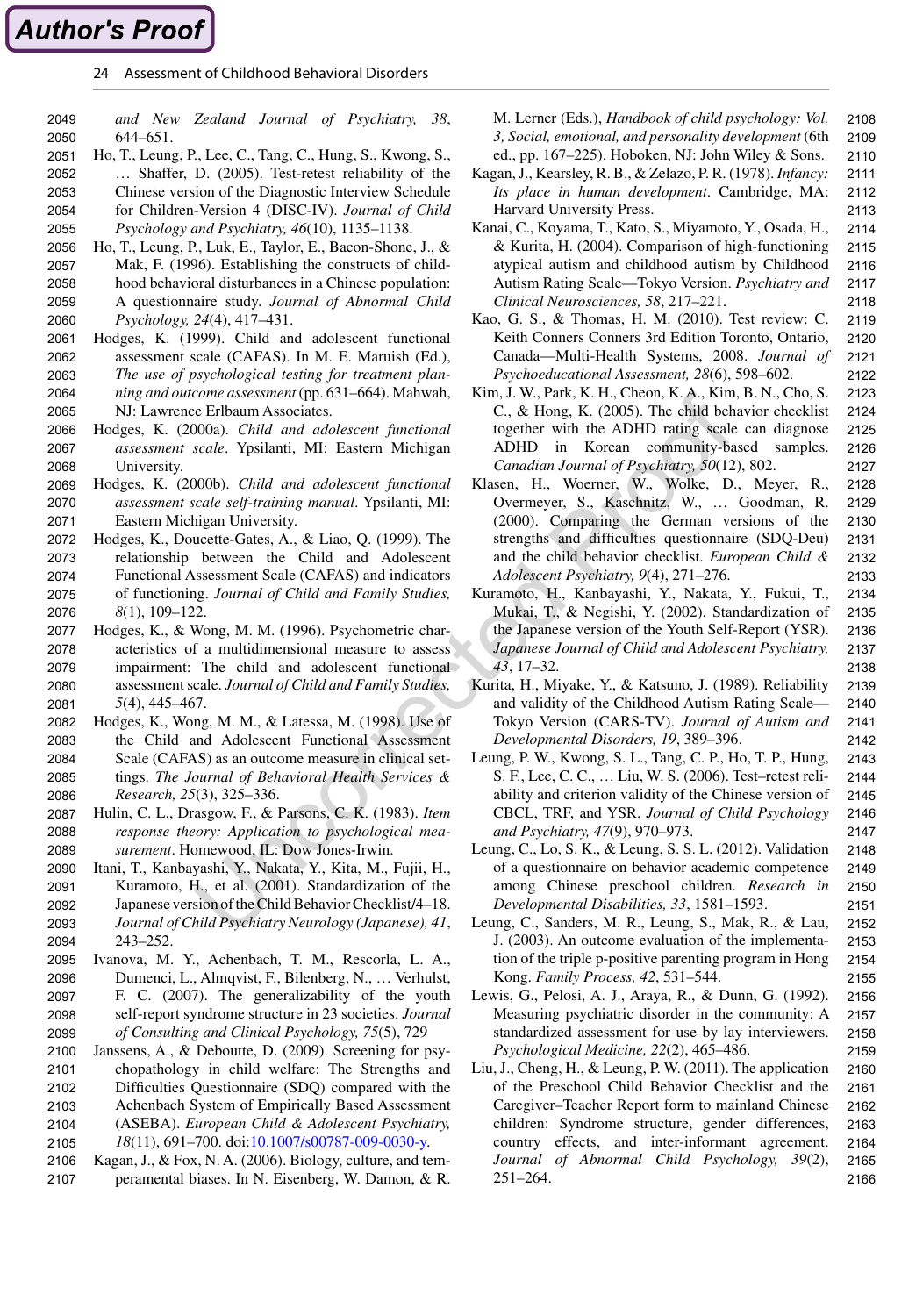- <span id="page-24-4"></span>Liu, X., Sun, Z., Neiderhiser, J. M., Uchiyama, M., Okawa, M., & Rogan, W. (2001). Behavioral and emo-2167 2168
- tional problems in Chinese adolescents: Parent and 2169
- teacher reports. *Journal of the American Academy of*  2170
- *Child and Adolescent Psychiatry, 40*(7), 828. 2171
- <span id="page-24-14"></span>Matsuishi, T., Nagano, M., Araki, Y., Tanaka, Y., Iwasaki, 2172
- M., Yamashita, Y., … Kakuma, T. (2008). Scale prop-2173 2174
- erties of the Japanese version of the Strengths and Difficulties Questionnaire (SDQ): A study of infant 2175
- and school children in community samples. *Brain and*  2176
- *Development, 30*(6), 410–415. 2177
- <span id="page-24-20"></span>Mayes, T. L., Bernstein, I. H., Haley, C. L., Kennard, B. D., & Emslie, G. J. (2010). Psychometric properties of the Children's Depression Rating Scale–Revised in adolescents. *Journal of Child and Adolescent Psychopharmacology, 20*(6), 513–516. doi:[10.1089/](http://dx.doi.org/10.1089/cap.2010.0063) [cap.2010.0063](http://dx.doi.org/10.1089/cap.2010.0063). 2178 2179 2180 2181 2182 2183
- <span id="page-24-13"></span>Mellor, D. (2004). Furthering the use of the Strengths and Difficulties Questionnaire: Reliability with younger child respondents. *Psychological Assessment, 16*, 396–401. 2184 2185 2186 2187
- <span id="page-24-12"></span>Mellor, D., Wong, J., & Xu, X. (2011). Interparent agreement on the strengths and difficulties questionnaire: A Chinese study. *Journal of Clinical Child & Adolescent Psychology, 40*(6), 890–896. 2188 2189 2190 2191
- <span id="page-24-18"></span>Murata, T., Shimizu, A., Mori, Y., & Oshima, S. (1996). Childhood depressive state in the school situation: Consideration from the Birleson's Scale. *The Japanese Journal of Psychiatry, 1*, 131–138. 2192 2193 2194 2195
- <span id="page-24-24"></span>Muris, P., Meesters, C., & Gobel, M. (2001). Reliability, validity, and normative data of the Penn State Worry Questionnaire in 8–12 year old children. *Journal of Behavioral Therapy and Experimental Psychiatry, 32*, 63–72. 2196 2197 2198 2199 2200
- <span id="page-24-22"></span>Muris, P., Merckelbach, H., Mayer, B., van Brakel, A., Thissen, S., Moulaert, V., et al. (1998). The screen for child anxiety related emotional disorders (SCARED) and traditional childhood anxiety measures. *Journal of Behavior Therapy and Experimental Psychiatry, 29*(4), 327–339. 2201 2202 2203 2204 2205 2206
- <span id="page-24-21"></span>Muris, P., Merckelbach, H., Schmidt, H., & Mayer, B. (1999). The revised version of the screen for child anxiety related emotional disorders (SCARED-R): Factor structure in normal children. *Personality and Individual Differences, 26*, 99–112. 2207 2208 2209 2210 2211
- <span id="page-24-9"></span>Oakland, T., & Houchins, S. (1985). A review of the Vineland Adaptive Behavior Scales, survey form. *Journal of Counseling & Development, 63*(9), 585–586. 2212 2213 2214 2215
- <span id="page-24-0"></span>Park, J. H., Lee, S. I., & Schachar, R. J. (2011). Reliability and validity of the child and adolescent functioning impairment scale in children with attention-deficit/ hyperactivity disorder. *Psychiatry Investigation, 8*(2), 113–122. 2216 2217 2218 2219 2220
- <span id="page-24-10"></span>Renk, K., & Phares, V. (2004). Cross-informant ratings of social competence in children and adolescents. *Clinical Psychology Review, 24*, 239–254. 2221 2222 2223
- <span id="page-24-3"></span>Reynolds, C., & Kamphaus, R. (2004). *Behavioral assessment system for children* (2nd ed.). Minneapolis, MN: Pearson Assessments. 2224 2225 2226
- <span id="page-24-5"></span>Russell, S., Subramanian, B., & Russell, P. S. S. (2005). Revision and validation of Child Behavior Checklist—Post-traumatic Stress Disorder Scale in Tamil. *International Journal of Disaster Medicine, 1*(4), 41–44. 2227 2228 2229 2230 2231
- <span id="page-24-2"></span>Sackett, D. L., Haynes, R. B., Tugwell, P., & Guyatt, G. H. (1985). *Clinical epidemiology: A basic science for clinical medicine*. Boston, MA: Little Brown and Company. 2232 2233 2234 2235
- <span id="page-24-6"></span>Satake, H., Yishida, K., Yamashita, H., Kinukawa, N., & Takagishi, T. (2003). Agreement between parent and teachers on behavioral/emotional problems in Japanese school children using the Child Behavior Checklist. *Child Psychiatry and Human Development, 34*, 111–126. 2236 2237 2238 2239 2240 2241
- <span id="page-24-25"></span>Schopler, E., Van Bourgondien, M. E., Wellman, G. J., & Love, S. R. (2010). *Childhood autism rating scale* (2nd ed.). Los Angeles, CA: Western Psychological Services.
- <span id="page-24-1"></span>Shaffer, D., Gould, M. S., Brasic, J., Ambrosini, P., Fisher, P., Bird, H., et al. (1983). A children's global assessment scale (CGAS). *Archives of General psychiatry, 40*(11), 1228.
- <span id="page-24-15"></span>Smedje, H., Broman, J. E., Hetta, J., & von Knorring, A. L. (1999). Psychometric properties of a Swedish version of the "Strengths and Difficulties Questionnaire". *European Child and Adolescent Psychiatry, 8*, 63–70.
- <span id="page-24-8"></span>Sparrow, S. S., Balla, D. A., & Cicchetti, D. V. (1984). *Vineland adaptive behavior scales: Interview edition, expanded form manual*. Circle Pines, MN: American Guidance Service.
- <span id="page-24-19"></span>Steer, R. A., & Clark, D. A. (1997). Psychometric characteristics of the Beck Depression Inventory–II with college students. *Measurement and Evaluation in Counseling and Development, 30*, 128–136.
- <span id="page-24-7"></span>Steingard, R., Biederman, J., Doyle, A., & Sprich-Buckminster, S. (1992). Psychiatric comorbidity in attention deficit disorder: Impact on the interpretation of Child Behavior Checklist results. *Journal of the American Academy of Child and Adolescent Psychiatry, 31*, 449–454. 2262 2263 2264 2265 2266 2267
- <span id="page-24-23"></span>Su, L., Wang, K., Fan, F., Su, Y., & Gao, X. (2008). Reliability and validity of the screen for child anxiety related emotional disorders (SCARED) in Chinese children. *Journal of Anxiety Disorders, 22*(4), 612. 2268 2269 2270 2271
- <span id="page-24-17"></span>Su, L., Wang, K., Zhu, Y., Luo, X., & Yang, Z. (2003). Norm of the depression self-rating scale for children in Chinese urban children. *Chinese Mental Health Journal, 17*(8), 547–549. 2272 2273 2274 2275
- <span id="page-24-16"></span>Subramaniam, K., Krishnaswamy, S., Jemain, A. A., Hamid, A., & Patel, V. (2006). The Clinical Interview Schedule-Revised (CIS-R)–Malay version, clinical validation. *The Malaysian Journal of Medical Sciences: MJMS, 13*(1), 58. 2276 2277 2278 2279 2280
- <span id="page-24-26"></span>Tachimori, H. T., Osada, H., & Kurita, H. (2003). The Childhood Autism Rating Scale—Tokyo version for screening pervasive developmental disorders. *Psychiatry and Clinical Neurosciences, 57*, 113–118. 2281 2282 2283 2284
- <span id="page-24-11"></span>Tan, T. X., & Camras, L. A. (2011). Social skills of adopted Chinese girls at home and in school: Parent 2285 2286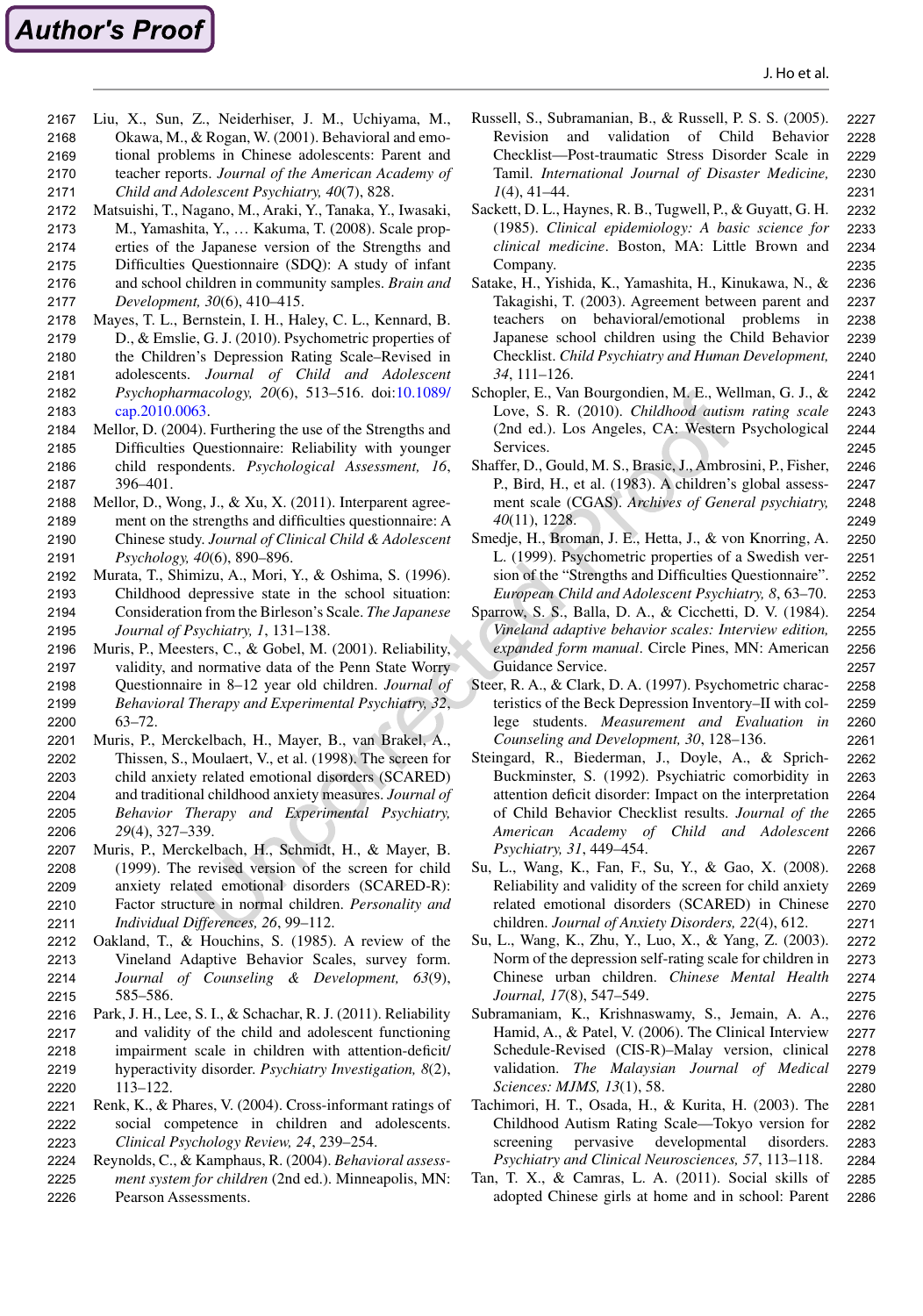- **Author's Proof** 
	- 24 Assessment of Childhood Behavioral Disorders

and teacher ratings. *Children and Youth Services Review, 33*, 1813–1821. 2287 2288

<span id="page-25-9"></span>Tan, T. X., Marfo, K., & Dedrick, R. F. (2010). Early developmental and psychosocial risks and longitudinal behavioral adjustment outcomes for preschool-age girls adopted from China. *Journal of Applied*  2289 2290 2291 2292

*Developmental Psychology, 31*, 306–314. 2293

- <span id="page-25-0"></span>Thompson, B., & Vacha-Haase, T. (2000). Psychometrics is datametrics: The test is not reliable. *Educational and Psychological Measurement, 60*, 174–195. 2294 2295 2296
- <span id="page-25-8"></span>Tittle, C. K. (1982). Use of judgmental methods in item bias studies. In R. A. Berk (Ed.), *Handbook of methods for detecting test bias* (pp. 31–63). Baltimore, MD: The Johns Hopkins University Press. 2297 2298 2299 2300
- <span id="page-25-7"></span>Tombokan-Runtukahu, J., & Nitko, A. (1992). Translation, cultural adjustment, and validation of a measure of adaptive behavior. *Research in Developmental Disabilities, 13*(5), 481–501. 2301 2302 2303 2304
- <span id="page-25-2"></span>Touliatos, J., & Lindholm, B. W. (1981). Congruence of parents' and teachers' ratings of children's behavior problems. *Journal of Abnormal Child Psychology, 9*(3), 347–354. 2305 2306 2307 2308
- <span id="page-25-10"></span>Van Widenfelt, B. M., Goedhart, A. W., Treffers, P. D., & Goodman, R. (2003). Dutch version of the Strength and Difficulties Questionnaire (SDQ). *European Child and Adolescent Psychiatry, 13*, 3–10. 2309 2310 2311 2312
- <span id="page-25-4"></span>Weine, A. M., Phillips, J. S., & Achenbach, T. M. (1995). Behavioral and emotional problems among Chinese and American children: Parent and teacher reports for ages 6 to 13. *Journal of Abnormal Child Psychology,*  2313 2314 2315 2316
- *23*(5), 619–639. 2317
- <span id="page-25-3"></span>Weisz, J. R., Suwanlert, S., Chaiyasit, W., Weiss, B., Achenbach, T. M., & Trevathan, D. (1989). 2318 2319
- Epidemiology of behavioral and emotional problems 2320

among Thai and American children: Teacher reports for ages 6–11. *Journal of Child Psychology and Psychiatry, 30*(3), 471–484. 2321 2322 2323

- <span id="page-25-6"></span>Weisz, J. R., Suwanlert, S., Chaiyasit, W., Weiss, B., Walter, B. R., & Anderson, W. W. (1988). Thai and American perspectives on over-and undercontrolled child behavior problems: Exploring the threshold model among parents, teachers, and psychologists. *Journal of Consulting and Clinical Psychology, 56*(4), 601–609. 2324 2325 2326 2327 2328 2329 2330
- <span id="page-25-5"></span>Weisz, J. R., Weiss, B., Suwanlert, S., & Chaiyasit, W. (2003). Syndromal structure of psychopathology in children of Thailand and the United States. *Journal of Consulting and Clinical Psychology, 71*(2), 375–385. 2331 2332 2333 2334
- <span id="page-25-13"></span>Wren, F. J., Bridge, J. A., & Birmaher, B. (2004). Screening for childhood anxiety symptoms in primary care: Integrating child and parent reports. *Journal of the American Academy of Child and Adolescent Psychiatry, 43*, 1364–1371. 2335 2336 2337 2338 2339
- <span id="page-25-11"></span>Wu, P.-C., & Chang, L. (2008). Psychometric properties of the Chinese version of the Beck Depression Inventory-II using the Rasch Model. *Measurement and Evaluation in Counseling and Development, 41*, 13–31. 2340 2341 2342 2343 2344
- <span id="page-25-1"></span>Yang, H. J., Soong, W., Chiang, C., & Chen, W. (2000). Competence and behavioral/emotional problems among Taiwanese adolescents as reported by parents and teachers. *Journal of the American Academy of Child and Adolescent Psychiatry, 39*, 232–239. 2345 2346 2347 2348 2349
- <span id="page-25-12"></span>Yeung, A., Howarth, S., Chan, R., Sonawalla, S., Nierenberg, A. A., & Fava, M. (2002). Use of the Chinese version of the Beck Depression Inventory for screening depression in primary care. *The Journal of Nervous and Mental Disease, 190*(2), 94–99. 2350 2351 2352 2353 2354